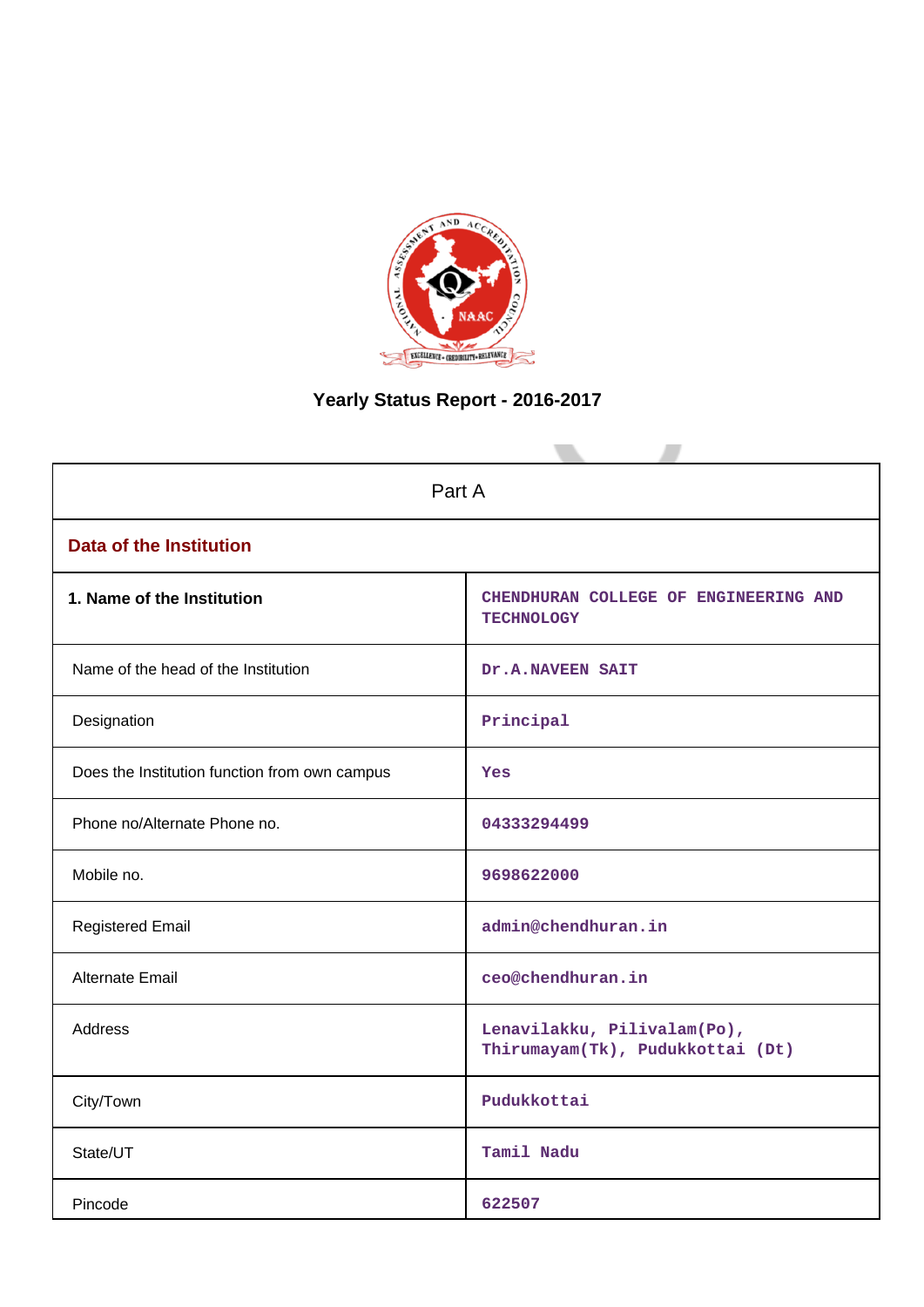| 2. Institutional Status                                                   |                                                         |             |                                       |                                                          |                   |  |  |
|---------------------------------------------------------------------------|---------------------------------------------------------|-------------|---------------------------------------|----------------------------------------------------------|-------------------|--|--|
| Affiliated / Constituent                                                  |                                                         |             | Affiliated                            |                                                          |                   |  |  |
| Type of Institution                                                       |                                                         |             | Co-education                          |                                                          |                   |  |  |
| Location                                                                  |                                                         |             | Rural                                 |                                                          |                   |  |  |
| <b>Financial Status</b>                                                   |                                                         |             | Self financed                         |                                                          |                   |  |  |
| Name of the IQAC co-ordinator/Director                                    |                                                         |             | Mr.R.ASHOK KUMAR                      |                                                          |                   |  |  |
| Phone no/Alternate Phone no.                                              |                                                         |             | 04333294499                           |                                                          |                   |  |  |
| Mobile no.                                                                |                                                         |             | 9791547316                            |                                                          |                   |  |  |
| <b>Registered Email</b>                                                   |                                                         |             | admin@chendhuran.in                   |                                                          |                   |  |  |
| Alternate Email                                                           |                                                         |             | ceo@chendhuran.in                     |                                                          |                   |  |  |
| 3. Website Address                                                        |                                                         |             |                                       |                                                          |                   |  |  |
| Web-link of the AQAR: (Previous Academic Year)                            |                                                         |             | http://chendhuran.ac.in/              |                                                          |                   |  |  |
| 4. Whether Academic Calendar prepared during<br>the year                  |                                                         |             | Yes                                   |                                                          |                   |  |  |
| if yes, whether it is uploaded in the institutional website:<br>Weblink:  |                                                         |             | http://chendhuran.ac.in/AQ16/AC16.pdf |                                                          |                   |  |  |
| <b>5. Accrediation Details</b>                                            |                                                         |             |                                       |                                                          |                   |  |  |
| Cycle                                                                     | Grade                                                   | <b>CGPA</b> | Year of                               | Validity                                                 |                   |  |  |
|                                                                           |                                                         |             | Accrediation                          | Period From                                              | Period To         |  |  |
| 1                                                                         | $B+$                                                    | 2.56        | 2017                                  | 18-Jul-2017                                              | $18 - Jul - 2022$ |  |  |
| 6. Date of Establishment of IQAC                                          |                                                         |             | $21 - Jan - 2016$                     |                                                          |                   |  |  |
| 7. Internal Quality Assurance System                                      |                                                         |             |                                       |                                                          |                   |  |  |
| Quality initiatives by IQAC during the year for promoting quality culture |                                                         |             |                                       |                                                          |                   |  |  |
|                                                                           | Item /Title of the quality initiative by<br><b>IQAC</b> |             |                                       | Date & Duration<br>Number of participants/ beneficiaries |                   |  |  |
| 1. Introduction of<br>modified Performance<br>Appraisal system in         |                                                         |             | $15 - \text{Mar} - 2017$<br>1         | 20                                                       |                   |  |  |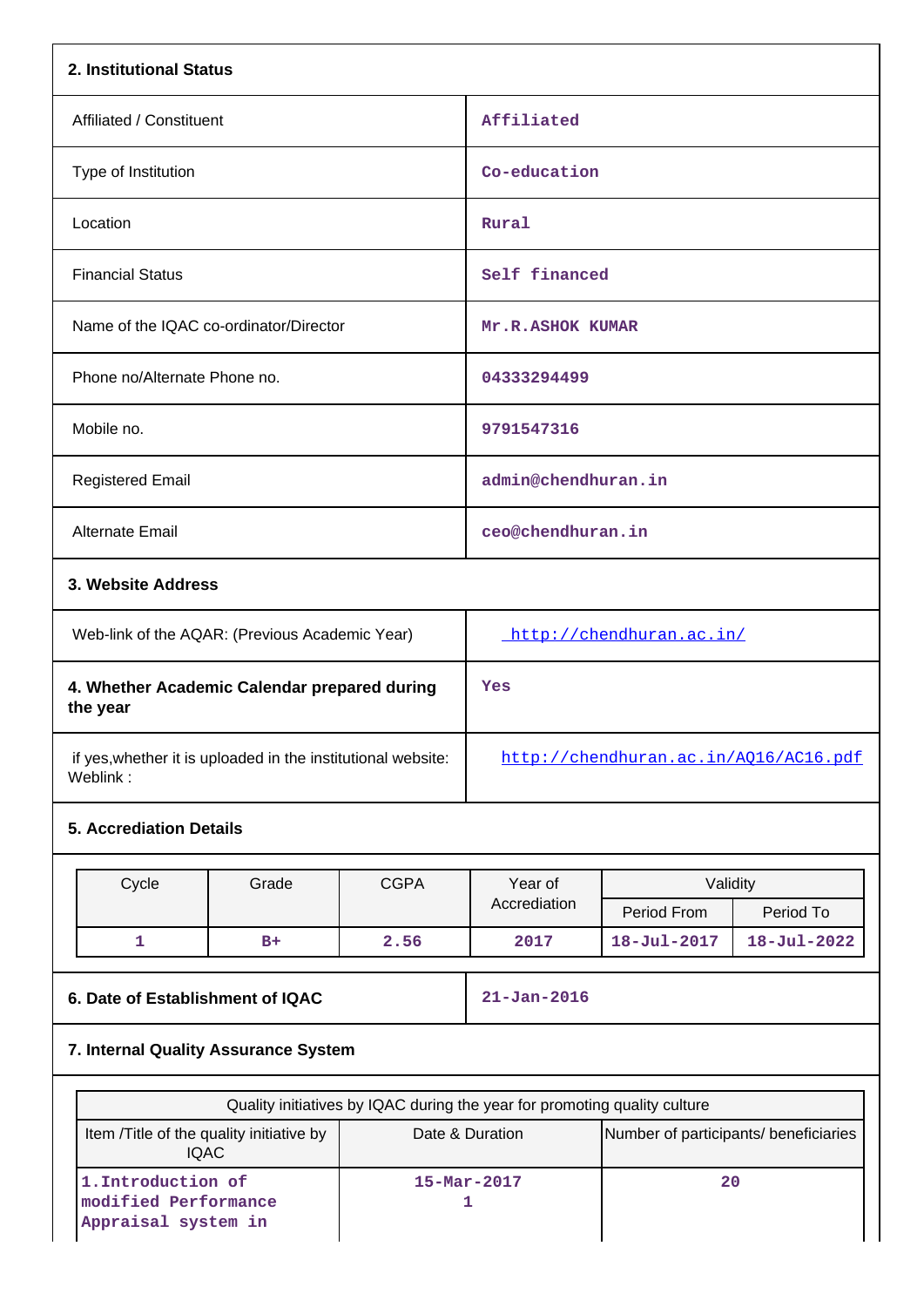| accordance with AICTE    |  |  |  |  |
|--------------------------|--|--|--|--|
| norms. 2. Conducting     |  |  |  |  |
| quality external         |  |  |  |  |
| financial audit in the   |  |  |  |  |
| institution.             |  |  |  |  |
| 3. Constitution of new   |  |  |  |  |
| IQAC Cell members to     |  |  |  |  |
| implement Quality        |  |  |  |  |
| strategies and processes |  |  |  |  |
| View File                |  |  |  |  |

## **8. Provide the list of funds by Central/ State Government- UGC/CSIR/DST/DBT/ICMR/TEQIP/World Bank/CPE of UGC etc.**

|                                                                                                                    | Institution/Departmen<br>t/Faculty                                                                                | Scheme     |  | <b>Funding Agency</b> | Year of award with<br>duration | Amount      |
|--------------------------------------------------------------------------------------------------------------------|-------------------------------------------------------------------------------------------------------------------|------------|--|-----------------------|--------------------------------|-------------|
|                                                                                                                    | <b>NIL</b>                                                                                                        | <b>NIL</b> |  | <b>NIL</b>            | 2017<br>0                      | $\mathbf 0$ |
|                                                                                                                    |                                                                                                                   |            |  | No Files Uploaded !!! |                                |             |
|                                                                                                                    | 9. Whether composition of IQAC as per latest<br><b>NAAC</b> guidelines:                                           |            |  | Yes                   |                                |             |
| Upload latest notification of formation of IQAC                                                                    |                                                                                                                   |            |  | View File             |                                |             |
| 10. Number of IQAC meetings held during the<br>year :                                                              |                                                                                                                   |            |  | 1                     |                                |             |
| The minutes of IQAC meeting and compliances to the<br>decisions have been uploaded on the institutional<br>website |                                                                                                                   |            |  | Yes                   |                                |             |
| Upload the minutes of meeting and action taken report                                                              |                                                                                                                   |            |  | View File             |                                |             |
|                                                                                                                    | 11. Whether IQAC received funding from any of<br>the funding agency to support its activities<br>during the year? |            |  | <b>No</b>             |                                |             |

## **12. Significant contributions made by IQAC during the current year(maximum five bullets)**

**1. Establishing efficient MentorMentee System 2. Ensuring Ecofriendly Environment Campus 3. Transparent Feedback System**

## **No Files Uploaded !!!**

**13. Plan of action chalked out by the IQAC in the beginning of the academic year towards Quality Enhancement and outcome achieved by the end of the academic year**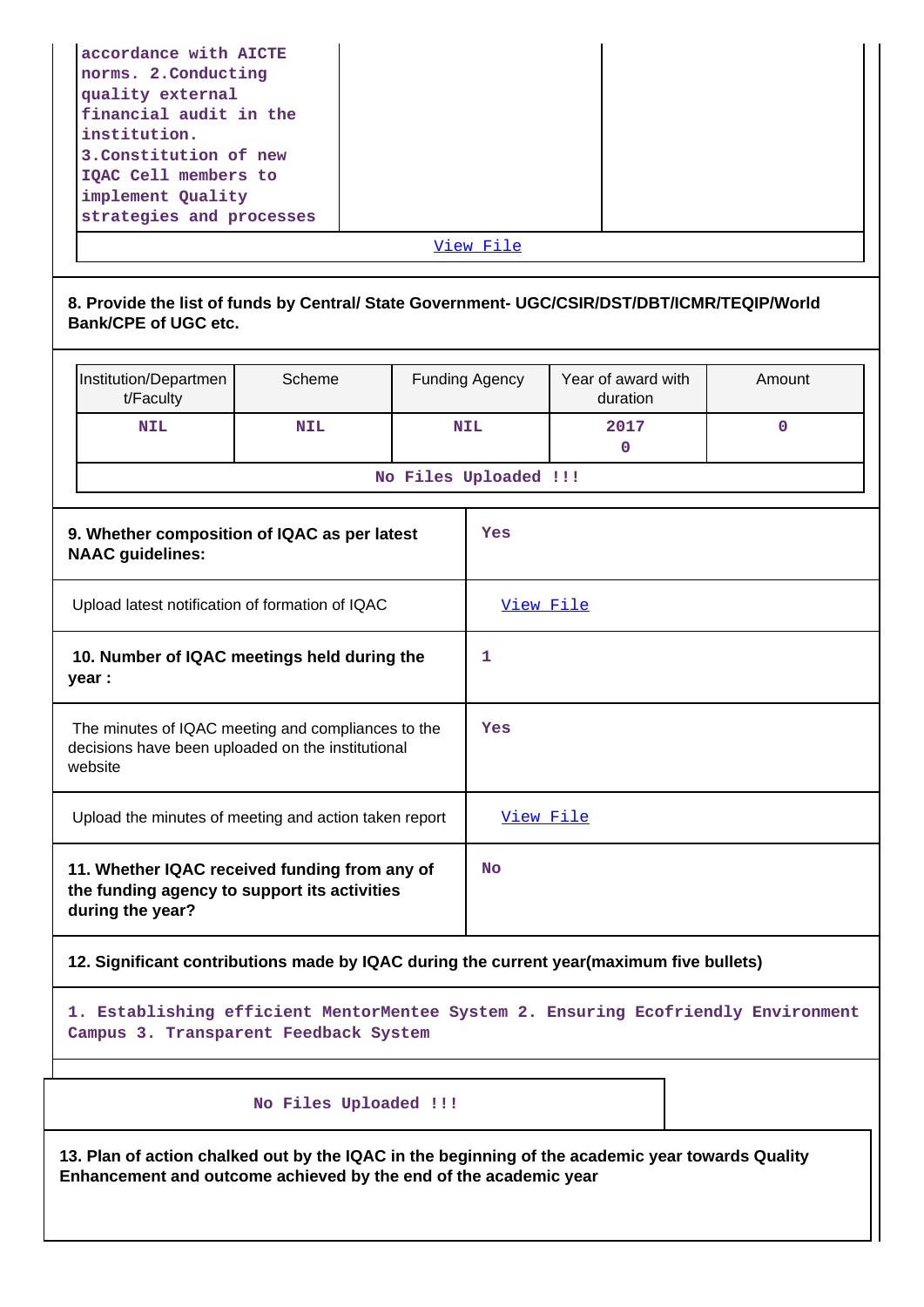| Plan of Action                                                                                                       | Achivements/Outcomes                                                                                                                                                                                                                                                                                                                                                                                                                                                                                                                                                                                                                                                                              |  |  |  |
|----------------------------------------------------------------------------------------------------------------------|---------------------------------------------------------------------------------------------------------------------------------------------------------------------------------------------------------------------------------------------------------------------------------------------------------------------------------------------------------------------------------------------------------------------------------------------------------------------------------------------------------------------------------------------------------------------------------------------------------------------------------------------------------------------------------------------------|--|--|--|
| Auditing of Internal Examinations<br>Question Papers Setting                                                         | Set of 1 Important Question Papers                                                                                                                                                                                                                                                                                                                                                                                                                                                                                                                                                                                                                                                                |  |  |  |
| "Conducting Quality Audit periodically<br>in All Departments / Exam Section /<br>Office"                             | Conducted Internal Audit from various<br>departments during each semesters.                                                                                                                                                                                                                                                                                                                                                                                                                                                                                                                                                                                                                       |  |  |  |
| "To Promote the research, development<br>activities and the consultancy funded<br>projects"                          | Created awareness and motivated to the<br>facilities to involve in research                                                                                                                                                                                                                                                                                                                                                                                                                                                                                                                                                                                                                       |  |  |  |
|                                                                                                                      | View File                                                                                                                                                                                                                                                                                                                                                                                                                                                                                                                                                                                                                                                                                         |  |  |  |
| 14. Whether AQAR was placed before statutory<br>body?                                                                | Yes                                                                                                                                                                                                                                                                                                                                                                                                                                                                                                                                                                                                                                                                                               |  |  |  |
| Name of Statutory Body                                                                                               | <b>Meeting Date</b>                                                                                                                                                                                                                                                                                                                                                                                                                                                                                                                                                                                                                                                                               |  |  |  |
| <b>Steering Committee</b>                                                                                            | $01 - Dec - 2016$                                                                                                                                                                                                                                                                                                                                                                                                                                                                                                                                                                                                                                                                                 |  |  |  |
| 15. Whether NAAC/or any other accredited<br>body(s) visited IQAC or interacted with it to<br>assess the functioning? | Yes                                                                                                                                                                                                                                                                                                                                                                                                                                                                                                                                                                                                                                                                                               |  |  |  |
| Date of Visit                                                                                                        | 22-Jun-2017                                                                                                                                                                                                                                                                                                                                                                                                                                                                                                                                                                                                                                                                                       |  |  |  |
| 16. Whether institutional data submitted to<br>AISHE:                                                                | Yes                                                                                                                                                                                                                                                                                                                                                                                                                                                                                                                                                                                                                                                                                               |  |  |  |
| Year of Submission                                                                                                   | 2017                                                                                                                                                                                                                                                                                                                                                                                                                                                                                                                                                                                                                                                                                              |  |  |  |
| Date of Submission                                                                                                   | $26 - Jan - 2017$                                                                                                                                                                                                                                                                                                                                                                                                                                                                                                                                                                                                                                                                                 |  |  |  |
| 17. Does the Institution have Management<br><b>Information System?</b>                                               | Yes                                                                                                                                                                                                                                                                                                                                                                                                                                                                                                                                                                                                                                                                                               |  |  |  |
| If yes, give a brief descripiton and a list of modules<br>currently operational (maximum 500 words)                  | Management Information System<br>Management Information System in<br>Chendhuran College of Engineering and<br>Technology is an implementation of the<br>organizational systems and procedures<br>in a systematic manner. The three<br>components of MIS provided are System<br>which suggests integration and holistic<br>view, Information which is used for<br>processed data, and Management for the<br>decision makers. Management covers the<br>planning, control, and administration<br>of the operations of a concern. The top<br>management handles planning the middle<br>management concentrates on controlling<br>and the lower management is concerned<br>with actual administration. |  |  |  |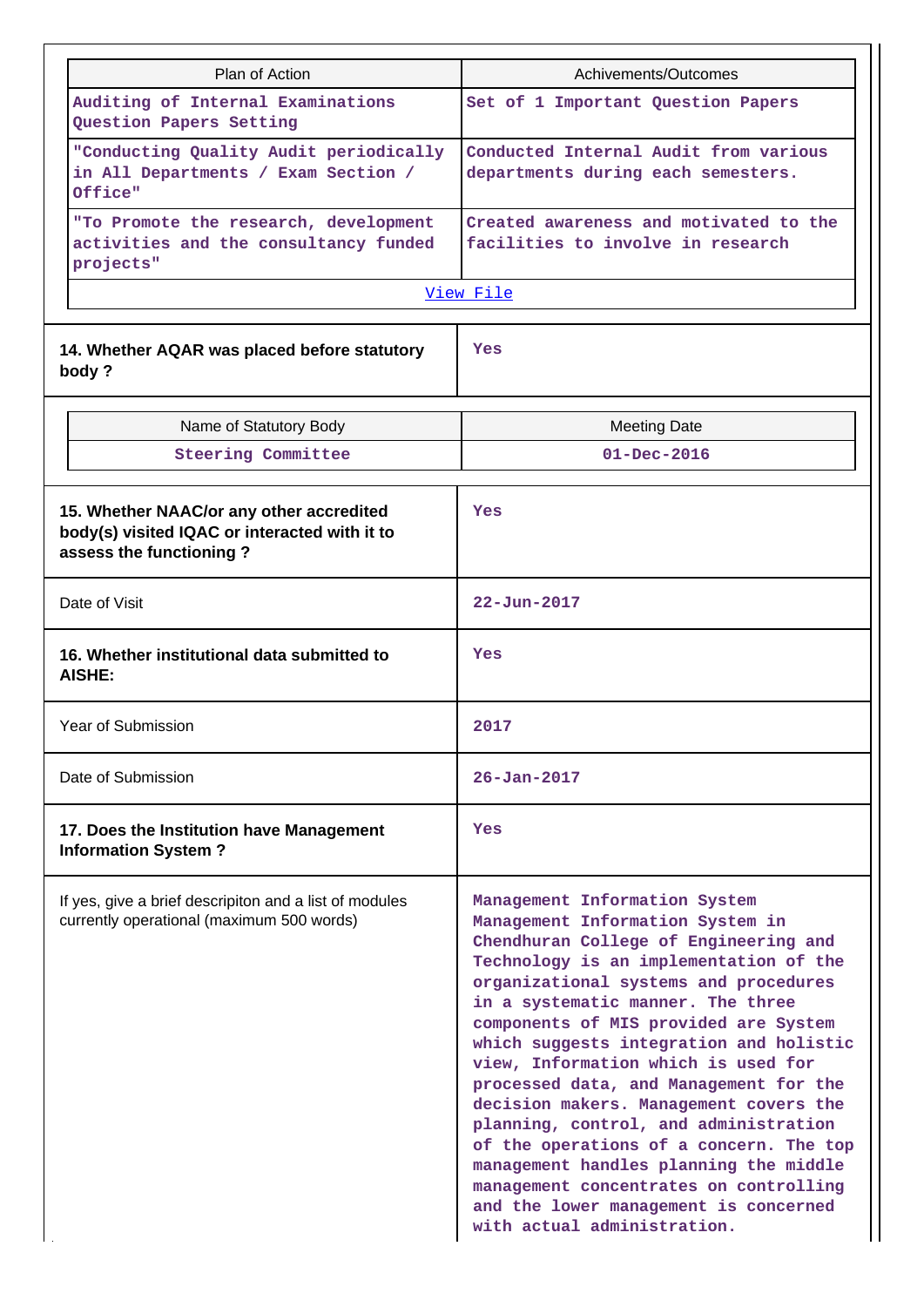**Information, in MIS, means the processed data that helps the management in planning, controlling and operations. Data means all the facts arising out of the operations of the concern. Data is processed i.e. recorded, summarized, compared and finally presented to the management in the form of MIS report. Data is processed into information with the help of a system. A system is made up of inputs, processing, output and feedback or control. Thus MIS means a system for processing data in order to give proper information to the management for performing its functions. Objectives of MIS Following are the basic objectives of an MIS ? Capturing Data ? Capturing contextual data, or operational information that will contribute in decision making from various internal and external sources of organization. Processing Data ? The captured data is processed into information needed for planning, organizing, coordinating, directing and controlling functionalities at strategic, tactical and operational level. Processing data means ? • Making calculations with the data • Sorting data • Classifying data and • Summarizing data • Information Storage ? Information or processed data need to be stored for future use. • Information Retrieval ? The system should be able to retrieve this information from the storage as and when required by various users. • Information Propagation ? Information or the finished product of the MIS should be circulated to its users periodically using the organizational network.**

# **Part B**

# **CRITERION I – CURRICULAR ASPECTS**

### **1.1 – Curriculum Planning and Implementation**

 1.1.1 – Institution has the mechanism for well planned curriculum delivery and documentation. Explain in 500 words

 **Teaching learning processes need revitalization of the methods of teaching so as to reach the students effectively. This involves the effective delivery of course as well as subject contents not only through the conventional chalk and talks method, but also using the advanced teaching tools and techniques. NPTEL enabled teaching learning processes are widely practiced to enhance the teaching learning outcomes through well planned and effective delivery of the curriculum which include. • Academic Calendar department wise and college level**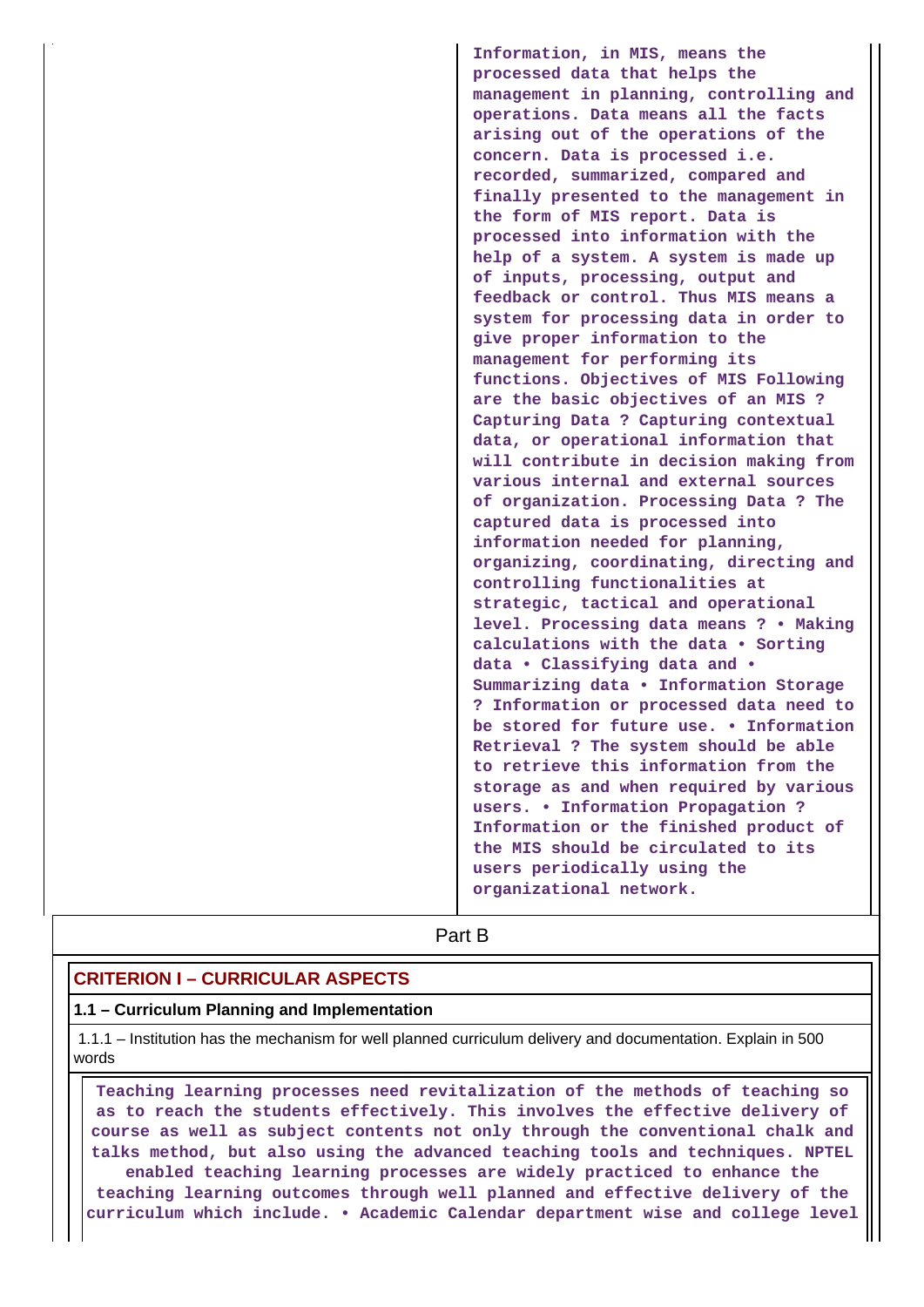**and Teaching Plan are prepared before the commencement of every semester. • Notes of lessons are prepared. • The students are provided with the copy of syllabi • The students refer the Question Bank prepared by the staff members and also given assignments on regarding the question bank. • The contents of the syllabi are delivered by the teachers through the convenient method. Besides teaching, learning practices are always encouraged and practiced. 'Smart' Boards, NPTEL sources are available to provide virtual library facilities. • The feed back obtained from result analysis to enhance the learning outcome the faculties utilize all the various methods like adaptation of computers, special softwares etc…. • The available internet facility in the campus and the books, journals and E-resources of learning materials promote self-learning • For every semester there is Conduction of Seminars / conferences/ workshops facilitate advanced learning. • The projects and mini projects guided by the teachers helps the students to gain practical learning.**

|                                                  | 1.1.2 - Certificate/ Diploma Courses introduced during the academic year |                          |          |                                                                                                                                                                                                                                 |                                                                                                                                                                                                     |
|--------------------------------------------------|--------------------------------------------------------------------------|--------------------------|----------|---------------------------------------------------------------------------------------------------------------------------------------------------------------------------------------------------------------------------------|-----------------------------------------------------------------------------------------------------------------------------------------------------------------------------------------------------|
| Certificate                                      | Diploma Courses                                                          | Dates of<br>Introduction | Duration | Focus on employ<br>ability/entreprene<br>urship                                                                                                                                                                                 | <b>Skill</b><br>Development                                                                                                                                                                         |
| Analysis<br>of computer<br>networks<br>using NS2 | Nil                                                                      | 04/08/2017               | 4        | computer<br>networks                                                                                                                                                                                                            | Analysis                                                                                                                                                                                            |
| Artificial<br>Intelligence                       | Nil                                                                      | 22/07/2017               | 4        | AI-human<br>ecision-<br>making model<br>that can be<br>used to<br>optimize<br>open<br>innovation<br>strategies<br>that are<br>being used<br>to source<br>and select<br>innovation<br>ideas.                                     | Data Engin<br>sequential d nering, Explo<br>ratory data<br>analysis, Lin<br>ear algebra<br>and<br>statistics.<br>Signal<br>processing<br>techniques.<br><b>Neural</b><br>network arch<br>itectures. |
| Data<br>Science                                  | Nil                                                                      | 23/07/2016               | 4        | Apply<br>quantitative<br>modeling and<br>data<br>analysis<br>techniques<br>to the<br>solution of<br>real world<br>business<br>problems,<br>communicate<br>findings,<br>and<br>effectively<br>present<br>results<br>using data v | Data Visua<br>lization.<br>Data<br>Ingestion.<br>Data<br>Munging.<br>Data Manipul<br>ation. Data<br>Integration.                                                                                    |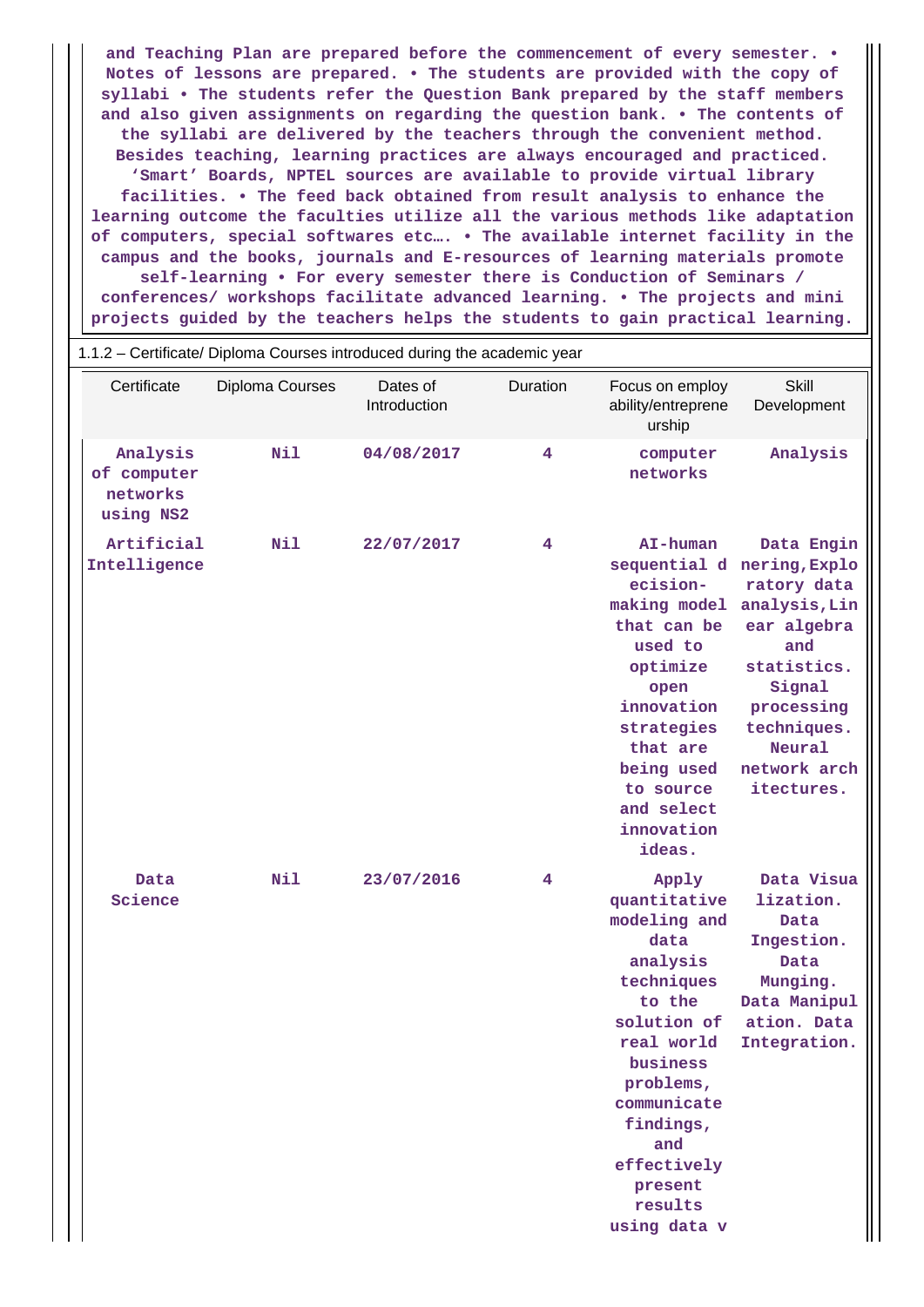|                                                                                                          |     |                          |   | isualization<br>techniques.<br>Apply<br>quantitative<br>modeling and<br>data<br>analysis tec |                           |
|----------------------------------------------------------------------------------------------------------|-----|--------------------------|---|----------------------------------------------------------------------------------------------|---------------------------|
| Advanced<br>PCB design<br>for basic<br>circuits                                                          | Nil | 08/10/2016               | 4 | Demand is<br>increased in<br>market                                                          | Noise<br>reduction        |
| Advanced<br>PCB design<br>for basic<br>circuits                                                          | Nil | 02/04/2017               | 4 | Demand is<br>increased in<br>market                                                          | Power loss<br>in its path |
| Digital<br>systems<br>design using<br>Xilinx<br>software                                                 | Nil | 06/08/2016               | 4 | Digital<br>systems                                                                           | Design                    |
| Certificat<br>ion Program<br>on Multi<br>body<br>Dynamics<br>using Solid<br>Works                        | N11 | 12/07/2016               | 4 | Multi body<br>Dynamics                                                                       | Design                    |
| Certificat<br>ion Program<br><b>on</b><br>Industrial<br>Automation<br>with PLC                           | N11 | 07/02/2017               | 4 | <b>PLC</b>                                                                                   | Automation                |
| Certificate<br>program on<br>floor plan<br>construction<br>modelling<br>using<br><b>SKECPHUP</b>         | Nil | 19/09/2016               | 4 | Modelling                                                                                    | Design                    |
| Certificate<br>program on<br>analysing<br>and<br>designing of<br>structures<br>using STADD<br><b>PRO</b> | Nil | 09/01/2017               | 4 | Modelling                                                                                    | Design                    |
| 1.2 - Academic Flexibility                                                                               |     |                          |   |                                                                                              |                           |
| 1.2.1 - New programmes/courses introduced during the academic year<br>Programme/Course                   |     | Programme Specialization |   | Dates of Introduction                                                                        |                           |
|                                                                                                          |     |                          |   |                                                                                              |                           |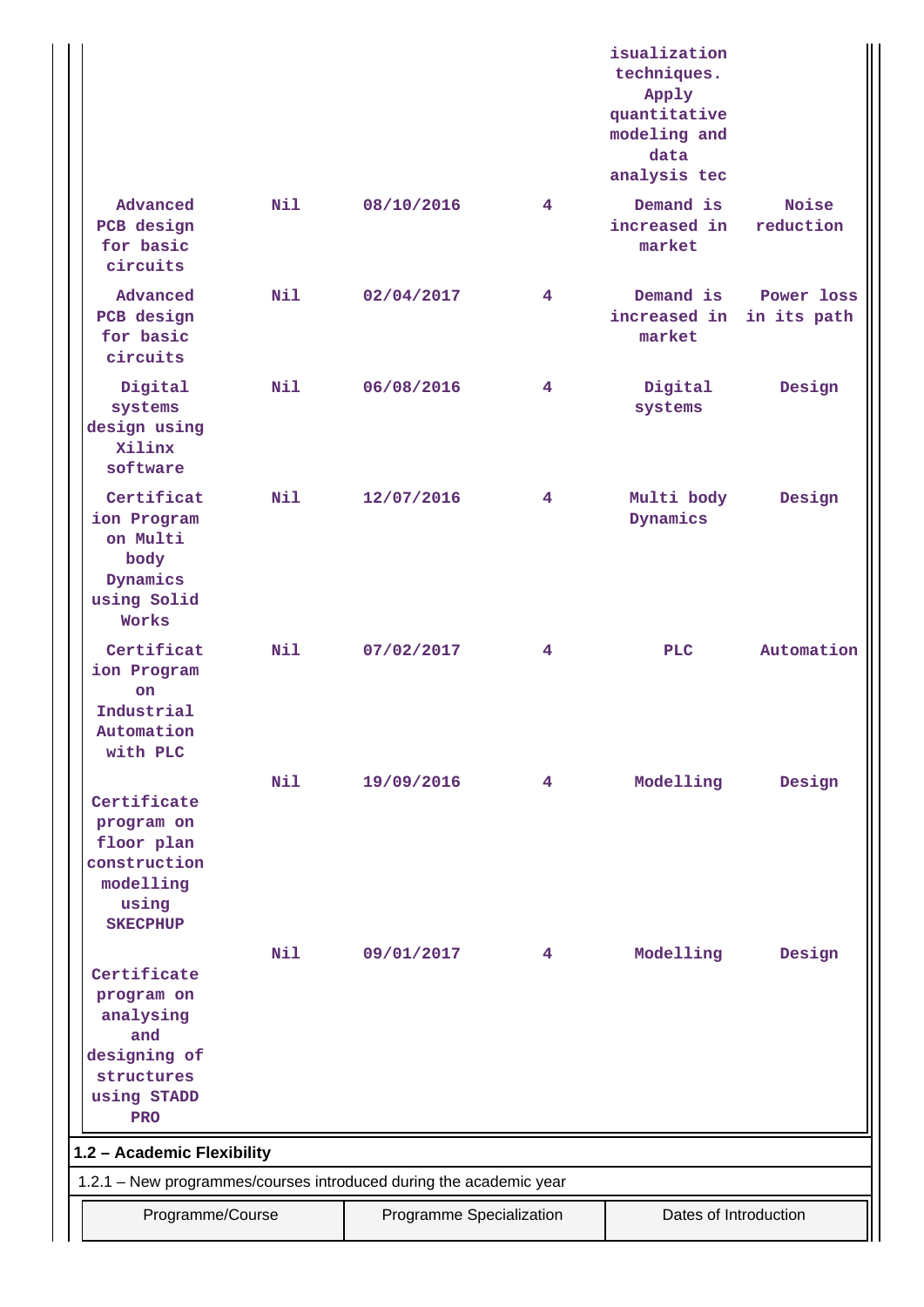| BE                                                                                                                                                                       | <b>NIL</b>                                                                                                                                                         | 24/10/2017                                                      |  |  |  |  |  |
|--------------------------------------------------------------------------------------------------------------------------------------------------------------------------|--------------------------------------------------------------------------------------------------------------------------------------------------------------------|-----------------------------------------------------------------|--|--|--|--|--|
|                                                                                                                                                                          | No file uploaded.                                                                                                                                                  |                                                                 |  |  |  |  |  |
| 1.2.2 - Programmes in which Choice Based Credit System (CBCS)/Elective course system implemented at the<br>affiliated Colleges (if applicable) during the academic year. |                                                                                                                                                                    |                                                                 |  |  |  |  |  |
| Name of programmes adopting<br><b>CBCS</b>                                                                                                                               | Programme Specialization                                                                                                                                           | Date of implementation of<br><b>CBCS/Elective Course System</b> |  |  |  |  |  |
| BE                                                                                                                                                                       | <b>CIVIL</b>                                                                                                                                                       | 21/08/2013                                                      |  |  |  |  |  |
| ВE                                                                                                                                                                       | CSE                                                                                                                                                                | 21/08/2013                                                      |  |  |  |  |  |
| BE                                                                                                                                                                       | EEE                                                                                                                                                                | 21/08/2013                                                      |  |  |  |  |  |
| BE                                                                                                                                                                       | <b>ECE</b>                                                                                                                                                         | 21/08/2013                                                      |  |  |  |  |  |
| ВE                                                                                                                                                                       | <b>MECHANICAL</b>                                                                                                                                                  | 21/08/2013                                                      |  |  |  |  |  |
| MЕ                                                                                                                                                                       | STRUCTURAL ENGINEERING                                                                                                                                             | 21/08/2013                                                      |  |  |  |  |  |
| ME                                                                                                                                                                       | <b>CSE</b>                                                                                                                                                         | 21/08/2013                                                      |  |  |  |  |  |
| ME                                                                                                                                                                       | <b>COMMUNICATION SYSTEMS</b>                                                                                                                                       | 21/08/2013                                                      |  |  |  |  |  |
| MЕ                                                                                                                                                                       | <b>MANUFACTURING</b><br><b>ENGINEERING</b>                                                                                                                         | 21/08/2013                                                      |  |  |  |  |  |
|                                                                                                                                                                          | 1.2.3 - Students enrolled in Certificate/ Diploma Courses introduced during the year                                                                               |                                                                 |  |  |  |  |  |
|                                                                                                                                                                          | Certificate                                                                                                                                                        | Diploma Course                                                  |  |  |  |  |  |
| <b>Number of Students</b>                                                                                                                                                | 120                                                                                                                                                                | 0                                                               |  |  |  |  |  |
| 1.3 - Curriculum Enrichment                                                                                                                                              |                                                                                                                                                                    |                                                                 |  |  |  |  |  |
|                                                                                                                                                                          | 1.3.1 - Value-added courses imparting transferable and life skills offered during the year                                                                         |                                                                 |  |  |  |  |  |
| <b>Value Added Courses</b>                                                                                                                                               | Date of Introduction                                                                                                                                               | Number of Students Enrolled                                     |  |  |  |  |  |
| Website Blog Design                                                                                                                                                      | 13/08/2016                                                                                                                                                         | 47                                                              |  |  |  |  |  |
|                                                                                                                                                                          | View File                                                                                                                                                          |                                                                 |  |  |  |  |  |
| 1.3.2 - Field Projects / Internships under taken during the year                                                                                                         |                                                                                                                                                                    |                                                                 |  |  |  |  |  |
| Project/Programme Title                                                                                                                                                  | Programme Specialization                                                                                                                                           | No. of students enrolled for Field<br>Projects / Internships    |  |  |  |  |  |
| ВE                                                                                                                                                                       | <b>CIVIL</b>                                                                                                                                                       | 66                                                              |  |  |  |  |  |
|                                                                                                                                                                          | View File                                                                                                                                                          |                                                                 |  |  |  |  |  |
| 1.4 - Feedback System                                                                                                                                                    |                                                                                                                                                                    |                                                                 |  |  |  |  |  |
| 1.4.1 – Whether structured feedback received from all the stakeholders.                                                                                                  |                                                                                                                                                                    |                                                                 |  |  |  |  |  |
| <b>Students</b>                                                                                                                                                          |                                                                                                                                                                    | Yes                                                             |  |  |  |  |  |
| <b>Teachers</b>                                                                                                                                                          |                                                                                                                                                                    | Yes                                                             |  |  |  |  |  |
| <b>Employers</b><br>Yes                                                                                                                                                  |                                                                                                                                                                    |                                                                 |  |  |  |  |  |
| Alumni                                                                                                                                                                   | Yes                                                                                                                                                                |                                                                 |  |  |  |  |  |
| Parents                                                                                                                                                                  |                                                                                                                                                                    | Yes                                                             |  |  |  |  |  |
| (maximum 500 words)                                                                                                                                                      | 1.4.2 – How the feedback obtained is being analyzed and utilized for overall development of the institution?                                                       |                                                                 |  |  |  |  |  |
| <b>Feedback Obtained</b>                                                                                                                                                 |                                                                                                                                                                    |                                                                 |  |  |  |  |  |
|                                                                                                                                                                          | . Feedback on curriculum and infrastructure is obtained from the stake holders.<br>Feedback from the stake holders especially from the students help to assess the |                                                                 |  |  |  |  |  |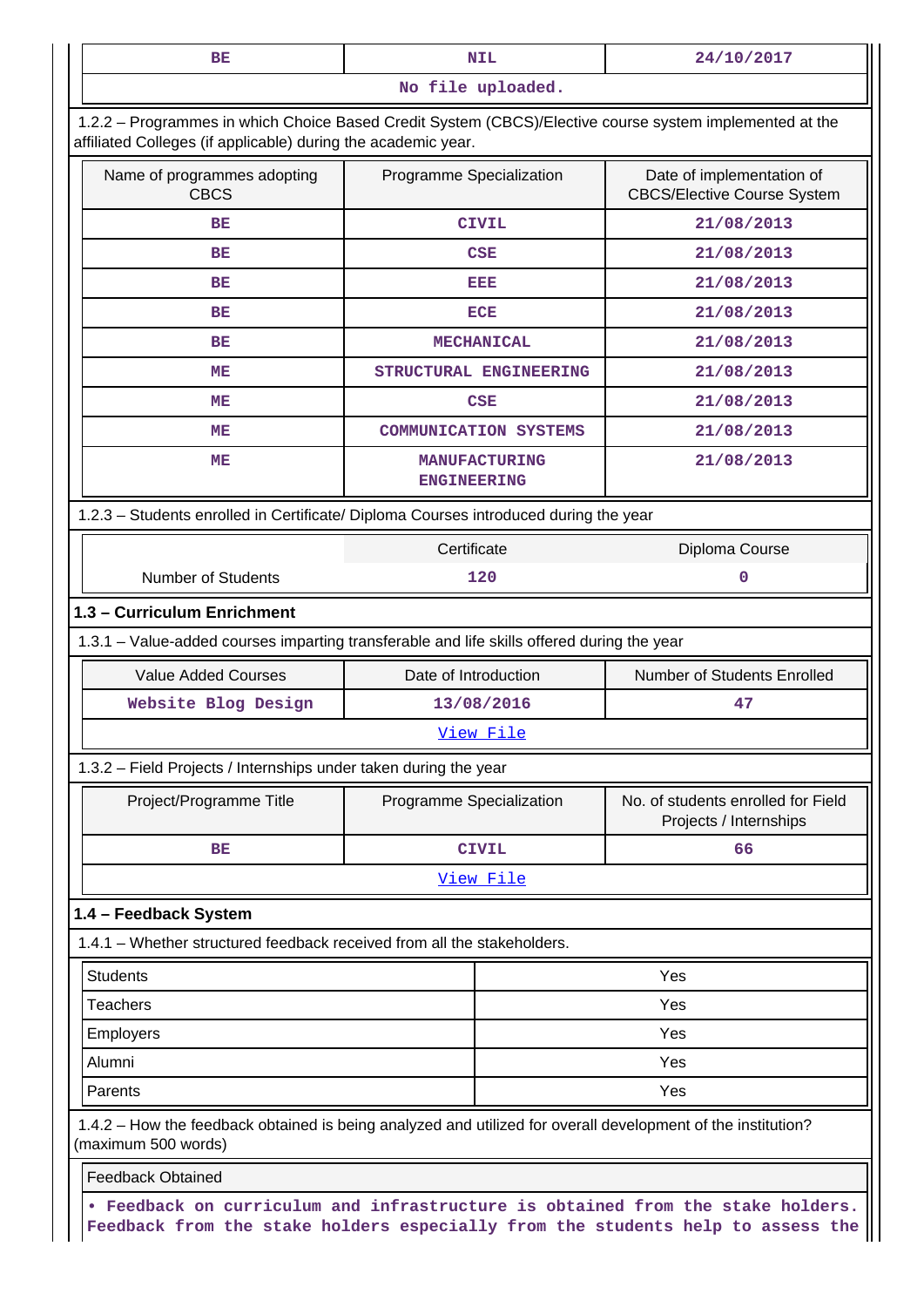**infrastructure for teaching facilities, teaching methods, etc., which enhance the learning outcome. • Feedbacks are received from the stakeholders at middle and end of the semester for the courses with respect to the content delivery and course outcomes .The institution frequently collects the feedback on curriculum from students and stakeholders. The Institution forwards the suggestions regarding a particular syllabus to University for corrections. To adopt the revised curriculum, special lectures, FDPs are organized. Additional laboratory hours are provided to conduct experiments beyond the syllabus to enrich the practical knowledge of the students. Also the institute will write to the University if there is any discrepancy in the University Question papers, and other related matters. Feedback Analysis • Feedback is collected from students teacher, employee, alumini and parents once in a semester in the written format and goggle form. • Feedback is taken during class committee meeting by class Advisors. • Oral feedback is collected by Heads of the Department with details of the syllabus covered. • Random feedback is taken directly by Principal from the students department-wise and oral discussion with their parents. • Feedback is also being collected by the respective mentors on regular basis. • The end-semester result analysis also being taken as part of feedback process. • Student's feedback about individual faculty performance review meeting is conducted for the faculty who has secured less than class average by the Management. • Head of the Department along with overall lab in-charge analyzed the feedback about lab in-charge and lab assistants and motivate them to satisfy the student's requirements towards acquiring technical skills. • Feedbacks on college facilities are obtained from the students are analyzed and the summary is sent to the Management Representative for further action. • Informal feedback is being taken during their visit to the institution and also during parent's meeting. • Parents Teachers meeting is conducted once in a semester. • During the meeting the feedback is obtained regarding college facilities. • The summary is sent to the Management Representative for further action. • Regular Teachers-Parents meeting is conducted every semester for sharing the views and ideas of parents. • Also it is enable to direct interaction of staff members and parents to analyse the performance of students and to boost up their activities in a right way. • The feedback is collected from the employers and industries during the Campus Drives. • Alumini Feedback is collected every year during the graduation day.**

## **CRITERION II – TEACHING- LEARNING AND EVALUATION**

### **2.1 – Student Enrolment and Profile**

2.1.1 – Demand Ratio during the year

| Name of the<br>Programme            | Programme<br>Specialization                                             | Number of seats<br>available | Number of<br>Application received | <b>Students Enrolled</b> |  |  |  |
|-------------------------------------|-------------------------------------------------------------------------|------------------------------|-----------------------------------|--------------------------|--|--|--|
| <b>BE</b>                           | <b>ELECTRONICS</b><br><b>AND</b><br>COMMUNICATION<br><b>ENGINEERING</b> | 60                           | 40                                | 32                       |  |  |  |
| View File                           |                                                                         |                              |                                   |                          |  |  |  |
| 2.2 - Catering to Student Diversity |                                                                         |                              |                                   |                          |  |  |  |

2.2.1 – Student - Full time teacher ratio (current year data)

| Year | Number of                           | Number of          | Number of                         | Number of         | Number of        |
|------|-------------------------------------|--------------------|-----------------------------------|-------------------|------------------|
|      | students enrolled Students enrolled |                    | fulltime teachers                 | fulltime teachers | teachers         |
|      | in the institution                  | in the institution | available in the                  | available in the  | teaching both UG |
|      | (UG)                                | (PG)               | institution                       | institution       | and PG courses   |
|      |                                     |                    | teaching only UG teaching only PG |                   |                  |
|      |                                     |                    | courses                           | courses           |                  |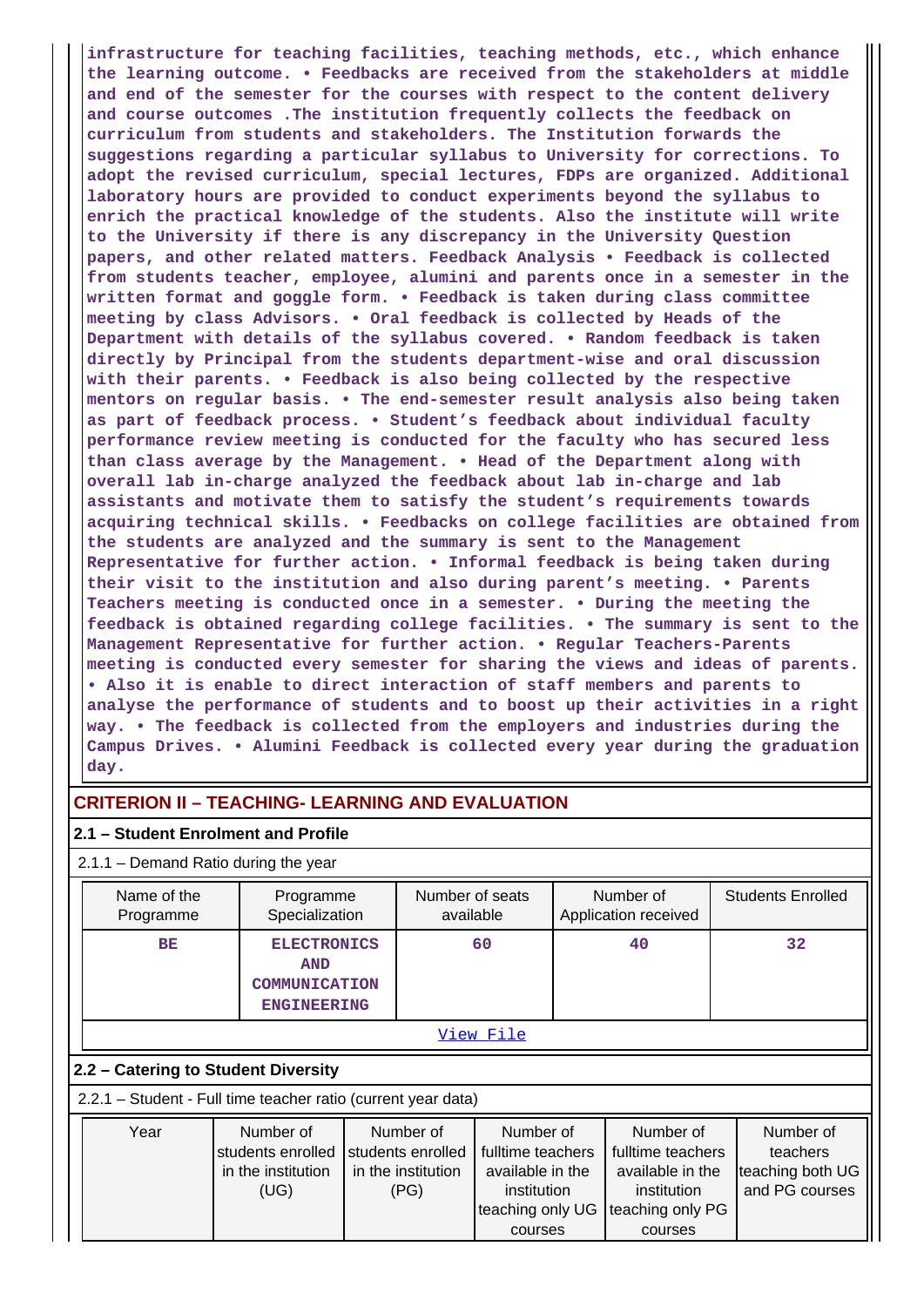| 2016                                                                                                                                                      |                                                                                                                                                                                                                                                                                                                                                                                                                                                                                                                                                                                                                                                                                                                                                                                                                                                                                                                                                                                                                                                                                                                                                                                                                                                                                                                                                                                          | 848                                                       |             | 51                                                                                   | 108                                    |             |                                                                                       | 18 | 8                                                                                                                   |
|-----------------------------------------------------------------------------------------------------------------------------------------------------------|------------------------------------------------------------------------------------------------------------------------------------------------------------------------------------------------------------------------------------------------------------------------------------------------------------------------------------------------------------------------------------------------------------------------------------------------------------------------------------------------------------------------------------------------------------------------------------------------------------------------------------------------------------------------------------------------------------------------------------------------------------------------------------------------------------------------------------------------------------------------------------------------------------------------------------------------------------------------------------------------------------------------------------------------------------------------------------------------------------------------------------------------------------------------------------------------------------------------------------------------------------------------------------------------------------------------------------------------------------------------------------------|-----------------------------------------------------------|-------------|--------------------------------------------------------------------------------------|----------------------------------------|-------------|---------------------------------------------------------------------------------------|----|---------------------------------------------------------------------------------------------------------------------|
| 2.3 - Teaching - Learning Process                                                                                                                         |                                                                                                                                                                                                                                                                                                                                                                                                                                                                                                                                                                                                                                                                                                                                                                                                                                                                                                                                                                                                                                                                                                                                                                                                                                                                                                                                                                                          |                                                           |             |                                                                                      |                                        |             |                                                                                       |    |                                                                                                                     |
| 2.3.1 – Percentage of teachers using ICT for effective teaching with Learning Management Systems (LMS), E-<br>learning resources etc. (current year data) |                                                                                                                                                                                                                                                                                                                                                                                                                                                                                                                                                                                                                                                                                                                                                                                                                                                                                                                                                                                                                                                                                                                                                                                                                                                                                                                                                                                          |                                                           |             |                                                                                      |                                        |             |                                                                                       |    |                                                                                                                     |
| Number of<br><b>Teachers on Roll</b>                                                                                                                      |                                                                                                                                                                                                                                                                                                                                                                                                                                                                                                                                                                                                                                                                                                                                                                                                                                                                                                                                                                                                                                                                                                                                                                                                                                                                                                                                                                                          | Number of<br>teachers using<br>ICT (LMS, e-<br>Resources) |             | <b>ICT Tools and</b><br>resources<br>available                                       | Number of ICT<br>enabled<br>Classrooms |             | Numberof smart<br>classrooms                                                          |    | E-resources and<br>techniques used                                                                                  |
| 134                                                                                                                                                       |                                                                                                                                                                                                                                                                                                                                                                                                                                                                                                                                                                                                                                                                                                                                                                                                                                                                                                                                                                                                                                                                                                                                                                                                                                                                                                                                                                                          | 134                                                       |             | 5                                                                                    | 5                                      |             |                                                                                       | 5  | 5                                                                                                                   |
| View File of ICT Tools and resources                                                                                                                      |                                                                                                                                                                                                                                                                                                                                                                                                                                                                                                                                                                                                                                                                                                                                                                                                                                                                                                                                                                                                                                                                                                                                                                                                                                                                                                                                                                                          |                                                           |             |                                                                                      |                                        |             |                                                                                       |    |                                                                                                                     |
|                                                                                                                                                           |                                                                                                                                                                                                                                                                                                                                                                                                                                                                                                                                                                                                                                                                                                                                                                                                                                                                                                                                                                                                                                                                                                                                                                                                                                                                                                                                                                                          |                                                           |             | View File of E-resources and techniques used                                         |                                        |             |                                                                                       |    |                                                                                                                     |
| 2.3.2 - Students mentoring system available in the institution? Give details. (maximum 500 words)                                                         |                                                                                                                                                                                                                                                                                                                                                                                                                                                                                                                                                                                                                                                                                                                                                                                                                                                                                                                                                                                                                                                                                                                                                                                                                                                                                                                                                                                          |                                                           |             |                                                                                      |                                        |             |                                                                                       |    |                                                                                                                     |
|                                                                                                                                                           | Mentor has direct communication with the allotted students. The Parents/Guardians of poor<br>attendee/performance students are called to meet the Coordinator and corrective and preventive measures are<br>implemented for further improvement. The mentors take initiative to arrange coaching classes. Each mentor<br>maintains the entire student Information, which is examined by the class coordinator and HOD's. The objectives<br>of the practice followed by the Institute are: • Improvement of teacher-student relationship • Counseling students<br>for solving their problems and provide confidence to improve their quality of life. • The system envelops<br>persistent observation of students execution, recognizing qualities, weaknesses and offering passionate backing<br>and particular proposals to enhance the students in all regards • Some of the key responsibilities of mentors are:<br>o Continuously motivate, guide and provide necessary counseling to the mentees in all academic related matters<br>such as choice of electives, project, summer training etc. o Continuously monitor academic performance of<br>students and inform parents whenever need arise. . o Advise students in their career development/professional<br>guidance. o Keep contact with the students even after their graduation. o Encourage students for participation in |                                                           |             |                                                                                      |                                        |             |                                                                                       |    |                                                                                                                     |
| Number of students enrolled in the                                                                                                                        | institution                                                                                                                                                                                                                                                                                                                                                                                                                                                                                                                                                                                                                                                                                                                                                                                                                                                                                                                                                                                                                                                                                                                                                                                                                                                                                                                                                                              |                                                           |             | academic competitions/conferences/Seminars /Workshops<br>Number of fulltime teachers |                                        |             |                                                                                       |    | Mentor: Mentee Ratio                                                                                                |
|                                                                                                                                                           | 899                                                                                                                                                                                                                                                                                                                                                                                                                                                                                                                                                                                                                                                                                                                                                                                                                                                                                                                                                                                                                                                                                                                                                                                                                                                                                                                                                                                      |                                                           |             |                                                                                      | 134                                    |             |                                                                                       |    | 1:7                                                                                                                 |
| 2.4 - Teacher Profile and Quality                                                                                                                         |                                                                                                                                                                                                                                                                                                                                                                                                                                                                                                                                                                                                                                                                                                                                                                                                                                                                                                                                                                                                                                                                                                                                                                                                                                                                                                                                                                                          |                                                           |             |                                                                                      |                                        |             |                                                                                       |    |                                                                                                                     |
| 2.4.1 – Number of full time teachers appointed during the year                                                                                            |                                                                                                                                                                                                                                                                                                                                                                                                                                                                                                                                                                                                                                                                                                                                                                                                                                                                                                                                                                                                                                                                                                                                                                                                                                                                                                                                                                                          |                                                           |             |                                                                                      |                                        |             |                                                                                       |    |                                                                                                                     |
| No. of sanctioned<br>positions                                                                                                                            |                                                                                                                                                                                                                                                                                                                                                                                                                                                                                                                                                                                                                                                                                                                                                                                                                                                                                                                                                                                                                                                                                                                                                                                                                                                                                                                                                                                          | No. of filled positions                                   |             | Vacant positions                                                                     |                                        |             | Positions filled during<br>the current year                                           |    | No. of faculty with<br>Ph.D                                                                                         |
| 134                                                                                                                                                       |                                                                                                                                                                                                                                                                                                                                                                                                                                                                                                                                                                                                                                                                                                                                                                                                                                                                                                                                                                                                                                                                                                                                                                                                                                                                                                                                                                                          | 134                                                       |             |                                                                                      | 0                                      |             | 23                                                                                    |    | 0                                                                                                                   |
| International level from Government, recognised bodies during the year)                                                                                   |                                                                                                                                                                                                                                                                                                                                                                                                                                                                                                                                                                                                                                                                                                                                                                                                                                                                                                                                                                                                                                                                                                                                                                                                                                                                                                                                                                                          |                                                           |             |                                                                                      |                                        |             |                                                                                       |    | 2.4.2 - Honours and recognition received by teachers (received awards, recognition, fellowships at State, National, |
|                                                                                                                                                           | Year of Award<br>Name of full time teachers<br>receiving awards from<br>state level, national level,<br>international level                                                                                                                                                                                                                                                                                                                                                                                                                                                                                                                                                                                                                                                                                                                                                                                                                                                                                                                                                                                                                                                                                                                                                                                                                                                              |                                                           | Designation |                                                                                      |                                        |             | Name of the award,<br>fellowship, received from<br>Government or recognized<br>bodies |    |                                                                                                                     |
| 2016                                                                                                                                                      |                                                                                                                                                                                                                                                                                                                                                                                                                                                                                                                                                                                                                                                                                                                                                                                                                                                                                                                                                                                                                                                                                                                                                                                                                                                                                                                                                                                          |                                                           | <b>NIL</b>  |                                                                                      |                                        | <b>Nill</b> |                                                                                       |    | <b>NIL</b>                                                                                                          |
|                                                                                                                                                           |                                                                                                                                                                                                                                                                                                                                                                                                                                                                                                                                                                                                                                                                                                                                                                                                                                                                                                                                                                                                                                                                                                                                                                                                                                                                                                                                                                                          |                                                           |             | No file uploaded.                                                                    |                                        |             |                                                                                       |    |                                                                                                                     |
| 2.5 - Evaluation Process and Reforms                                                                                                                      |                                                                                                                                                                                                                                                                                                                                                                                                                                                                                                                                                                                                                                                                                                                                                                                                                                                                                                                                                                                                                                                                                                                                                                                                                                                                                                                                                                                          |                                                           |             |                                                                                      |                                        |             |                                                                                       |    |                                                                                                                     |
| the year                                                                                                                                                  | 2.5.1 – Number of days from the date of semester-end/ year- end examination till the declaration of results during                                                                                                                                                                                                                                                                                                                                                                                                                                                                                                                                                                                                                                                                                                                                                                                                                                                                                                                                                                                                                                                                                                                                                                                                                                                                       |                                                           |             |                                                                                      |                                        |             |                                                                                       |    |                                                                                                                     |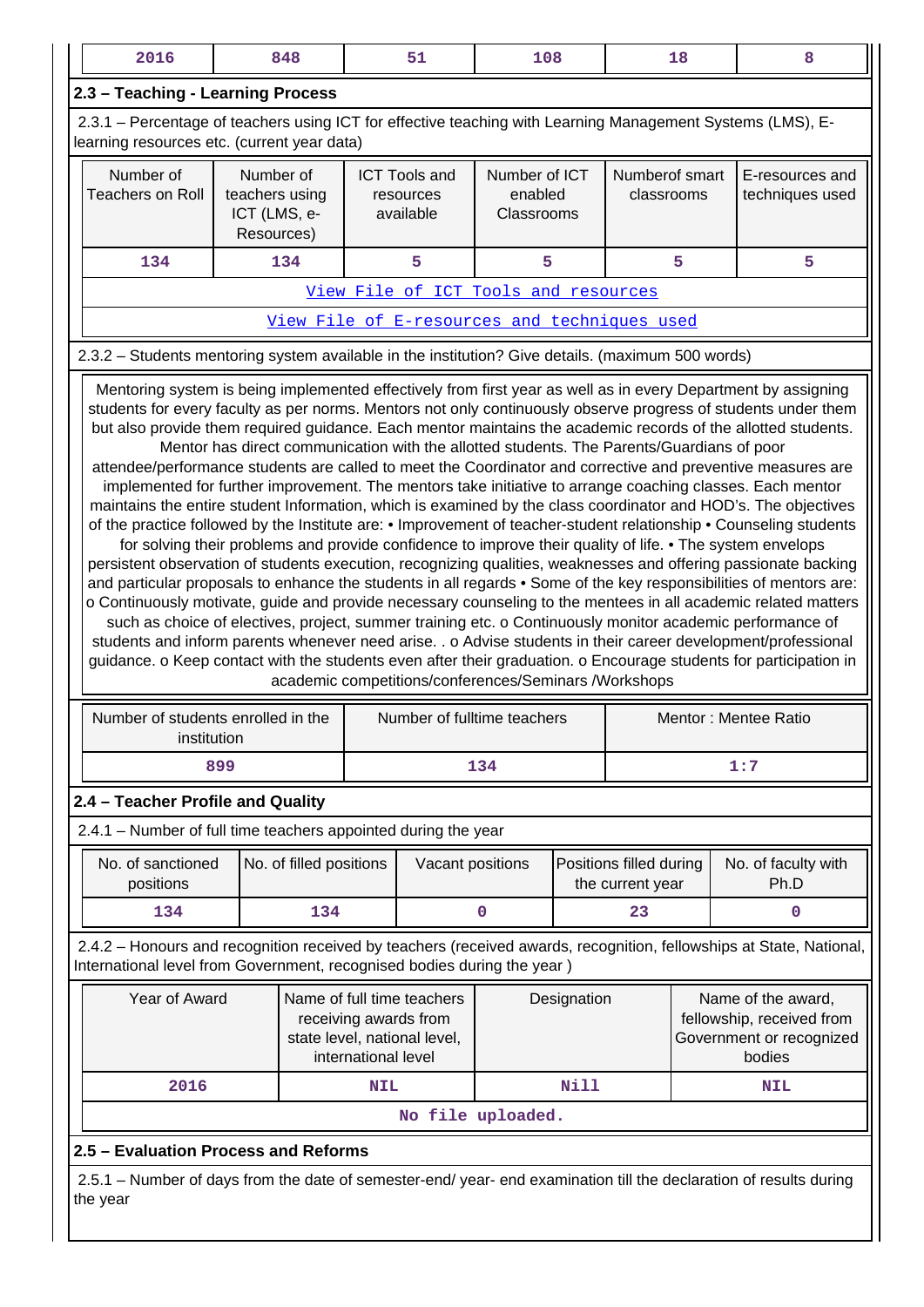| Programme Name                                                                                                                                                                                                                                                                                                                                                                                                                                                                                                                                                                                                                                                                                                                                                                                                                                                                                                                                                                                                                                                                                                                                                                                                                                                                                                                                                                                                                                                                                                                                                                                                                                                                                                                                                                                                                                                                                                                                                                                                    | Programme Code             | Semester/year | Last date of the last<br>semester-end/year-<br>end examination | Date of declaration of<br>results of semester-<br>end/year-end<br>examination |  |  |  |
|-------------------------------------------------------------------------------------------------------------------------------------------------------------------------------------------------------------------------------------------------------------------------------------------------------------------------------------------------------------------------------------------------------------------------------------------------------------------------------------------------------------------------------------------------------------------------------------------------------------------------------------------------------------------------------------------------------------------------------------------------------------------------------------------------------------------------------------------------------------------------------------------------------------------------------------------------------------------------------------------------------------------------------------------------------------------------------------------------------------------------------------------------------------------------------------------------------------------------------------------------------------------------------------------------------------------------------------------------------------------------------------------------------------------------------------------------------------------------------------------------------------------------------------------------------------------------------------------------------------------------------------------------------------------------------------------------------------------------------------------------------------------------------------------------------------------------------------------------------------------------------------------------------------------------------------------------------------------------------------------------------------------|----------------------------|---------------|----------------------------------------------------------------|-------------------------------------------------------------------------------|--|--|--|
| BE                                                                                                                                                                                                                                                                                                                                                                                                                                                                                                                                                                                                                                                                                                                                                                                                                                                                                                                                                                                                                                                                                                                                                                                                                                                                                                                                                                                                                                                                                                                                                                                                                                                                                                                                                                                                                                                                                                                                                                                                                | 103, 104, 106,<br>105, 114 | III/V/VII     | 20/10/2016                                                     | 04/02/2017                                                                    |  |  |  |
|                                                                                                                                                                                                                                                                                                                                                                                                                                                                                                                                                                                                                                                                                                                                                                                                                                                                                                                                                                                                                                                                                                                                                                                                                                                                                                                                                                                                                                                                                                                                                                                                                                                                                                                                                                                                                                                                                                                                                                                                                   |                            | View File     |                                                                |                                                                               |  |  |  |
|                                                                                                                                                                                                                                                                                                                                                                                                                                                                                                                                                                                                                                                                                                                                                                                                                                                                                                                                                                                                                                                                                                                                                                                                                                                                                                                                                                                                                                                                                                                                                                                                                                                                                                                                                                                                                                                                                                                                                                                                                   |                            |               |                                                                |                                                                               |  |  |  |
| 2.5.2 - Reforms initiated on Continuous Internal Evaluation(CIE) system at the institutional level (250 words)<br>. For assessing performance of the students and Continuous Internal Evaluation<br>(CIE) is carried out throughout the semester. Continuous Internal Evaluation is<br>carried out with the help of assignments, internal tests, Mini and major<br>project work, and end semester examination. . We at the institute level prepare<br>and follow academic calendar that is framed as per guidelines provided by AICTE<br>and Anna University. . Some of the reforms are mentioned below: o Conducting<br>additional periodic tests. o Preparation of evaluation plan before start of the<br>semester. o Periodic assignments and its evaluation. o Guiding and counseling<br>students based on their performance. o To bring in the transparency in the<br>process of evaluation of assignments and, the test papers those are given back<br>to the students and their queries are resolved by the concerned teacher in the<br>class room session . For smooth and uniform evaluation process the Institute<br>has general Examination Coordinator for examination cell supported by a<br>Coordinator from each department for smooth, transparent and fair conduction of<br>internal examinations. • Time bound evaluation and declaration of results is<br>planned and executed by the examination cell. Staff meetings are conducted<br>periodically to review the evaluation process. • For CIE we organize three<br>internal examinations in a semester and end semester examinations are strictly<br>in accordance with academic calendar. Schedule for display of assignments,<br>examination dates, declaration of results, submission program, parent teacher<br>meet, etc. are all displayed before the semester actually starts and conducted<br>as per academic calendar.<br>2.5.3 - Academic calendar prepared and adhered for conduct of Examination and other related matters (250 |                            |               |                                                                |                                                                               |  |  |  |
| words)                                                                                                                                                                                                                                                                                                                                                                                                                                                                                                                                                                                                                                                                                                                                                                                                                                                                                                                                                                                                                                                                                                                                                                                                                                                                                                                                                                                                                                                                                                                                                                                                                                                                                                                                                                                                                                                                                                                                                                                                            |                            |               |                                                                |                                                                               |  |  |  |

 **• For smooth and effective implementation of teaching learning process, every semester we prepare the academic calendar in advance and in concurrence with the academic calendar of the Anna University. • A committee, comprising of Chief Executive Officer, Principal, IQAC Coordinators, members, HODs, and senior faculty prepares and monitors academic calendar taking into consideration various sports, cultural, and co-curricular activities. • Thus the teaching schedule is carried out smoothly also various internal examinations, semester examination dates are planned in advance and conducted without hassle. • This helps students plan their other activities like seminars, project work, training, etc. • The committee continuously monitors the academic calendar vigilantly. The dates for conduction, evaluation and declaration of examination results are strictly observed adhering to the academic calendar. • Academic calendar provides total number of working days scheduled in a semester in advance and in accordance with the time table prepared conduction is monitored against the scheduled. • Every teaching faculty maintains individual course file covering all the activities for the semester. Teaching faculty going on leave invariably makes the alternative arrangement so the students are not put to a loss for their learning hours. Later the faculty compensates for his own lectures or practical lost because of his leaves.**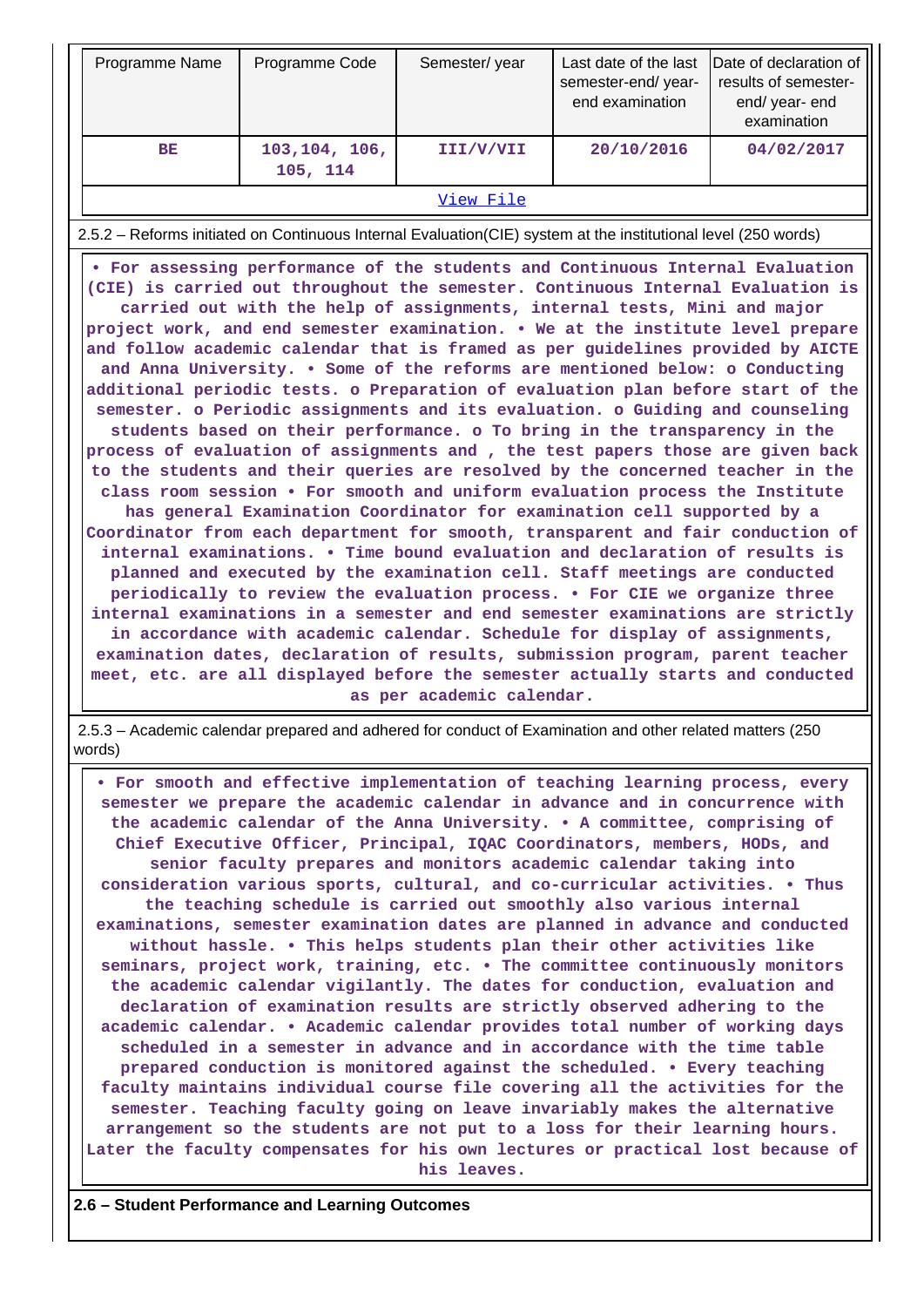2.6.1 – Program outcomes, program specific outcomes and course outcomes for all programs offered by the institution are stated and displayed in website of the institution (to provide the weblink)

 <http://chendhuran.ac.in/AQ16/AQ161.pdf> 2.6.2 – Pass percentage of students

|                   | E.O.E T doo poroomago of stadents |                                    |                                                                       |                                                              |                 |  |  |  |  |  |  |
|-------------------|-----------------------------------|------------------------------------|-----------------------------------------------------------------------|--------------------------------------------------------------|-----------------|--|--|--|--|--|--|
| Programme<br>Code | Programme<br>Name                 | Programme<br>Specialization        | Number of<br>students<br>appeared in the<br>final year<br>examination | Number of<br>students passed<br>in final year<br>examination | Pass Percentage |  |  |  |  |  |  |
| 103               | BE                                | <b>CIVIL</b><br><b>ENGINEERING</b> | 62                                                                    | 28                                                           | 44.44           |  |  |  |  |  |  |
| View File         |                                   |                                    |                                                                       |                                                              |                 |  |  |  |  |  |  |

# **2.7 – Student Satisfaction Survey**

 2.7.1 – Student Satisfaction Survey (SSS) on overall institutional performance (Institution may design the questionnaire) (results and details be provided as weblink)

## <http://chendhuran.ac.in/AQ16/AQ162.pdf>

# **CRITERION III – RESEARCH, INNOVATIONS AND EXTENSION**

# **3.1 – Resource Mobilization for Research**

3.1.1 – Research funds sanctioned and received from various agencies, industry and other organisations

| Nature of the Project | Duration | Name of the funding<br>agency | Total grant<br>sanctioned | Amount received<br>during the year |  |  |  |  |
|-----------------------|----------|-------------------------------|---------------------------|------------------------------------|--|--|--|--|
| Nill                  |          | NIL                           |                           |                                    |  |  |  |  |
| No file uploaded.     |          |                               |                           |                                    |  |  |  |  |

# **3.2 – Innovation Ecosystem**

 3.2.1 – Workshops/Seminars Conducted on Intellectual Property Rights (IPR) and Industry-Academia Innovative practices during the year

| Title of workshop/seminar                                                               |                                                                                                      |            | Name of the Dept. |                         |  |                                                                              | Date |                         |
|-----------------------------------------------------------------------------------------|------------------------------------------------------------------------------------------------------|------------|-------------------|-------------------------|--|------------------------------------------------------------------------------|------|-------------------------|
| <b>NIL</b>                                                                              |                                                                                                      | <b>NIL</b> |                   |                         |  |                                                                              |      |                         |
|                                                                                         | 3.2.2 - Awards for Innovation won by Institution/Teachers/Research scholars/Students during the year |            |                   |                         |  |                                                                              |      |                         |
| Title of the innovation<br>Name of Awardee                                              |                                                                                                      |            | Awarding Agency   |                         |  | Date of award                                                                |      | Category                |
| <b>NIL</b>                                                                              | NIL                                                                                                  |            |                   | <b>NIL</b>              |  | Nill                                                                         |      | NIL                     |
| No file uploaded.                                                                       |                                                                                                      |            |                   |                         |  |                                                                              |      |                         |
| 3.2.3 – No. of Incubation centre created, start-ups incubated on campus during the year |                                                                                                      |            |                   |                         |  |                                                                              |      |                         |
| Incubation<br>Center                                                                    | Name                                                                                                 |            | Sponsered By      | Name of the<br>Start-up |  | Nature of Start-<br><b>up</b>                                                |      | Date of<br>Commencement |
| Chendhuran<br>College of<br>Engg Tech                                                   | Value<br>added course                                                                                |            | Vingyan           | Advanced<br>PCB design  |  | Learn<br>about PCB<br>Design,<br>Schematics<br>Design<br>rules, Stack<br>up. |      | 07/01/2017              |
|                                                                                         |                                                                                                      |            |                   | View File               |  |                                                                              |      |                         |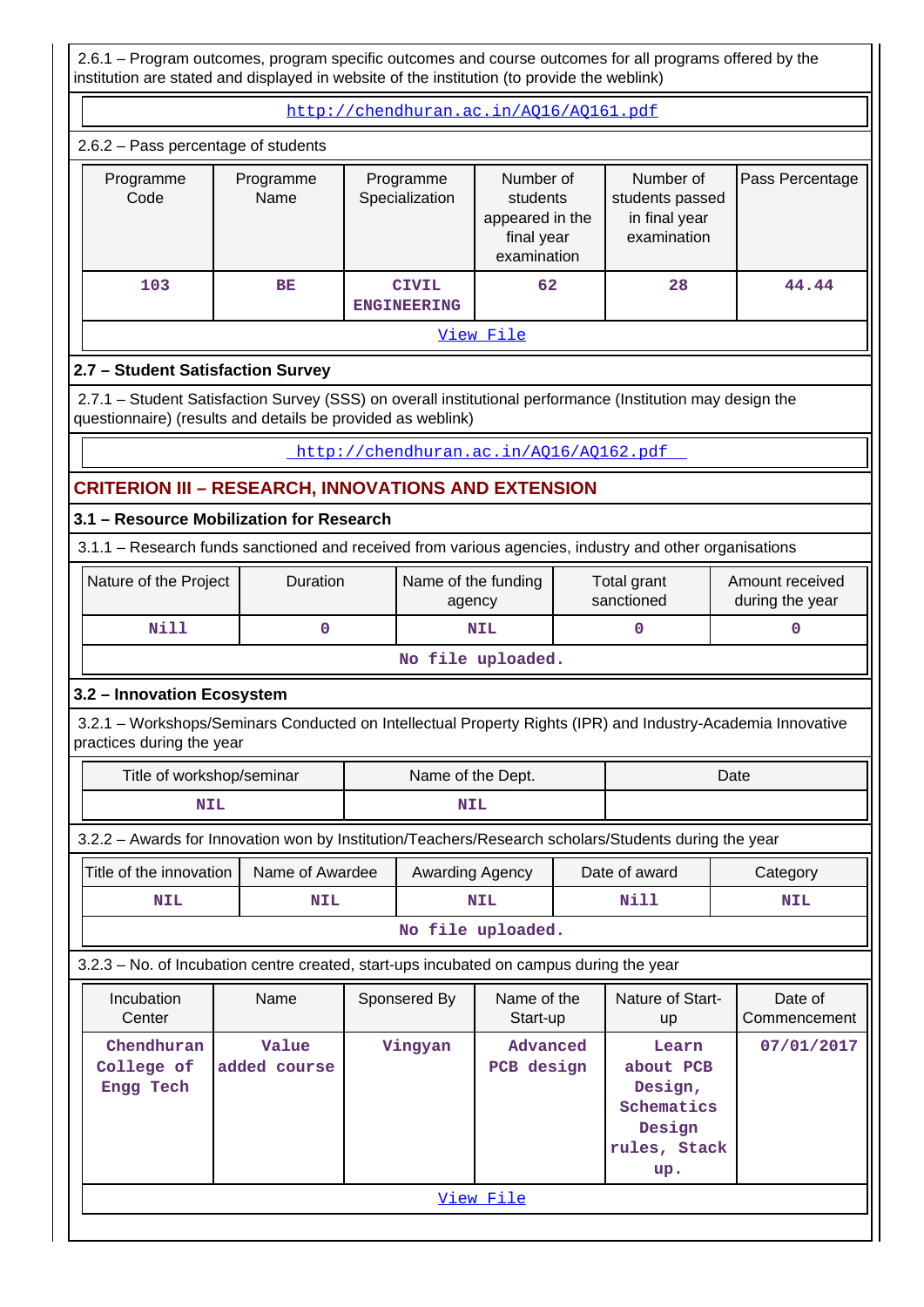| 3.3 - Research Publications and Awards                                                                                                                                |                                                                                                                                                            |            |                                                                                              |                        |                                                                                     |                       |  |                                                                                  |                                                                    |  |
|-----------------------------------------------------------------------------------------------------------------------------------------------------------------------|------------------------------------------------------------------------------------------------------------------------------------------------------------|------------|----------------------------------------------------------------------------------------------|------------------------|-------------------------------------------------------------------------------------|-----------------------|--|----------------------------------------------------------------------------------|--------------------------------------------------------------------|--|
| 3.3.1 - Incentive to the teachers who receive recognition/awards                                                                                                      |                                                                                                                                                            |            |                                                                                              |                        |                                                                                     |                       |  |                                                                                  |                                                                    |  |
|                                                                                                                                                                       | <b>State</b>                                                                                                                                               |            |                                                                                              | National               |                                                                                     |                       |  | International                                                                    |                                                                    |  |
|                                                                                                                                                                       | $\mathbf 0$                                                                                                                                                |            |                                                                                              | 0                      |                                                                                     |                       |  | 0                                                                                |                                                                    |  |
|                                                                                                                                                                       |                                                                                                                                                            |            |                                                                                              |                        | 3.3.2 - Ph. Ds awarded during the year (applicable for PG College, Research Center) |                       |  |                                                                                  |                                                                    |  |
|                                                                                                                                                                       | Name of the Department                                                                                                                                     |            |                                                                                              |                        |                                                                                     |                       |  | Number of PhD's Awarded                                                          |                                                                    |  |
|                                                                                                                                                                       | Mechanical Engineering                                                                                                                                     |            |                                                                                              |                        |                                                                                     |                       |  | 1                                                                                |                                                                    |  |
| 3.3.3 – Research Publications in the Journals notified on UGC website during the year                                                                                 |                                                                                                                                                            |            |                                                                                              |                        |                                                                                     |                       |  |                                                                                  |                                                                    |  |
|                                                                                                                                                                       | Department<br><b>Type</b>                                                                                                                                  |            |                                                                                              |                        |                                                                                     | Number of Publication |  |                                                                                  | Average Impact Factor (if<br>any)                                  |  |
|                                                                                                                                                                       | International<br>engineering                                                                                                                               |            |                                                                                              | Mechanical             |                                                                                     | 8                     |  |                                                                                  | 1.97                                                               |  |
|                                                                                                                                                                       | International<br>electronics<br>engineering                                                                                                                |            |                                                                                              | Electrical and         |                                                                                     | 3                     |  |                                                                                  | 3.94                                                               |  |
|                                                                                                                                                                       | <b>Nill</b><br>and engineering                                                                                                                             |            |                                                                                              | Computer science       |                                                                                     | $\mathbf{1}$          |  |                                                                                  | 6.54                                                               |  |
|                                                                                                                                                                       |                                                                                                                                                            |            |                                                                                              |                        | View File                                                                           |                       |  |                                                                                  |                                                                    |  |
|                                                                                                                                                                       | 3.3.4 - Books and Chapters in edited Volumes / Books published, and papers in National/International Conference<br>Proceedings per Teacher during the year |            |                                                                                              |                        |                                                                                     |                       |  |                                                                                  |                                                                    |  |
|                                                                                                                                                                       | Department                                                                                                                                                 |            |                                                                                              |                        |                                                                                     |                       |  | Number of Publication                                                            |                                                                    |  |
|                                                                                                                                                                       |                                                                                                                                                            | <b>NIL</b> |                                                                                              |                        |                                                                                     |                       |  | 0                                                                                |                                                                    |  |
|                                                                                                                                                                       |                                                                                                                                                            |            |                                                                                              | No file uploaded.      |                                                                                     |                       |  |                                                                                  |                                                                    |  |
| 3.3.5 – Bibliometrics of the publications during the last Academic year based on average citation index in Scopus/<br>Web of Science or PubMed/ Indian Citation Index |                                                                                                                                                            |            |                                                                                              |                        |                                                                                     |                       |  |                                                                                  |                                                                    |  |
| Title of the<br>Paper                                                                                                                                                 | Name of<br>Author                                                                                                                                          |            | Title of journal                                                                             | Year of<br>publication |                                                                                     | <b>Citation Index</b> |  | Institutional<br>affiliation as<br>mentioned in<br>the publication               | Number of<br>citations<br>excluding self<br>citation               |  |
| <b>Effect</b><br>of FDM<br>Process<br>Parameters<br>On<br>Vibration<br>Properties<br>Of PET-G<br>and ABS<br>Plastics                                                  | Dr. K.Ga<br>neshbabu                                                                                                                                       |            | <b>Internat</b><br>ional<br>Journal on<br>Mechanical<br>and<br>Production<br>Engineerin<br>g |                        | 2017                                                                                | 3.05                  |  | <b>Bharath</b><br>Institute<br>of Enginee<br>ring and<br>Technology<br>Hydrabad0 | Nill                                                               |  |
|                                                                                                                                                                       |                                                                                                                                                            |            |                                                                                              |                        | View File                                                                           |                       |  |                                                                                  |                                                                    |  |
| 3.3.6 - h-Index of the Institutional Publications during the year. (based on Scopus/ Web of science)                                                                  |                                                                                                                                                            |            |                                                                                              |                        |                                                                                     |                       |  |                                                                                  |                                                                    |  |
| Title of the<br>Paper                                                                                                                                                 | Name of<br>Author                                                                                                                                          |            | Title of journal                                                                             | Year of<br>publication |                                                                                     | h-index               |  | Number of<br>citations<br>excluding self<br>citation                             | Institutional<br>affiliation as<br>mentioned in<br>the publication |  |
| Experime                                                                                                                                                              | Mr.S.Din                                                                                                                                                   |            |                                                                                              |                        | 2016                                                                                | 4                     |  | 37                                                                               |                                                                    |  |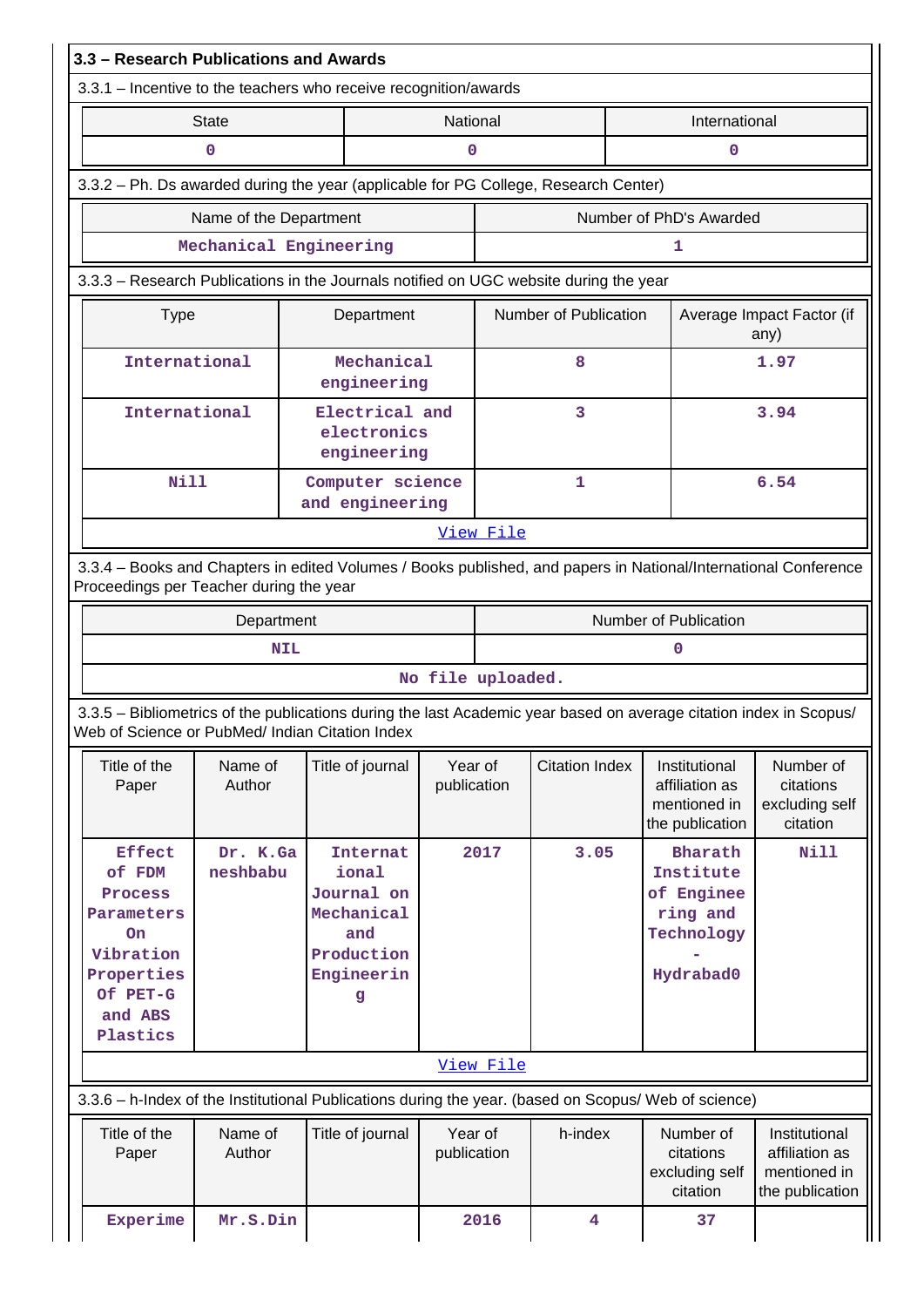| ntal inves<br>tigations<br>on Al-<br><b>TiO2-Gr</b><br>hybrid<br>composites<br>fabricated<br>through<br>stir<br>casting<br>route<br>3.3.7 - Faculty participation in Seminars/Conferences and Symposia during the year: | esh kumar                                                                                                    | Materials<br>Testing<br>International                                                | National                 | View File   |                                                          |  | Chendhuran<br>College of<br>Engineerin<br>g and<br>Technology |  |
|-------------------------------------------------------------------------------------------------------------------------------------------------------------------------------------------------------------------------|--------------------------------------------------------------------------------------------------------------|--------------------------------------------------------------------------------------|--------------------------|-------------|----------------------------------------------------------|--|---------------------------------------------------------------|--|
| Number of Faculty<br>Attended/Semi<br>nars/Workshops                                                                                                                                                                    |                                                                                                              | 0                                                                                    |                          | $\mathbf 0$ | <b>State</b><br>3                                        |  | Local<br>$\mathbf 0$                                          |  |
|                                                                                                                                                                                                                         |                                                                                                              |                                                                                      |                          | View File   |                                                          |  |                                                               |  |
| 3.4 - Extension Activities                                                                                                                                                                                              |                                                                                                              |                                                                                      |                          |             |                                                          |  |                                                               |  |
| 3.4.1 – Number of extension and outreach programmes conducted in collaboration with industry, community and<br>Non- Government Organisations through NSS/NCC/Red cross/Youth Red Cross (YRC) etc., during the year      |                                                                                                              |                                                                                      |                          |             |                                                          |  |                                                               |  |
|                                                                                                                                                                                                                         | Title of the activities<br>Organising unit/agency/<br>collaborating agency                                   |                                                                                      |                          |             | Number of teachers<br>participated in such<br>activities |  |                                                               |  |
|                                                                                                                                                                                                                         | Carrier Guidance<br>Rotaract Club of<br>Chendhuran College<br>Awareness Camp<br>of Engineering<br>Technology |                                                                                      |                          |             | $\overline{2}$                                           |  | 180                                                           |  |
|                                                                                                                                                                                                                         |                                                                                                              |                                                                                      |                          | View File   |                                                          |  |                                                               |  |
| 3.4.2 - Awards and recognition received for extension activities from Government and other recognized bodies<br>during the year                                                                                         |                                                                                                              |                                                                                      |                          |             |                                                          |  |                                                               |  |
| Name of the activity                                                                                                                                                                                                    |                                                                                                              | Award/Recognition                                                                    |                          |             | <b>Awarding Bodies</b>                                   |  | Number of students<br><b>Benefited</b>                        |  |
| <b>NIL</b>                                                                                                                                                                                                              |                                                                                                              | <b>NIL</b>                                                                           |                          |             | <b>NIL</b>                                               |  | 0                                                             |  |
|                                                                                                                                                                                                                         |                                                                                                              |                                                                                      | No file uploaded.        |             |                                                          |  |                                                               |  |
| 3.4.3 - Students participating in extension activities with Government Organisations, Non-Government<br>Organisations and programmes such as Swachh Bharat, Aids Awareness, Gender Issue, etc. during the year          |                                                                                                              |                                                                                      |                          |             |                                                          |  |                                                               |  |
| Name of the scheme                                                                                                                                                                                                      |                                                                                                              | Organising unit/Agen<br>cy/collaborating<br>agency                                   | Name of the activity     |             | Number of teachers<br>participated in such<br>activites  |  | Number of students<br>participated in such<br>activites       |  |
| $Non-$<br>Government<br>Organizations                                                                                                                                                                                   |                                                                                                              | Photography<br>$Club -$<br>Chendhuran<br>College of<br>Engineering and<br>Technology | Life through<br>the Lens |             | 1                                                        |  | 10                                                            |  |
|                                                                                                                                                                                                                         | View File                                                                                                    |                                                                                      |                          |             |                                                          |  |                                                               |  |
| 3.5 - Collaborations                                                                                                                                                                                                    |                                                                                                              |                                                                                      |                          |             |                                                          |  |                                                               |  |
| 3.5.1 – Number of Collaborative activities for research, faculty exchange, student exchange during the year                                                                                                             |                                                                                                              |                                                                                      |                          |             |                                                          |  |                                                               |  |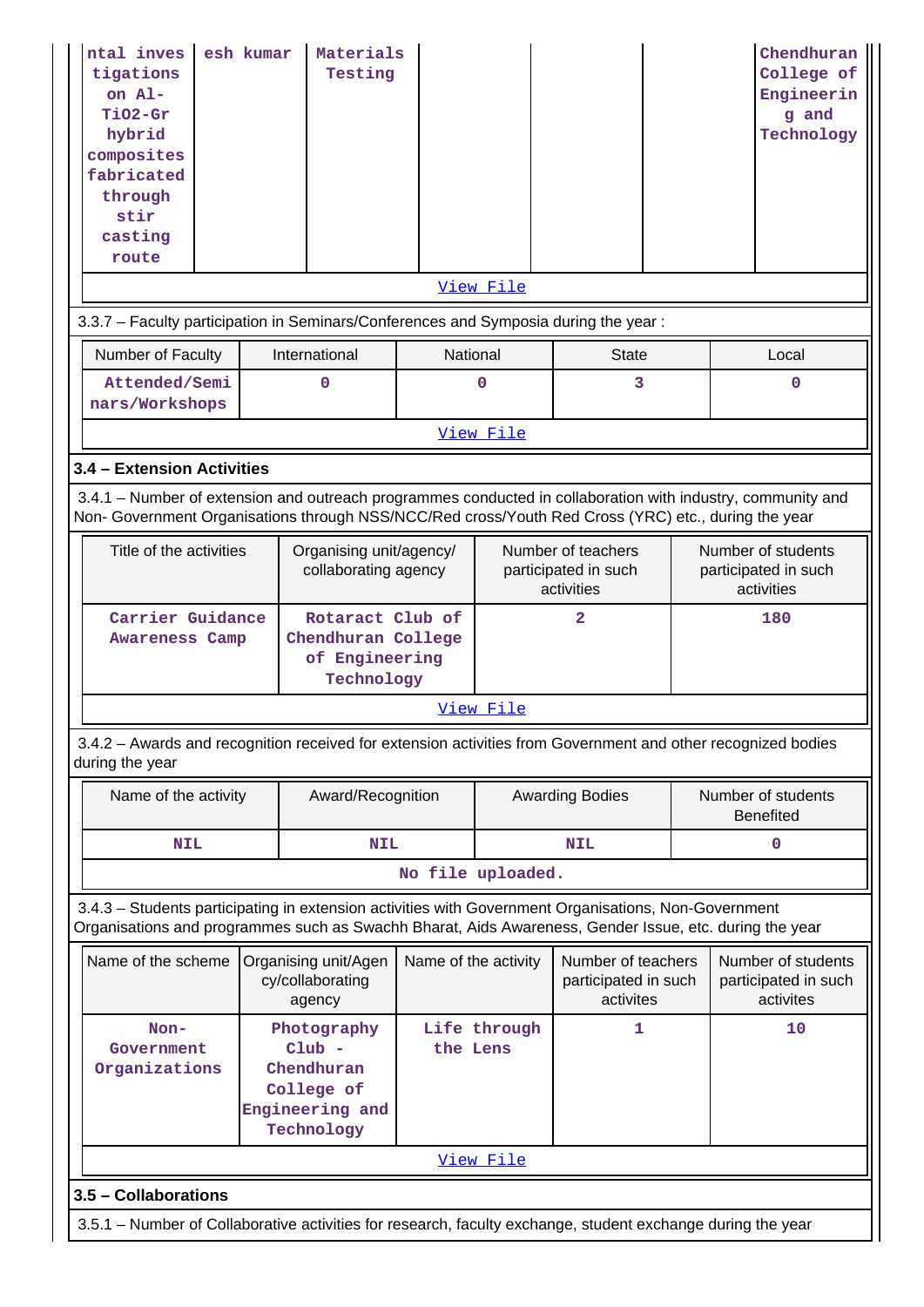| Nature of activity                                                                                                                                       |                         |               | Participant                                                                                       | Source of financial support                                                                 |                    |                                                           | Duration          |  |
|----------------------------------------------------------------------------------------------------------------------------------------------------------|-------------------------|---------------|---------------------------------------------------------------------------------------------------|---------------------------------------------------------------------------------------------|--------------------|-----------------------------------------------------------|-------------------|--|
| Quality System in<br><b>Higher Education</b>                                                                                                             |                         |               | 1                                                                                                 | Chendhuran<br>College of<br>Engineering and<br>Technology                                   |                    | $\overline{\mathbf{2}}$                                   |                   |  |
|                                                                                                                                                          |                         |               |                                                                                                   | View File                                                                                   |                    |                                                           |                   |  |
| 3.5.2 - Linkages with institutions/industries for internship, on-the- job training, project work, sharing of research<br>facilities etc. during the year |                         |               |                                                                                                   |                                                                                             |                    |                                                           |                   |  |
| Nature of linkage                                                                                                                                        | Title of the<br>linkage |               | Name of the<br>partnering<br>institution/<br>industry<br>/research lab<br>with contact<br>details | <b>Duration From</b>                                                                        | <b>Duration To</b> |                                                           | Participant       |  |
| Project<br>work                                                                                                                                          | Project<br>work         |               | Fenerve<br>Construction<br>-Thiruppathu<br>r.                                                     | 04/08/2016                                                                                  |                    | 08/08/2016                                                | $12 \overline{ }$ |  |
|                                                                                                                                                          |                         |               |                                                                                                   | View File                                                                                   |                    |                                                           |                   |  |
| 3.5.3 - MoUs signed with institutions of national, international importance, other universities, industries, corporate<br>houses etc. during the year    |                         |               |                                                                                                   |                                                                                             |                    |                                                           |                   |  |
| Organisation                                                                                                                                             |                         |               | Date of MoU signed                                                                                | Purpose/Activities                                                                          |                    | Number of<br>students/teachers<br>participated under MoUs |                   |  |
| <b>NIL</b>                                                                                                                                               |                         |               | <b>Nill</b>                                                                                       | <b>NIL</b>                                                                                  |                    |                                                           | $\mathbf 0$       |  |
|                                                                                                                                                          |                         |               |                                                                                                   | No file uploaded.                                                                           |                    |                                                           |                   |  |
| <b>CRITERION IV - INFRASTRUCTURE AND LEARNING RESOURCES</b>                                                                                              |                         |               |                                                                                                   |                                                                                             |                    |                                                           |                   |  |
| 4.1 - Physical Facilities                                                                                                                                |                         |               |                                                                                                   |                                                                                             |                    |                                                           |                   |  |
|                                                                                                                                                          |                         |               |                                                                                                   | 4.1.1 - Budget allocation, excluding salary for infrastructure augmentation during the year |                    |                                                           |                   |  |
| Budget allocated for infrastructure augmentation                                                                                                         |                         |               |                                                                                                   | Budget utilized for infrastructure development                                              |                    |                                                           |                   |  |
|                                                                                                                                                          |                         | 315           |                                                                                                   | 310.57                                                                                      |                    |                                                           |                   |  |
| 4.1.2 - Details of augmentation in infrastructure facilities during the year                                                                             |                         |               |                                                                                                   |                                                                                             |                    |                                                           |                   |  |
|                                                                                                                                                          | <b>Facilities</b>       |               |                                                                                                   |                                                                                             |                    | <b>Existing or Newly Added</b>                            |                   |  |
| purchased (Greater than 1-0 lakh)                                                                                                                        | during the current year |               | Number of important equipments                                                                    |                                                                                             |                    | Existing                                                  |                   |  |
| during the year (rs. in lakhs)                                                                                                                           |                         |               | Value of the equipment purchased                                                                  |                                                                                             |                    | Existing                                                  |                   |  |
|                                                                                                                                                          |                         |               | Classrooms with LCD facilities                                                                    |                                                                                             |                    | Existing                                                  |                   |  |
|                                                                                                                                                          |                         | Seminar Halls |                                                                                                   |                                                                                             |                    | Existing                                                  |                   |  |
|                                                                                                                                                          |                         | Laboratories  |                                                                                                   | Existing                                                                                    |                    |                                                           |                   |  |
|                                                                                                                                                          |                         | Class rooms   |                                                                                                   | Newly Added                                                                                 |                    |                                                           |                   |  |
|                                                                                                                                                          |                         | Class rooms   |                                                                                                   |                                                                                             |                    | Existing                                                  |                   |  |
|                                                                                                                                                          |                         |               |                                                                                                   | No file uploaded.                                                                           |                    |                                                           |                   |  |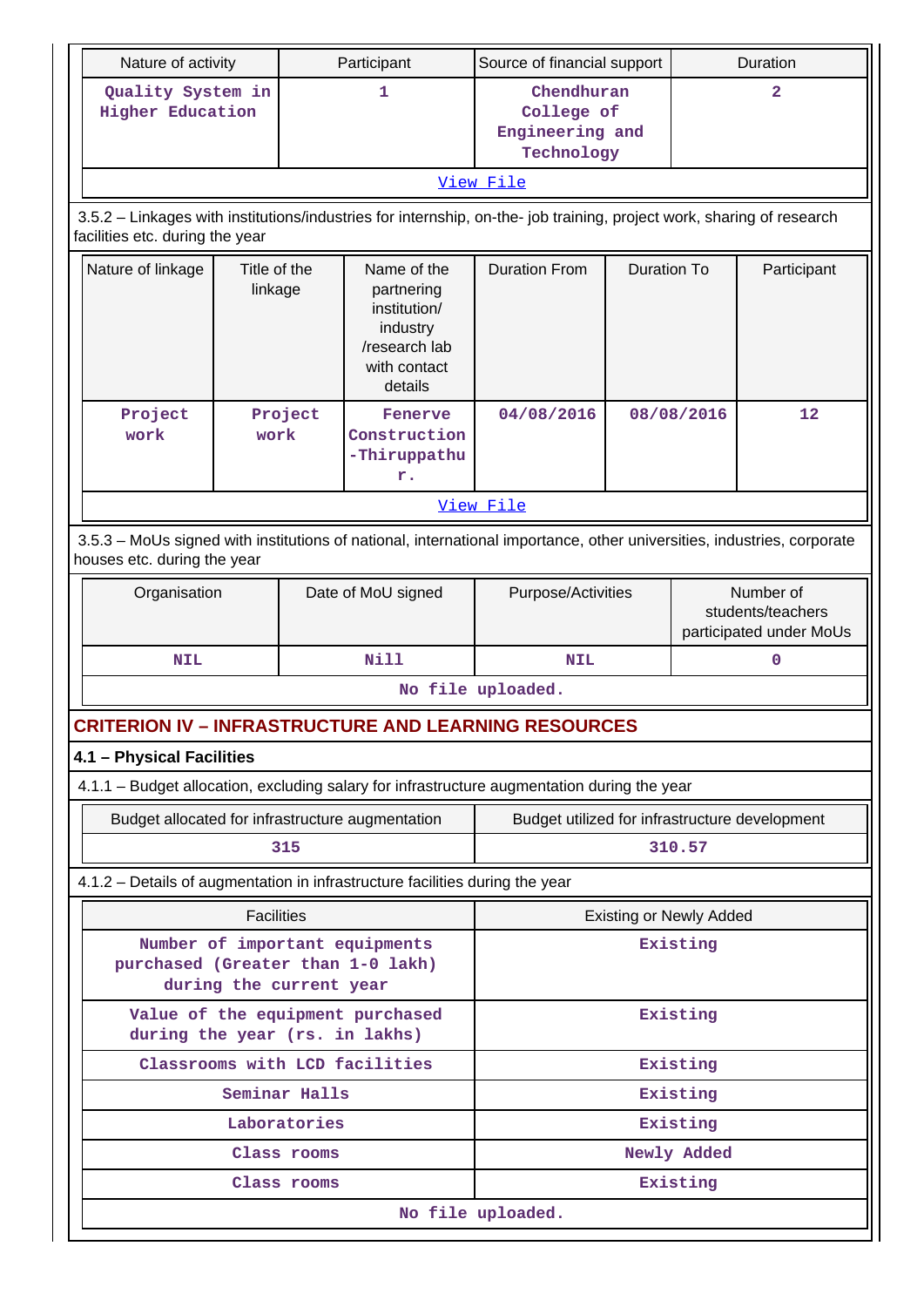|                                                                                                                                                                                                                                                         | 4.2 - Library as a Learning Resource     |                 |          |                                                                            |                            |                     |                                                                                     |                    |       |                                                   |                                        |
|---------------------------------------------------------------------------------------------------------------------------------------------------------------------------------------------------------------------------------------------------------|------------------------------------------|-----------------|----------|----------------------------------------------------------------------------|----------------------------|---------------------|-------------------------------------------------------------------------------------|--------------------|-------|---------------------------------------------------|----------------------------------------|
|                                                                                                                                                                                                                                                         |                                          |                 |          | 4.2.1 - Library is automated {Integrated Library Management System (ILMS)} |                            |                     |                                                                                     |                    |       |                                                   |                                        |
|                                                                                                                                                                                                                                                         | Name of the ILMS<br>software             |                 |          | Nature of automation (fully<br>or patially)                                |                            |                     | Version                                                                             |                    |       | Year of automation                                |                                        |
|                                                                                                                                                                                                                                                         | Modern Lib                               |                 |          | Fully                                                                      |                            |                     | <b>NA</b>                                                                           |                    |       | 2009                                              |                                        |
|                                                                                                                                                                                                                                                         | 4.2.2 - Library Services                 |                 |          |                                                                            |                            |                     |                                                                                     |                    |       |                                                   |                                        |
| Library<br>Service Type                                                                                                                                                                                                                                 |                                          |                 | Existing |                                                                            |                            | Newly Added         |                                                                                     |                    | Total |                                                   |                                        |
| Text<br><b>Books</b>                                                                                                                                                                                                                                    |                                          | 22112           |          | 7071737                                                                    |                            | 700615<br>2897      |                                                                                     |                    | 25009 |                                                   | 7772352                                |
|                                                                                                                                                                                                                                                         |                                          |                 |          |                                                                            |                            | View File           |                                                                                     |                    |       |                                                   |                                        |
| 4.2.3 - E-content developed by teachers such as: e-PG- Pathshala, CEC (under e-PG- Pathshala CEC (Under<br>Graduate) SWAYAM other MOOCs platform NPTEL/NMEICT/any other Government initiatives & institutional<br>(Learning Management System (LMS) etc |                                          |                 |          |                                                                            |                            |                     |                                                                                     |                    |       |                                                   |                                        |
|                                                                                                                                                                                                                                                         | Name of the Teacher                      |                 |          | Name of the Module                                                         |                            |                     | Platform on which module<br>is developed                                            |                    |       | Date of launching e-<br>content                   |                                        |
| <b>NIL</b>                                                                                                                                                                                                                                              |                                          |                 |          | <b>NIL</b>                                                                 |                            | <b>NIL</b>          |                                                                                     |                    |       | <b>Nill</b>                                       |                                        |
|                                                                                                                                                                                                                                                         |                                          |                 |          |                                                                            |                            | No file uploaded.   |                                                                                     |                    |       |                                                   |                                        |
| 4.3 - IT Infrastructure                                                                                                                                                                                                                                 |                                          |                 |          |                                                                            |                            |                     |                                                                                     |                    |       |                                                   |                                        |
|                                                                                                                                                                                                                                                         | 4.3.1 - Technology Upgradation (overall) |                 |          |                                                                            |                            |                     |                                                                                     |                    |       |                                                   |                                        |
| <b>Type</b>                                                                                                                                                                                                                                             | <b>Total Co</b><br>mputers               | Computer<br>Lab |          | Internet                                                                   | <b>Browsing</b><br>centers | Computer<br>Centers | Office                                                                              | Departme<br>nts    |       | Available<br><b>Bandwidt</b><br>h (MBPS/<br>GBPS) | <b>Others</b>                          |
| Existin<br>g                                                                                                                                                                                                                                            | 281                                      | 240             |          | 281                                                                        | 10                         | $\mathbf 0$         | 15                                                                                  | 16                 |       | 50                                                | $\mathbf 0$                            |
| Added                                                                                                                                                                                                                                                   | $\mathbf{0}$                             | $\mathbf{0}$    |          | $\mathbf{O}$                                                               | $\mathbf 0$                | $\mathbf 0$         | $\mathbf{0}$                                                                        | $\mathbf{0}$       |       | 0                                                 | $\mathbf{0}$                           |
| Total                                                                                                                                                                                                                                                   | 281                                      | 240             |          | 281                                                                        | 10                         | $\mathbf 0$         | 15                                                                                  | 16                 |       | 50                                                | 0                                      |
|                                                                                                                                                                                                                                                         |                                          |                 |          |                                                                            |                            |                     | 4.3.2 - Bandwidth available of internet connection in the Institution (Leased line) |                    |       |                                                   |                                        |
|                                                                                                                                                                                                                                                         |                                          |                 |          |                                                                            |                            | 50 MBPS/ GBPS       |                                                                                     |                    |       |                                                   |                                        |
|                                                                                                                                                                                                                                                         | 4.3.3 - Facility for e-content           |                 |          |                                                                            |                            |                     |                                                                                     |                    |       |                                                   |                                        |
|                                                                                                                                                                                                                                                         |                                          |                 |          | Name of the e-content development facility                                 |                            |                     | Provide the link of the videos and media centre and                                 | recording facility |       |                                                   |                                        |
|                                                                                                                                                                                                                                                         |                                          | Theories        |          | Strain Energy And Distortion Energy                                        |                            |                     | http://chendhuran.ac.in/A016/A0163.pdf                                              |                    |       |                                                   |                                        |
|                                                                                                                                                                                                                                                         |                                          |                 |          | Graphs- Minimum Spanning Trees                                             |                            |                     | http://chendhuran.ac.in/A016/A0163.pdf                                              |                    |       |                                                   |                                        |
|                                                                                                                                                                                                                                                         |                                          |                 |          | Basic Electrical Circuits                                                  |                            |                     | http://chendhuran.ac.in/AQ16/AQ163.pdf                                              |                    |       |                                                   |                                        |
|                                                                                                                                                                                                                                                         |                                          |                 |          | Linear Actuators                                                           |                            |                     | http://chendhuran.ac.in/A016/A0163.pdf                                              |                    |       |                                                   |                                        |
|                                                                                                                                                                                                                                                         |                                          |                 |          | Architecture of Micro Controller 8051                                      |                            |                     |                                                                                     |                    |       |                                                   | http://chendhuran.ac.in/A016/A0163.pdf |
|                                                                                                                                                                                                                                                         |                                          |                 |          | 4.4 - Maintenance of Campus Infrastructure                                 |                            |                     |                                                                                     |                    |       |                                                   |                                        |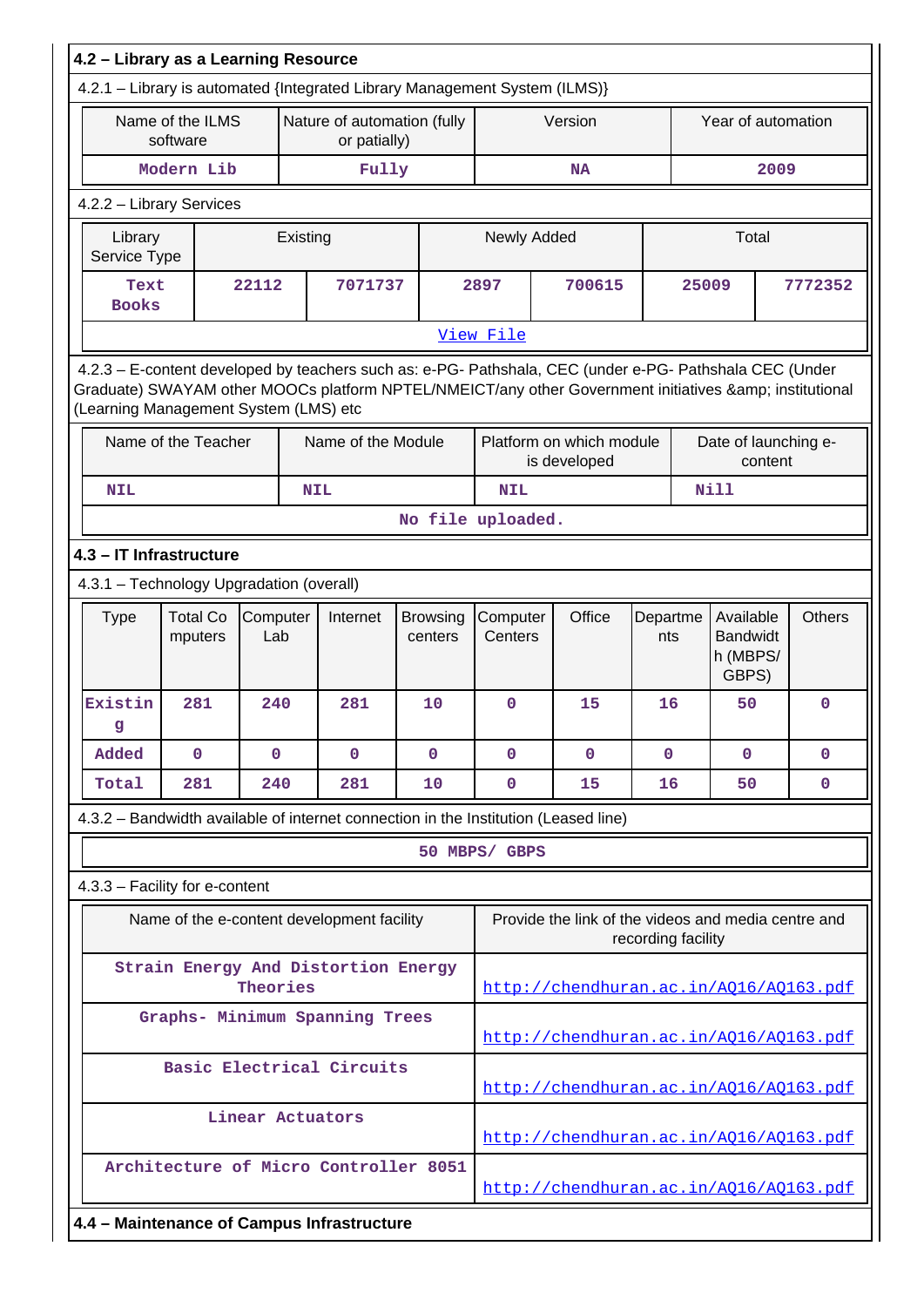4.4.1 – Expenditure incurred on maintenance of physical facilities and academic support facilities, excluding salary component, during the year

| Assigned Budget on<br>academic facilities | Expenditure incurred on<br>maintenance of academic<br>facilities | Assigned budget on<br>physical facilities | Expenditure incurredon<br>maintenance of physical<br>facilites |
|-------------------------------------------|------------------------------------------------------------------|-------------------------------------------|----------------------------------------------------------------|
| 90                                        | 8100189                                                          | 100                                       | 9858111                                                        |

 4.4.2 – Procedures and policies for maintaining and utilizing physical, academic and support facilities - laboratory, library, sports complex, computers, classrooms etc. (maximum 500 words) (information to be available in institutional Website, provide link)

 **Computers are available for specific use in some departments. The teachers liberally take help of the ICT resources to enrich their prescribed curriculum with the help of internet. The college has adequate computer facility for its faculty. Faculty members are provided with computers with internet browsing facility for preparation of teaching/learning materials in their respective departments. Also Multimedia projectors, OHPs are available within the college**

**for the faculty use. The college also has seminar halls equipped with projectors and are available as and when requested by particular teacher. The college also has a multi media hall. Internet facility and Library is thrown open to faculty members for learning materials. Also the faculty is provided with Audio-Visual aids which facilitate multimedia teaching. The institution has always been placing the students at the centre of the teaching learning process. The vision and the mission of the institution have always been to provide holistic knowledge to its students. Keeping the students? learning at the centre of everything, the college understands that the teachers have to be reoriented from time to time. The times have changed. So has changed the way of imparting the knowledge. Use of technology has become very vital in imparting quality based education. The institution encourages the staff to undergo training on the computer-aided teaching and training. The college also has been conducting week-long sessions, in tune with the orientation courses, for the college faculty on the use of computers. The computer department also organizes training sessions on the use of Internet for learning resources. Well equipped**

**computer Labs, LCD and OHPs are available to the faculty for computer aided teaching. The computer faculty is always available for any need based assistance in the use of ICT. Regular maintenance activities are carried out in both buildings and department laboratories. Annual stock verification is carryout every semester to upgrade the laboratories and facilities. According to the curriculum, the laboratories are updated every semester. Depends upon the manufacturer recommendation, the equipments are serviced at periodic**

**interval to keep the sensitive calibration. As and when required, the institution takes up calibration and other servicing measures for the equipment/instruments through suppliers and service personnel periodically and in some cases through annual maintenance services. The departments maintain the complete records of such services. Necessary precautions are taken depending on the equipment before installing them. • Stock registers and service requests are maintained in corresponding registers. • Water supply provision is made**

**near needed equipments/lab and 24 hour water supply is ensured. • Periodic maintenance and calibration of the equipment from suppliers, is made on demand.**

<http://chendhuran.ac.in/AQ16/AQ164.pdf>

# **CRITERION V – STUDENT SUPPORT AND PROGRESSION**

## **5.1 – Student Support**

5.1.1 – Scholarships and Financial Support

|                   | Name/Title of the scheme | Number of students | Amount in Rupees |  |  |
|-------------------|--------------------------|--------------------|------------------|--|--|
| Financial Support | Academic                 | 244                | 3878980          |  |  |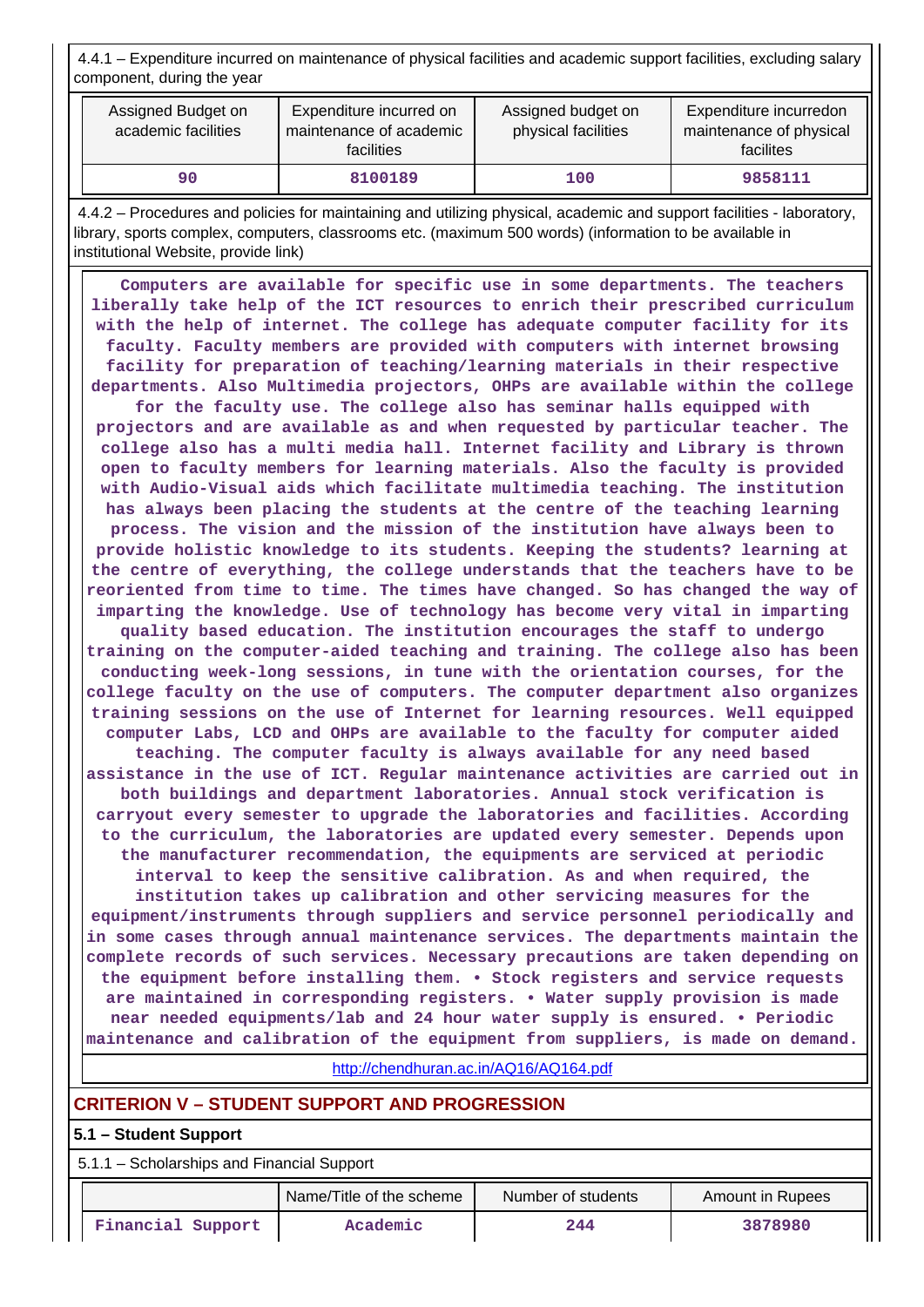| from institution                                                              |                                    | Concession                                                                                                                                                                                                                |                                                                                                                                                                                                 |                                                                                                                                                          |                    |                                                                                                                                                                                                                                                                                                                                                                                                                                                                                                                               |  |  |
|-------------------------------------------------------------------------------|------------------------------------|---------------------------------------------------------------------------------------------------------------------------------------------------------------------------------------------------------------------------|-------------------------------------------------------------------------------------------------------------------------------------------------------------------------------------------------|----------------------------------------------------------------------------------------------------------------------------------------------------------|--------------------|-------------------------------------------------------------------------------------------------------------------------------------------------------------------------------------------------------------------------------------------------------------------------------------------------------------------------------------------------------------------------------------------------------------------------------------------------------------------------------------------------------------------------------|--|--|
| Financial Support                                                             |                                    |                                                                                                                                                                                                                           |                                                                                                                                                                                                 |                                                                                                                                                          |                    |                                                                                                                                                                                                                                                                                                                                                                                                                                                                                                                               |  |  |
|                                                                               |                                    |                                                                                                                                                                                                                           |                                                                                                                                                                                                 |                                                                                                                                                          |                    |                                                                                                                                                                                                                                                                                                                                                                                                                                                                                                                               |  |  |
|                                                                               |                                    | BC/MBC                                                                                                                                                                                                                    | 487                                                                                                                                                                                             |                                                                                                                                                          |                    | 2312850                                                                                                                                                                                                                                                                                                                                                                                                                                                                                                                       |  |  |
|                                                                               |                                    |                                                                                                                                                                                                                           |                                                                                                                                                                                                 |                                                                                                                                                          |                    |                                                                                                                                                                                                                                                                                                                                                                                                                                                                                                                               |  |  |
|                                                                               |                                    |                                                                                                                                                                                                                           |                                                                                                                                                                                                 |                                                                                                                                                          |                    |                                                                                                                                                                                                                                                                                                                                                                                                                                                                                                                               |  |  |
|                                                                               |                                    |                                                                                                                                                                                                                           |                                                                                                                                                                                                 |                                                                                                                                                          |                    | $\mathbf{0}$                                                                                                                                                                                                                                                                                                                                                                                                                                                                                                                  |  |  |
|                                                                               |                                    |                                                                                                                                                                                                                           |                                                                                                                                                                                                 |                                                                                                                                                          |                    |                                                                                                                                                                                                                                                                                                                                                                                                                                                                                                                               |  |  |
|                                                                               |                                    |                                                                                                                                                                                                                           |                                                                                                                                                                                                 |                                                                                                                                                          |                    |                                                                                                                                                                                                                                                                                                                                                                                                                                                                                                                               |  |  |
|                                                                               |                                    |                                                                                                                                                                                                                           |                                                                                                                                                                                                 |                                                                                                                                                          |                    |                                                                                                                                                                                                                                                                                                                                                                                                                                                                                                                               |  |  |
|                                                                               |                                    |                                                                                                                                                                                                                           |                                                                                                                                                                                                 |                                                                                                                                                          |                    | Agencies involved                                                                                                                                                                                                                                                                                                                                                                                                                                                                                                             |  |  |
|                                                                               |                                    |                                                                                                                                                                                                                           |                                                                                                                                                                                                 |                                                                                                                                                          |                    |                                                                                                                                                                                                                                                                                                                                                                                                                                                                                                                               |  |  |
|                                                                               |                                    |                                                                                                                                                                                                                           |                                                                                                                                                                                                 |                                                                                                                                                          |                    | Chendhuran<br>college of                                                                                                                                                                                                                                                                                                                                                                                                                                                                                                      |  |  |
|                                                                               |                                    |                                                                                                                                                                                                                           |                                                                                                                                                                                                 |                                                                                                                                                          |                    | engineering and                                                                                                                                                                                                                                                                                                                                                                                                                                                                                                               |  |  |
|                                                                               |                                    |                                                                                                                                                                                                                           |                                                                                                                                                                                                 |                                                                                                                                                          |                    | technology                                                                                                                                                                                                                                                                                                                                                                                                                                                                                                                    |  |  |
|                                                                               |                                    |                                                                                                                                                                                                                           |                                                                                                                                                                                                 |                                                                                                                                                          |                    |                                                                                                                                                                                                                                                                                                                                                                                                                                                                                                                               |  |  |
|                                                                               |                                    |                                                                                                                                                                                                                           |                                                                                                                                                                                                 |                                                                                                                                                          |                    |                                                                                                                                                                                                                                                                                                                                                                                                                                                                                                                               |  |  |
|                                                                               |                                    |                                                                                                                                                                                                                           |                                                                                                                                                                                                 |                                                                                                                                                          |                    |                                                                                                                                                                                                                                                                                                                                                                                                                                                                                                                               |  |  |
| Year                                                                          | Name of the                        | Number of                                                                                                                                                                                                                 | Number of                                                                                                                                                                                       |                                                                                                                                                          |                    | Number of                                                                                                                                                                                                                                                                                                                                                                                                                                                                                                                     |  |  |
|                                                                               |                                    |                                                                                                                                                                                                                           |                                                                                                                                                                                                 |                                                                                                                                                          |                    | studentsp placed                                                                                                                                                                                                                                                                                                                                                                                                                                                                                                              |  |  |
|                                                                               |                                    |                                                                                                                                                                                                                           |                                                                                                                                                                                                 |                                                                                                                                                          |                    |                                                                                                                                                                                                                                                                                                                                                                                                                                                                                                                               |  |  |
|                                                                               |                                    | examination                                                                                                                                                                                                               |                                                                                                                                                                                                 |                                                                                                                                                          |                    |                                                                                                                                                                                                                                                                                                                                                                                                                                                                                                                               |  |  |
|                                                                               |                                    |                                                                                                                                                                                                                           | activities                                                                                                                                                                                      |                                                                                                                                                          |                    |                                                                                                                                                                                                                                                                                                                                                                                                                                                                                                                               |  |  |
| 2016                                                                          | $TNPSC - G2$                       | 20                                                                                                                                                                                                                        | 20                                                                                                                                                                                              |                                                                                                                                                          |                    | $\mathbf 0$                                                                                                                                                                                                                                                                                                                                                                                                                                                                                                                   |  |  |
|                                                                               |                                    |                                                                                                                                                                                                                           |                                                                                                                                                                                                 |                                                                                                                                                          |                    |                                                                                                                                                                                                                                                                                                                                                                                                                                                                                                                               |  |  |
|                                                                               |                                    |                                                                                                                                                                                                                           |                                                                                                                                                                                                 |                                                                                                                                                          |                    |                                                                                                                                                                                                                                                                                                                                                                                                                                                                                                                               |  |  |
|                                                                               |                                    |                                                                                                                                                                                                                           |                                                                                                                                                                                                 |                                                                                                                                                          |                    | Avg. number of days for grievance                                                                                                                                                                                                                                                                                                                                                                                                                                                                                             |  |  |
|                                                                               |                                    |                                                                                                                                                                                                                           | redressal                                                                                                                                                                                       |                                                                                                                                                          |                    |                                                                                                                                                                                                                                                                                                                                                                                                                                                                                                                               |  |  |
|                                                                               |                                    |                                                                                                                                                                                                                           |                                                                                                                                                                                                 |                                                                                                                                                          |                    |                                                                                                                                                                                                                                                                                                                                                                                                                                                                                                                               |  |  |
|                                                                               | 0                                  |                                                                                                                                                                                                                           | 0                                                                                                                                                                                               |                                                                                                                                                          |                    | 0                                                                                                                                                                                                                                                                                                                                                                                                                                                                                                                             |  |  |
| 5.2 - Student Progression                                                     |                                    |                                                                                                                                                                                                                           |                                                                                                                                                                                                 |                                                                                                                                                          |                    |                                                                                                                                                                                                                                                                                                                                                                                                                                                                                                                               |  |  |
| 5.2.1 - Details of campus placement during the year                           |                                    |                                                                                                                                                                                                                           |                                                                                                                                                                                                 |                                                                                                                                                          |                    |                                                                                                                                                                                                                                                                                                                                                                                                                                                                                                                               |  |  |
|                                                                               | On campus                          |                                                                                                                                                                                                                           |                                                                                                                                                                                                 | Off campus                                                                                                                                               |                    |                                                                                                                                                                                                                                                                                                                                                                                                                                                                                                                               |  |  |
| Nameof                                                                        | Number of                          | Number of                                                                                                                                                                                                                 | Nameof                                                                                                                                                                                          | Number of                                                                                                                                                |                    | Number of                                                                                                                                                                                                                                                                                                                                                                                                                                                                                                                     |  |  |
| organizations                                                                 | students                           | stduents placed                                                                                                                                                                                                           | organizations                                                                                                                                                                                   | students                                                                                                                                                 |                    | stduents placed                                                                                                                                                                                                                                                                                                                                                                                                                                                                                                               |  |  |
| visited                                                                       | participated                       |                                                                                                                                                                                                                           | visited                                                                                                                                                                                         | participated                                                                                                                                             |                    |                                                                                                                                                                                                                                                                                                                                                                                                                                                                                                                               |  |  |
| Aegis                                                                         | 200                                | 21                                                                                                                                                                                                                        | <b>NIL</b>                                                                                                                                                                                      | 0                                                                                                                                                        |                    | $\mathbf 0$                                                                                                                                                                                                                                                                                                                                                                                                                                                                                                                   |  |  |
|                                                                               |                                    |                                                                                                                                                                                                                           | View File                                                                                                                                                                                       |                                                                                                                                                          |                    |                                                                                                                                                                                                                                                                                                                                                                                                                                                                                                                               |  |  |
| 5.2.2 - Student progression to higher education in percentage during the year |                                    |                                                                                                                                                                                                                           |                                                                                                                                                                                                 |                                                                                                                                                          |                    |                                                                                                                                                                                                                                                                                                                                                                                                                                                                                                                               |  |  |
| Year                                                                          | Number of                          | Programme                                                                                                                                                                                                                 | Depratment                                                                                                                                                                                      | Name of                                                                                                                                                  |                    | Name of                                                                                                                                                                                                                                                                                                                                                                                                                                                                                                                       |  |  |
|                                                                               | students                           | graduated from                                                                                                                                                                                                            | graduated from                                                                                                                                                                                  | institution joined                                                                                                                                       |                    | programme                                                                                                                                                                                                                                                                                                                                                                                                                                                                                                                     |  |  |
|                                                                               | enrolling into<br>higher education |                                                                                                                                                                                                                           |                                                                                                                                                                                                 |                                                                                                                                                          |                    | admitted to                                                                                                                                                                                                                                                                                                                                                                                                                                                                                                                   |  |  |
|                                                                               |                                    | from Other Sources<br>a) National<br>b) International<br>Name of the capability<br>enhancement scheme<br>Mentors<br>Continuous<br><b>Assessment</b><br>institution during the year<br>scheme<br>Total grievances received | Scholarship from<br>District Welfare<br>Office<br><b>NIL</b><br>Date of implemetation<br>12/07/2016<br>benefited<br>students for<br>competitive<br>harassment and ragging cases during the year | $\Omega$<br>View File<br>enrolled<br>220<br>View File<br>benefited<br>students by<br>career<br>counseling<br>View File<br>Number of grievances redressed | Number of students | 5.1.2 - Number of capability enhancement and development schemes such as Soft skill development, Remedial<br>coaching, Language lab, Bridge courses, Yoga, Meditation, Personal Counselling and Mentoring etc.,<br>5.1.3 – Students benefited by guidance for competitive examinations and career counselling offered by the<br>Number of<br>students who<br>have passedin<br>the comp. exam<br>$\mathbf 0$<br>5.1.4 – Institutional mechanism for transparency, timely redressal of student grievances, Prevention of sexual |  |  |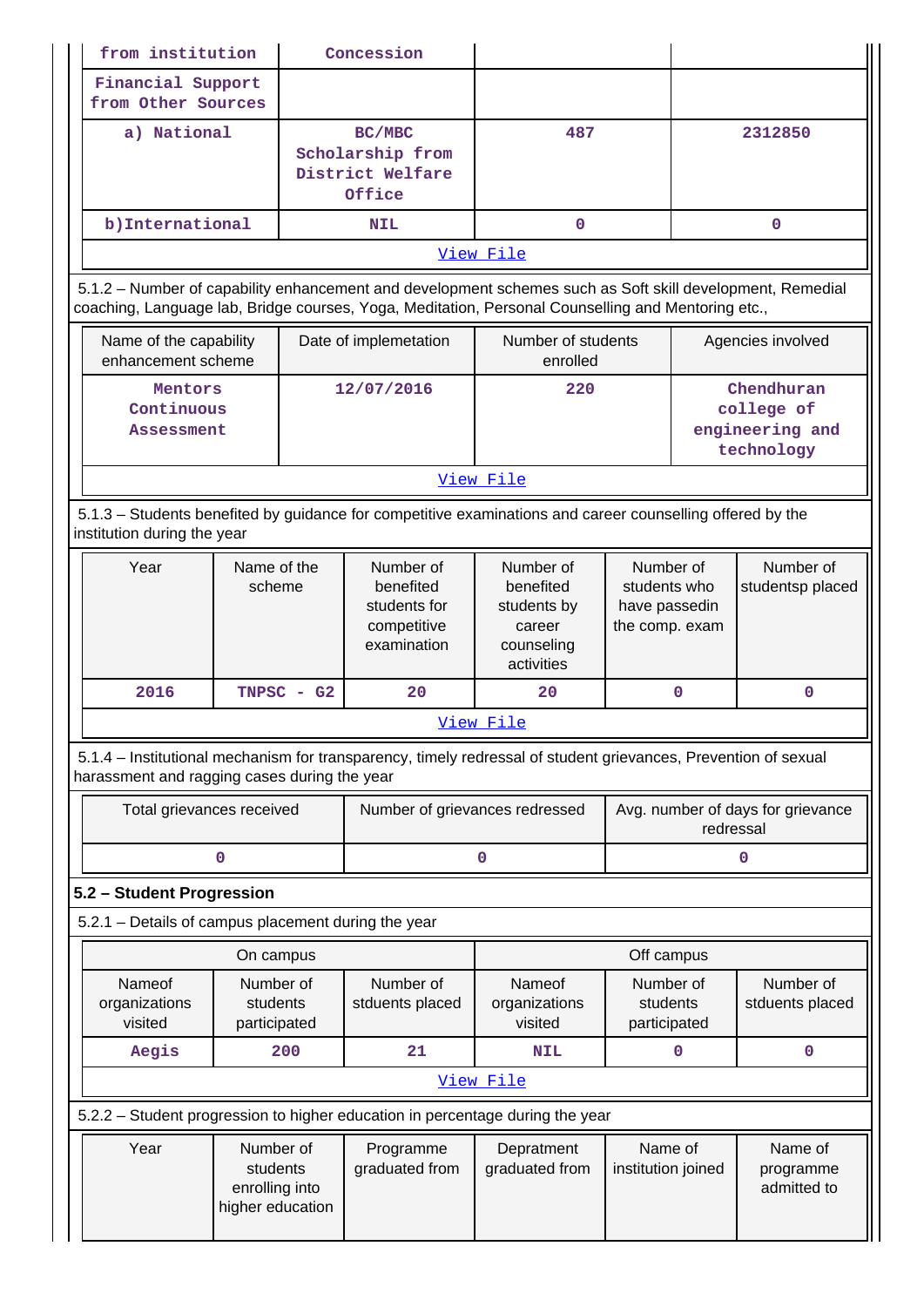| 2016                                                                                                                                                                                                                                                                                                                                                                                                                                                                                                                                                                                                                                                                                                                                                                                                                                                                                                                                                                                                                                                                                                                                                                                                                                                                                                                                                                                                                                                                                                                                                                                                               | 1                                                                                                                                                                              |  | BE                        |                                   |           | <b>ECE</b>                          |  | Thiyagaraja<br>College of<br>Engineering | ME                     |
|--------------------------------------------------------------------------------------------------------------------------------------------------------------------------------------------------------------------------------------------------------------------------------------------------------------------------------------------------------------------------------------------------------------------------------------------------------------------------------------------------------------------------------------------------------------------------------------------------------------------------------------------------------------------------------------------------------------------------------------------------------------------------------------------------------------------------------------------------------------------------------------------------------------------------------------------------------------------------------------------------------------------------------------------------------------------------------------------------------------------------------------------------------------------------------------------------------------------------------------------------------------------------------------------------------------------------------------------------------------------------------------------------------------------------------------------------------------------------------------------------------------------------------------------------------------------------------------------------------------------|--------------------------------------------------------------------------------------------------------------------------------------------------------------------------------|--|---------------------------|-----------------------------------|-----------|-------------------------------------|--|------------------------------------------|------------------------|
| View File<br>5.2.3 – Students qualifying in state/ national/ international level examinations during the year<br>(eg:NET/SET/SLET/GATE/GMAT/CAT/GRE/TOFEL/Civil Services/State Government Services)                                                                                                                                                                                                                                                                                                                                                                                                                                                                                                                                                                                                                                                                                                                                                                                                                                                                                                                                                                                                                                                                                                                                                                                                                                                                                                                                                                                                                |                                                                                                                                                                                |  |                           |                                   |           |                                     |  |                                          |                        |
|                                                                                                                                                                                                                                                                                                                                                                                                                                                                                                                                                                                                                                                                                                                                                                                                                                                                                                                                                                                                                                                                                                                                                                                                                                                                                                                                                                                                                                                                                                                                                                                                                    | Items                                                                                                                                                                          |  |                           |                                   |           |                                     |  | Number of students selected/ qualifying  |                        |
|                                                                                                                                                                                                                                                                                                                                                                                                                                                                                                                                                                                                                                                                                                                                                                                                                                                                                                                                                                                                                                                                                                                                                                                                                                                                                                                                                                                                                                                                                                                                                                                                                    | N11                                                                                                                                                                            |  |                           |                                   |           |                                     |  | 0                                        |                        |
| No file uploaded.                                                                                                                                                                                                                                                                                                                                                                                                                                                                                                                                                                                                                                                                                                                                                                                                                                                                                                                                                                                                                                                                                                                                                                                                                                                                                                                                                                                                                                                                                                                                                                                                  |                                                                                                                                                                                |  |                           |                                   |           |                                     |  |                                          |                        |
|                                                                                                                                                                                                                                                                                                                                                                                                                                                                                                                                                                                                                                                                                                                                                                                                                                                                                                                                                                                                                                                                                                                                                                                                                                                                                                                                                                                                                                                                                                                                                                                                                    | 5.2.4 – Sports and cultural activities / competitions organised at the institution level during the year                                                                       |  |                           |                                   |           |                                     |  |                                          |                        |
|                                                                                                                                                                                                                                                                                                                                                                                                                                                                                                                                                                                                                                                                                                                                                                                                                                                                                                                                                                                                                                                                                                                                                                                                                                                                                                                                                                                                                                                                                                                                                                                                                    | Activity                                                                                                                                                                       |  |                           | Level                             |           |                                     |  | <b>Number of Participants</b>            |                        |
|                                                                                                                                                                                                                                                                                                                                                                                                                                                                                                                                                                                                                                                                                                                                                                                                                                                                                                                                                                                                                                                                                                                                                                                                                                                                                                                                                                                                                                                                                                                                                                                                                    | Kho-Kho (Men)                                                                                                                                                                  |  |                           | Level                             |           | Anna University Zonal               |  |                                          | 12                     |
|                                                                                                                                                                                                                                                                                                                                                                                                                                                                                                                                                                                                                                                                                                                                                                                                                                                                                                                                                                                                                                                                                                                                                                                                                                                                                                                                                                                                                                                                                                                                                                                                                    |                                                                                                                                                                                |  |                           |                                   | View File |                                     |  |                                          |                        |
|                                                                                                                                                                                                                                                                                                                                                                                                                                                                                                                                                                                                                                                                                                                                                                                                                                                                                                                                                                                                                                                                                                                                                                                                                                                                                                                                                                                                                                                                                                                                                                                                                    | 5.3 - Student Participation and Activities                                                                                                                                     |  |                           |                                   |           |                                     |  |                                          |                        |
|                                                                                                                                                                                                                                                                                                                                                                                                                                                                                                                                                                                                                                                                                                                                                                                                                                                                                                                                                                                                                                                                                                                                                                                                                                                                                                                                                                                                                                                                                                                                                                                                                    | 5.3.1 – Number of awards/medals for outstanding performance in sports/cultural activities at national/international<br>level (award for a team event should be counted as one) |  |                           |                                   |           |                                     |  |                                          |                        |
| Year                                                                                                                                                                                                                                                                                                                                                                                                                                                                                                                                                                                                                                                                                                                                                                                                                                                                                                                                                                                                                                                                                                                                                                                                                                                                                                                                                                                                                                                                                                                                                                                                               | Name of the<br>award/medal                                                                                                                                                     |  | National/<br>Internaional | Number of<br>awards for<br>Sports |           | Number of<br>awards for<br>Cultural |  | Student ID<br>number                     | Name of the<br>student |
| Nill                                                                                                                                                                                                                                                                                                                                                                                                                                                                                                                                                                                                                                                                                                                                                                                                                                                                                                                                                                                                                                                                                                                                                                                                                                                                                                                                                                                                                                                                                                                                                                                                               | <b>NIL</b>                                                                                                                                                                     |  | Nill                      |                                   | Nill      | Nill                                |  | Nill                                     | <b>NIL</b>             |
|                                                                                                                                                                                                                                                                                                                                                                                                                                                                                                                                                                                                                                                                                                                                                                                                                                                                                                                                                                                                                                                                                                                                                                                                                                                                                                                                                                                                                                                                                                                                                                                                                    |                                                                                                                                                                                |  |                           | No file uploaded.                 |           |                                     |  |                                          |                        |
|                                                                                                                                                                                                                                                                                                                                                                                                                                                                                                                                                                                                                                                                                                                                                                                                                                                                                                                                                                                                                                                                                                                                                                                                                                                                                                                                                                                                                                                                                                                                                                                                                    |                                                                                                                                                                                |  |                           |                                   |           |                                     |  |                                          |                        |
| 5.3.2 - Activity of Student Council & amp; representation of students on academic & amp; administrative<br>bodies/committees of the institution (maximum 500 words)<br>The management shows keen interest in the creation and enhancement of<br>infrastructure in the Institution for smooth running of all the academic, co-<br>curricular and extracurricular activities and ensures effective teaching<br>learning processes including seminar halls, hostels for boys and girls,<br>establishment of labs and other research facilities, improvement in academic<br>and administrative infrastructure, maintenance of existing buildings, water<br>supply, inter and intra net connectivity etc. Necessary budget is allocated to<br>upgrade and create the required infrastructure. The students are motivated and<br>guided by the staff to equip themselves to participate in various<br>national/international level competitions. • On-duty is provided to the<br>students to participate in co-curricular and extracurricular activities. . The<br>students who win prizes in national and international level events are awarded<br>in the annual day function. . Institution supports the students with<br>registration fee, travelling allowance and dearness allowance to participate in<br>national and international level competitions. . Assessment tests are<br>rescheduled for the benefits of such students. . Special coaching and<br>additional laboratory classes are conducted on holidays to compensate the<br>classes missed by the students due to their participation in such events. |                                                                                                                                                                                |  |                           |                                   |           |                                     |  |                                          |                        |
| 5.4 - Alumni Engagement                                                                                                                                                                                                                                                                                                                                                                                                                                                                                                                                                                                                                                                                                                                                                                                                                                                                                                                                                                                                                                                                                                                                                                                                                                                                                                                                                                                                                                                                                                                                                                                            |                                                                                                                                                                                |  |                           |                                   |           |                                     |  |                                          |                        |
|                                                                                                                                                                                                                                                                                                                                                                                                                                                                                                                                                                                                                                                                                                                                                                                                                                                                                                                                                                                                                                                                                                                                                                                                                                                                                                                                                                                                                                                                                                                                                                                                                    | 5.4.1 – Whether the institution has registered Alumni Association?                                                                                                             |  |                           |                                   |           |                                     |  |                                          |                        |

 **No**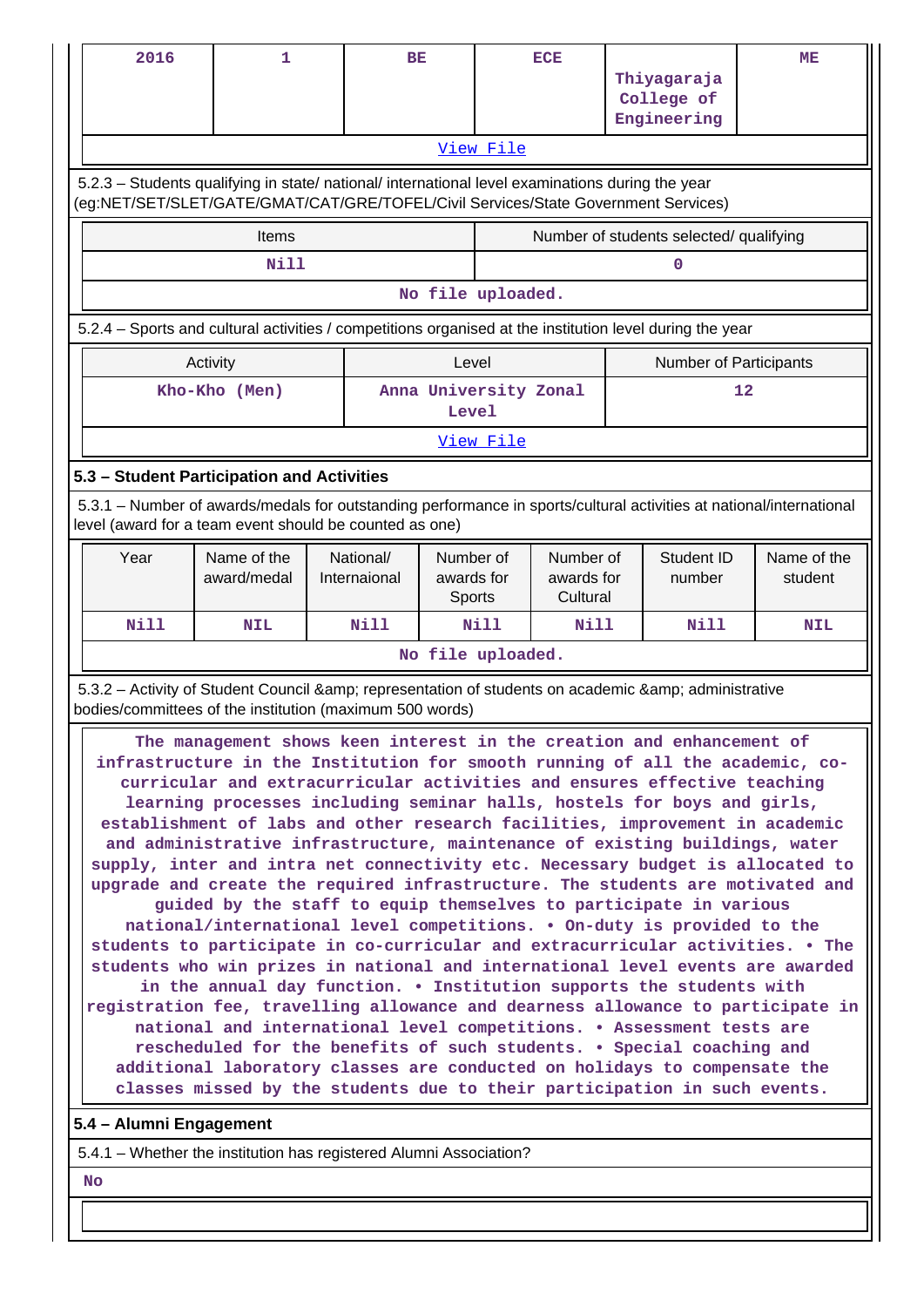5.4.2 – No. of enrolled Alumni:

**170**

5.4.3 – Alumni contribution during the year (in Rupees) :

**0**

5.4.4 – Meetings/activities organized by Alumni Association :

 **on 15.03.2017, the meeting was arranged with alumni,parents and the respective department students for their future endeavor.**

## **CRITERION VI – GOVERNANCE, LEADERSHIP AND MANAGEMENT**

### **6.1 – Institutional Vision and Leadership**

 6.1.1 – Mention two practices of decentralization and participative management during the last year (maximum 500 words)

 **Decentralization Administration and Academic activities are decentralized. It can be specifically stated that, (i) Admission of students for Under Graduate and Post Graduate programmes can be done by the principal. The Principal and admission team scrutinize the registered application forms with the help of the admission committee and prepare the merit list. The selected candidates are admitted after verification of the original certificates as per the prescribed norms. The Head of the Departments are authorized to purchase the books required for the concerned Departments with individual faculties recommendations based on their subject updates and needs. She / He collects the list of required books and journals in consultation with the colleagues and students and also the list of books prescribed by the parent University. The head of the departments prepare the indent and purchase the books through the librarian. Participative Management Stake holders of the organization are taken into consideration in decision making, analysis of the problems, formulating strategies and implementation of solutions. The views of the teachers, students, alumni, parents and common publics are taken as a whole as aspects considered in decision making and implementation.**

6.1.2 – Does the institution have a Management Information System (MIS)?

*Yes* 

### **6.2 – Strategy Development and Deployment**

6.2.1 – Quality improvement strategies adopted by the institution for each of the following (with in 100 words each):

| Strategy Type         | Details                                                                                                                                                                                                                                                                                                                                                                                                                                                                                                                                                                                                                           |
|-----------------------|-----------------------------------------------------------------------------------------------------------------------------------------------------------------------------------------------------------------------------------------------------------------------------------------------------------------------------------------------------------------------------------------------------------------------------------------------------------------------------------------------------------------------------------------------------------------------------------------------------------------------------------|
| Admission of Students | The admission process (government<br>quota) is done by Tamil Nadu<br>Engineering Admissions (TNEA)<br>counseling. The admission process<br>(Management quota) is done by<br>consortium of Self Financing College.<br>College is maintaining the student<br>admission related details in college<br>office. The college analyzes the<br>student profiles after their admission<br>in, . Academic background, . Cut off<br>marks - community wise, • Levels of<br>disability, • Geographical background,<br>• Gender categorization, • District<br>wise data analysis, . School of study,<br>• Board of study, • Medium of study, • |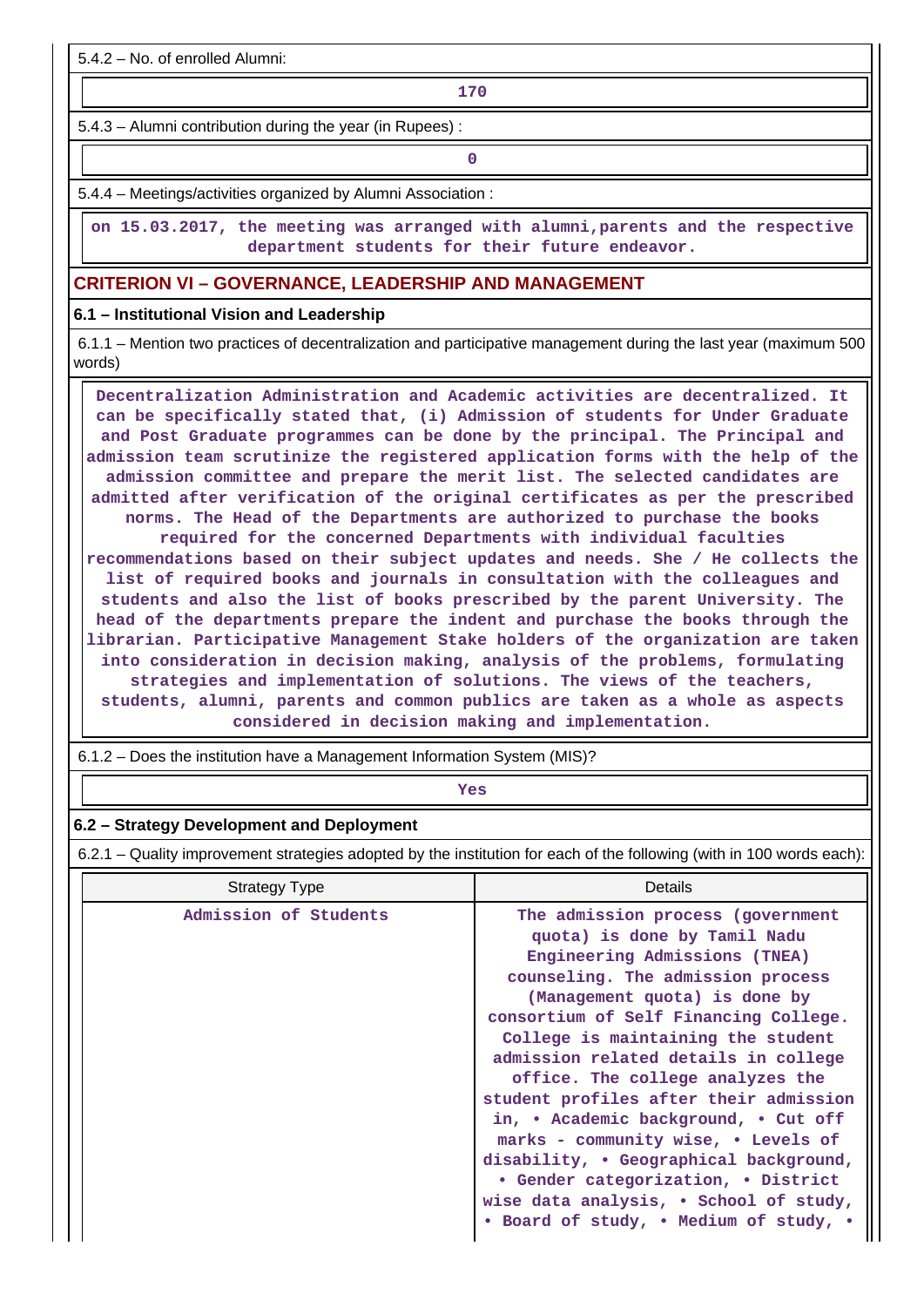|                                                               | Economic status, . Curricular/Extra-<br>curricular activities. . Sports<br>activities                                                                                                                                                                                                                                                                                                                                                                                                                                                                                                                                                                                                                                                                                                                           |
|---------------------------------------------------------------|-----------------------------------------------------------------------------------------------------------------------------------------------------------------------------------------------------------------------------------------------------------------------------------------------------------------------------------------------------------------------------------------------------------------------------------------------------------------------------------------------------------------------------------------------------------------------------------------------------------------------------------------------------------------------------------------------------------------------------------------------------------------------------------------------------------------|
| Industry Interaction / Collaboration                          | College adapts the following<br>activities regard to industry<br>interaction . Subject and technical<br>Experts are invited from various<br>industries and create subject and<br>practical awareness among students<br>which leads to create awareness among<br>students to make innovative projects. .<br>Signing of MOUs and accreditation by<br>industries. . Consultancy services are<br>provided to the industry. . Students<br>are permitted to do their project work<br>in industry . Faculty those who are<br>attended training in industries share<br>their knowledge and experience with<br>others in the department. . Students<br>are permitted for Industrial visit and<br>to undergo in-plant training in<br>industry. . Internships provide work<br>experience opportunities to the<br>students. |
| Human Resource Management                                     | . The college strongly believes that<br>human resource is the primary source of<br>the institution. . The college follows<br>a well defined recruitment procedure as<br>per the guidelines of AICTE and Anna<br>University for the all vacant position<br>from Principal to last employee of the<br>institution. . The faculty members who<br>are recruited are treated well and they<br>work with the job satisfaction. . The<br>college provides sponsorships to attend<br>career advancement programmes.                                                                                                                                                                                                                                                                                                     |
| Library, ICT and Physical<br>Infrastructure / Instrumentation | • Each department have classroom are<br>operable with ICT to facilitate the<br>teaching and learning process with<br>surveillance cameras. • An exclusive<br>conference hall with a capacity to<br>accommodate 400 persons exists for<br>organizing technical and extra<br>curricular activities. . Library Hour<br>has been included in the regular time-<br>table. . Question Papers of various<br>subjects for UG and PG of past more<br>than five years are available in<br>library for student reference. .<br>Employment details, Employment news<br>papers are available in Library. .<br>General Knowledge, aptitude reading<br>material and hand books are also<br>provided to students for various<br>competitive examinations.                                                                       |
| Research and Development                                      | • Formulation of research committee.                                                                                                                                                                                                                                                                                                                                                                                                                                                                                                                                                                                                                                                                                                                                                                            |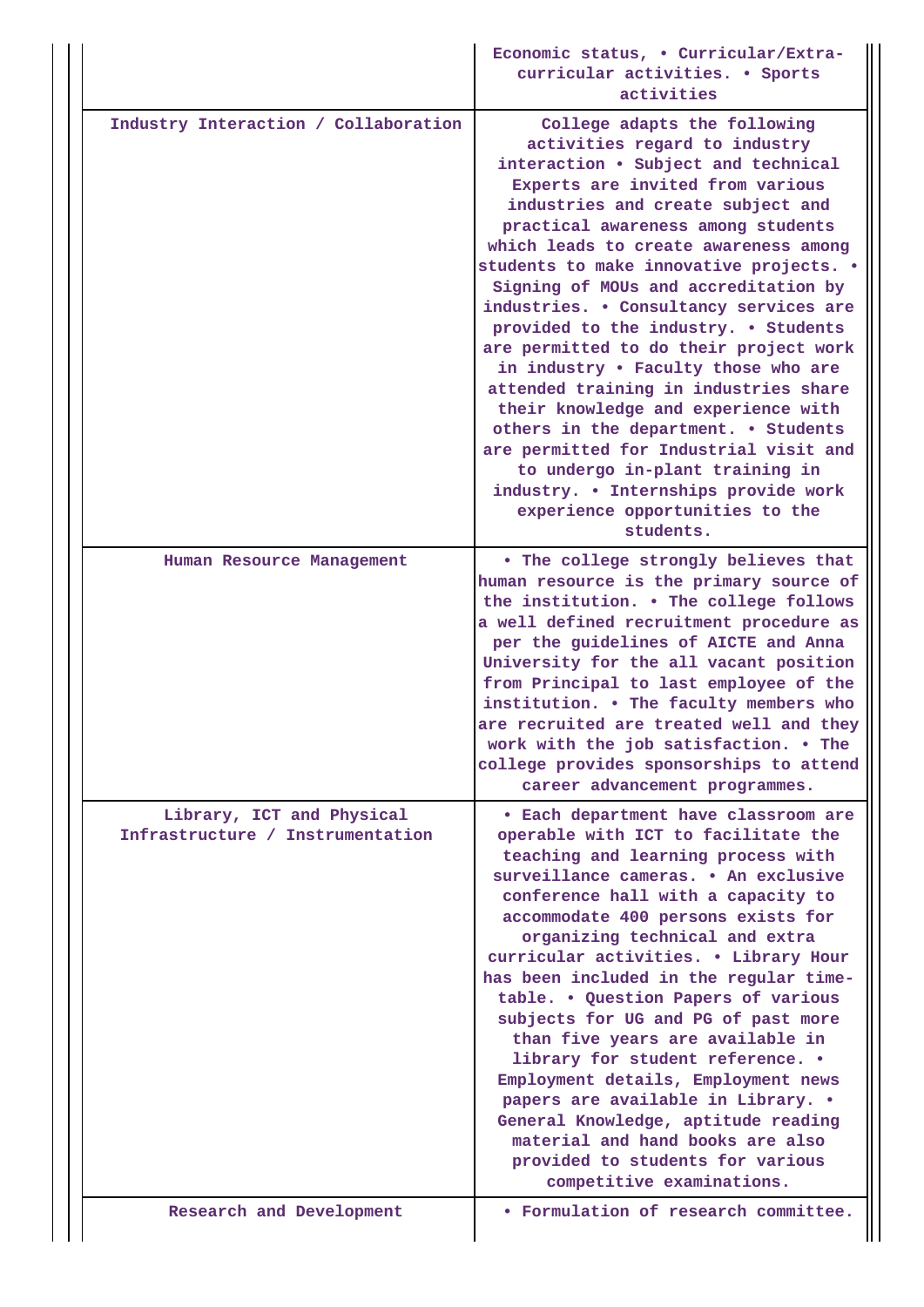|                            | . Allocation of budget for in house R<br>D. • Adequate journals, reference<br>books, internet and lab facilities are<br>made available and specially provided<br>if required for particular project. .<br>Incentives and rewards for<br>publications/ research.                                                                                                                                                                                                                                                                                                                                                                                                                                                                                                                                                                                                                                                                                                                                                                                                                                                                                                                                                                                                   |
|----------------------------|-------------------------------------------------------------------------------------------------------------------------------------------------------------------------------------------------------------------------------------------------------------------------------------------------------------------------------------------------------------------------------------------------------------------------------------------------------------------------------------------------------------------------------------------------------------------------------------------------------------------------------------------------------------------------------------------------------------------------------------------------------------------------------------------------------------------------------------------------------------------------------------------------------------------------------------------------------------------------------------------------------------------------------------------------------------------------------------------------------------------------------------------------------------------------------------------------------------------------------------------------------------------|
| Examination and Evaluation | • The examination section conducts<br>three assessment tests for each subject<br>in every semester with necessary time<br>interval. • The portion coverage for<br>first assessment test is two units and<br>next two units for second assessment<br>test and all the five units for third<br>assessment. . Each assessment test<br>questions were prepared by individual<br>subject staffs and checked by<br>corresponding HOD and approved by the<br>Principal individually. . Retest will<br>be conducted those who want to improve<br>their internal mark in each assessment.<br>Separate question paper will be taken<br>to conduct retest to improve<br>performance of the student. . During<br>the end of the semester coaching class<br>was conducted.                                                                                                                                                                                                                                                                                                                                                                                                                                                                                                     |
| Teaching and Learning      | • The faculty members are assigned<br>subjects before the commencement of the<br>semester and submit the teaching plan<br>and question bank to the Principal<br>through the HOD. . The daily<br>attendance, lectures delivered in<br>classes and practical's conducted in<br>labs were noted in log book by the<br>individual faculties. This is reviewed<br>by the HOD weekly and counter signed by<br>Principal every Fifteen days once. .<br>Class notes are hand written and PPTs<br>maintained based on the curriculum and<br>syllabus. . Use of NPTEL videos for<br>various IITs and NITs handling class in<br>effective manner. . Use of practical<br>working of machines and animations of<br>concepts through videos in digital<br>class room increase the understanding<br>level of students. . Encouraging<br>students to attend in-plant training,<br>internship, seminars, workshops, paper<br>presentation, technical quiz,<br>departmental events and cultural events<br>conducted by various institutions among<br>the state. . Principal, HOD's and<br>Faculty members meet with students,<br>alumini, employee and parents<br>personally to discuss the progress<br>growth of the students. . Student<br>mentor system wherein over 15 students |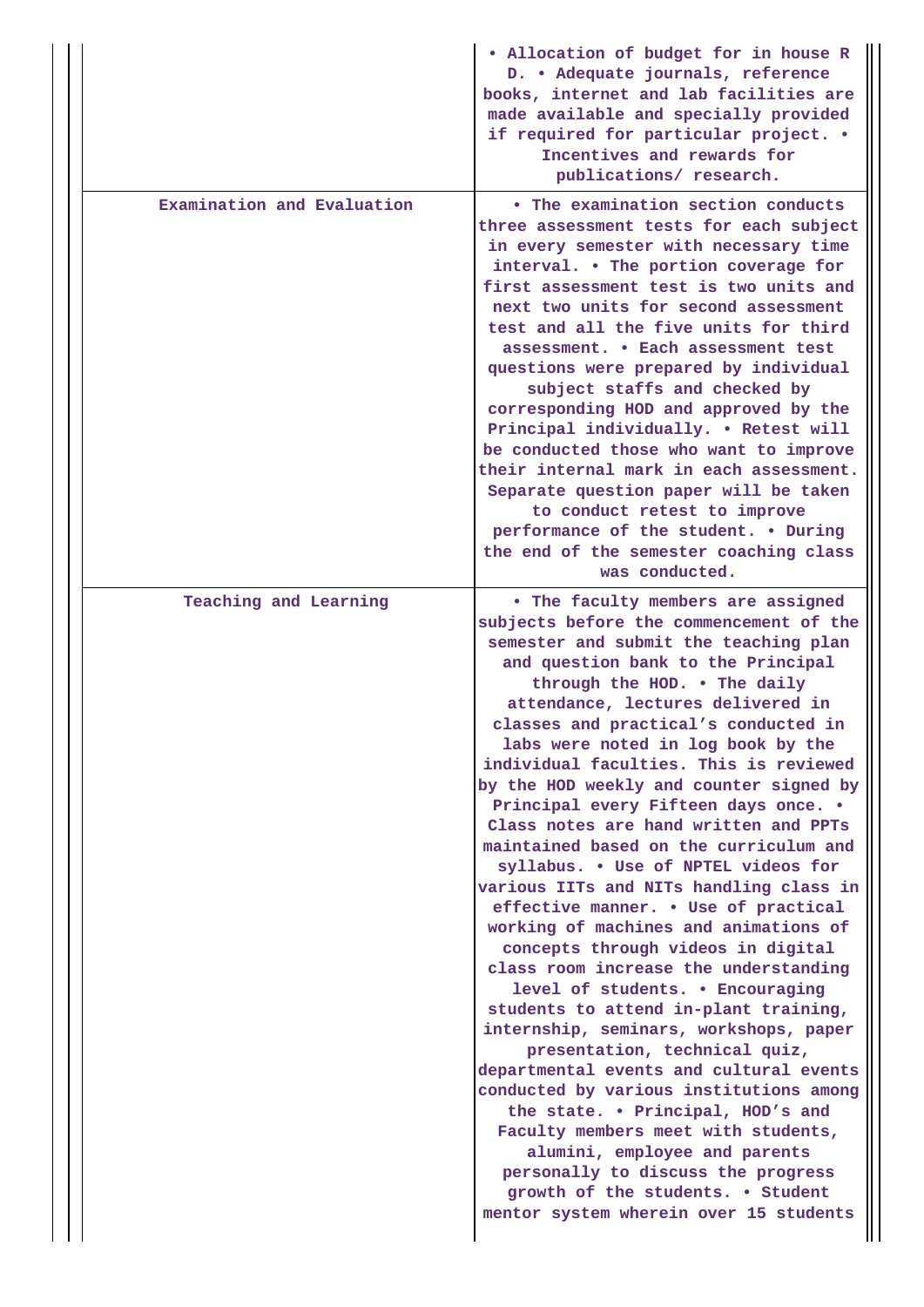|                        | are counseled by each Faculty<br>effectively. . The effectiveness of the<br>teaching learning process is reviewed<br>regularly in the following ways: •<br>Feedbacks are collected from the<br>students and parents. . Results of<br>assessments test and its analysis. .<br>Results of end semester examination and<br>the feed back analysis.                                                                                                                                                                                                                                          |
|------------------------|------------------------------------------------------------------------------------------------------------------------------------------------------------------------------------------------------------------------------------------------------------------------------------------------------------------------------------------------------------------------------------------------------------------------------------------------------------------------------------------------------------------------------------------------------------------------------------------|
| Curriculum Development | • This institution is affiliated to<br>Anna University -Chennai. University<br>has the authority to monitor and<br>implement syllabus. Hence it is the<br>moral duty of the institution to take<br>necessary steps to supplement the<br>curriculum with value additions towards<br>the fulfillment of the industry<br>expectations senior faculty from<br>college participate in curriculum<br>design and improvement. • Enriching the<br>curriculum with . Guest Lectures .<br>Seminars . Certified courses . Work<br>shops • Industrial Visits • In-Plant<br>Training . Online Courses |

6.2.2 – Implementation of e-governance in areas of operations:

| E-governace area         | Details                                                                                                                                                                                                                                                                                                                                                                                                                                                                                                                                  |
|--------------------------|------------------------------------------------------------------------------------------------------------------------------------------------------------------------------------------------------------------------------------------------------------------------------------------------------------------------------------------------------------------------------------------------------------------------------------------------------------------------------------------------------------------------------------------|
| Planning and Development | The committee meets periodically to<br>discuss the progress of the college.<br>Institution is committed to the aspects<br>of continuous improvement and evolves<br>suitable strategies for the betterment<br>of quality. Some members of the<br>management trust serve as members of<br>the college academic council. It<br>monitors the preparation of academic<br>calendar and prospectus of the college.<br>Recommends to conducts motivational<br>lectures, seminars, workshops and<br>conference to achieve academic<br>excellence. |
| Administration           | Top Management strongly believes that<br>providing academic leadership at<br>various levels improves the efficiency<br>of the academic process. Principal is<br>the Head of the Institution and<br>monitors the academic and<br>administrative affairs with the<br>assistance by management. Each<br>Department has a Head who is assisted<br>by the Coordinators.                                                                                                                                                                       |
| Finance and Accounts     | The source of finance for the<br>institution is students' tuition fee<br>and Laboratory fee, management<br>contribution, etc. Online transactions<br>are facilitated TALLY software is used                                                                                                                                                                                                                                                                                                                                              |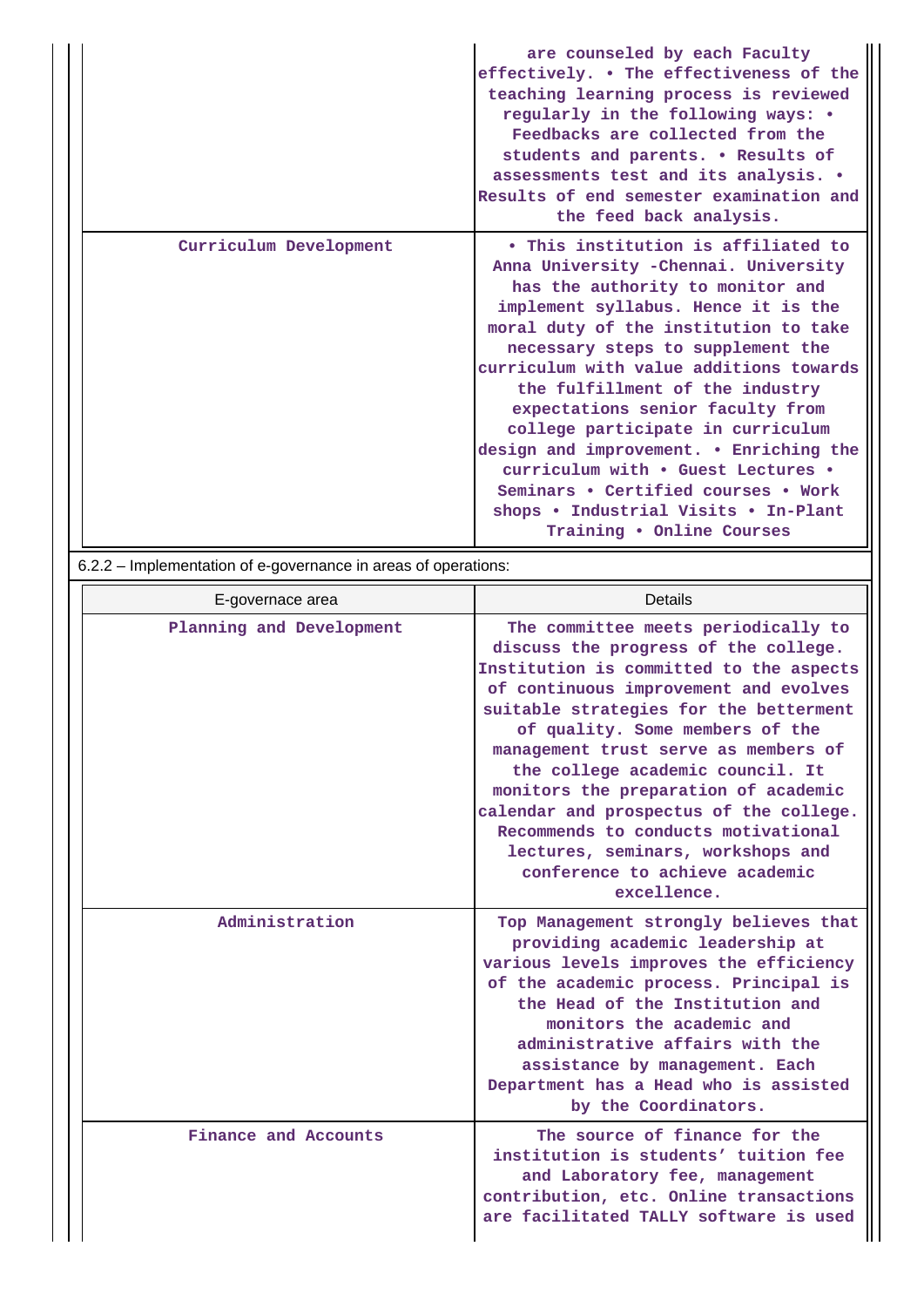|                               | to maintain the college accounts in the<br>office                                                                                                                                                                                                                                                                                                                                                                                                                                                                                                       |
|-------------------------------|---------------------------------------------------------------------------------------------------------------------------------------------------------------------------------------------------------------------------------------------------------------------------------------------------------------------------------------------------------------------------------------------------------------------------------------------------------------------------------------------------------------------------------------------------------|
| Student Admission and Support | Internet and Wi-Fi facility has been<br>provided throughout the campus                                                                                                                                                                                                                                                                                                                                                                                                                                                                                  |
| Examination                   | The internal Examination and model<br>examination are conducted and result<br>analysis for each subject is done by<br>the departments. The student attendance<br>percentage, internal examination marks<br>and University result are sent to the<br>parents by post and SMS. The<br>communication between the students and<br>parents is improved by organizing<br>regular parents meeting. Test analysis<br>for internal examinations and<br>University examinations are analyzed.<br>Review Meetings are conducted after<br>each internal examination |

# **6.3 – Faculty Empowerment Strategies**

 6.3.1 – Teachers provided with financial support to attend conferences / workshops and towards membership fee of professional bodies during the year

| Year | Name of Teacher     | Name of conference/<br>workshop attended<br>for which financial<br>support provided | Name of the<br>professional body for<br>which membership<br>fee is provided | Amount of support |
|------|---------------------|-------------------------------------------------------------------------------------|-----------------------------------------------------------------------------|-------------------|
| 2017 | Dr.R.Ashok<br>kumar | Quality<br>System in<br>Higher<br>Education                                         | Anna<br>University -<br>Chennai                                             | 2000              |
|      |                     | View File                                                                           |                                                                             |                   |

 6.3.2 – Number of professional development / administrative training programmes organized by the College for teaching and non teaching staff during the year

| Year | Title of the<br>professional<br>development<br>programme<br>organised for<br>teaching staff | Title of the<br>administrative<br>training<br>programme<br>organised for<br>non-teaching<br>staff | From date   | To Date | Number of<br>participants<br>(Teaching<br>staff) | Number of<br>participants<br>(non-teaching<br>staff) |
|------|---------------------------------------------------------------------------------------------|---------------------------------------------------------------------------------------------------|-------------|---------|--------------------------------------------------|------------------------------------------------------|
| 2016 | Nill                                                                                        | Nill                                                                                              | <b>Nill</b> | Nill    | Nill                                             | Nill                                                 |
|      |                                                                                             |                                                                                                   | View File   |         |                                                  |                                                      |

 6.3.3 – No. of teachers attending professional development programmes, viz., Orientation Programme, Refresher Course, Short Term Course, Faculty Development Programmes during the year

| Title of the<br>professional<br>development<br>programme | Number of teachers<br>who attended | <b>From Date</b> | To date    | <b>Duration</b> |
|----------------------------------------------------------|------------------------------------|------------------|------------|-----------------|
| Quality<br>System in<br>Higher<br>Education              |                                    | 29/09/2016       | 30/09/2016 |                 |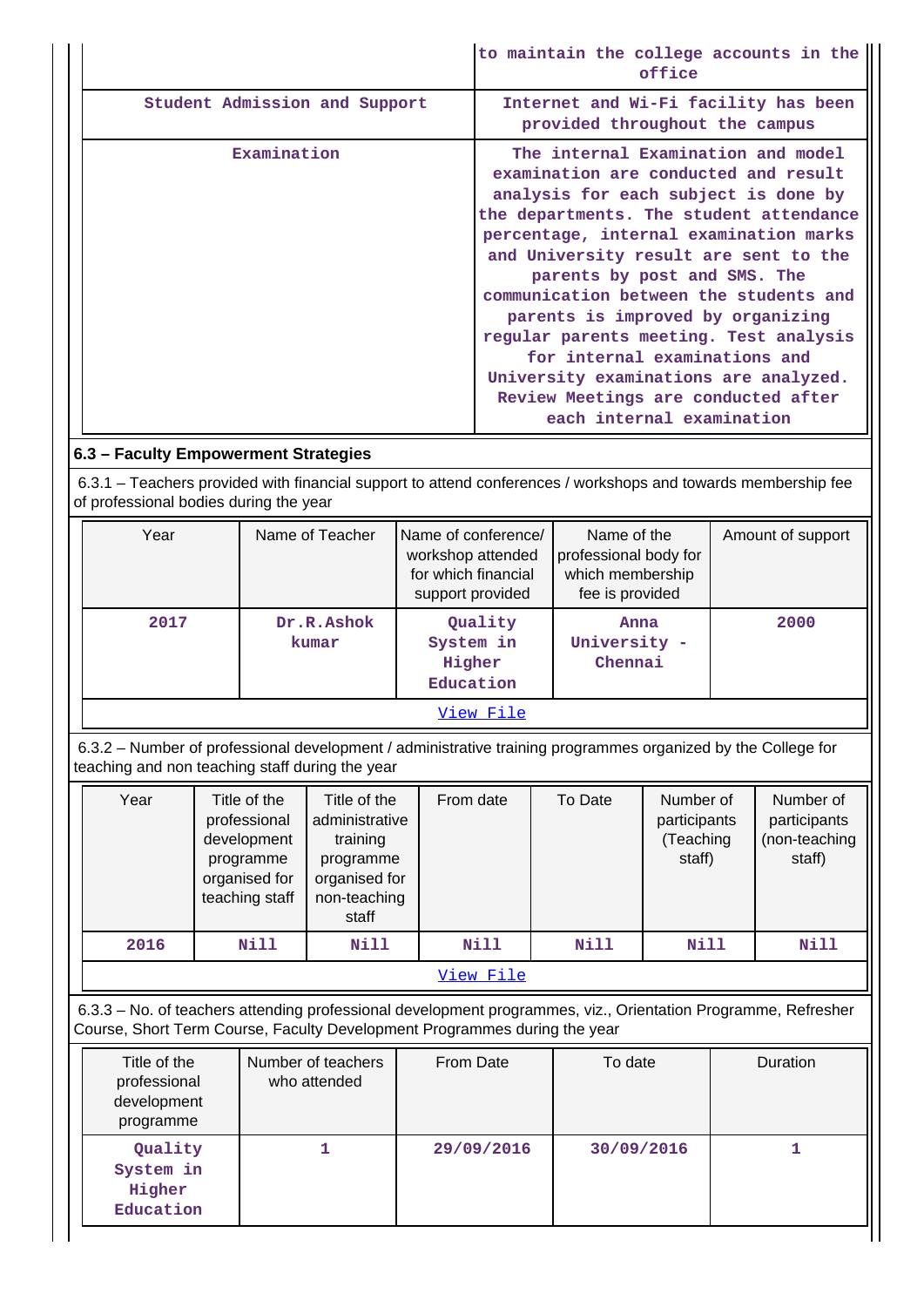| 6.3.4 – Faculty and Staff recruitment (no. for permanent recruitment):                                            |                               |                                                                                                                        |                                           |                  |                                                                                                                                                                                                                                                                                                                                                                                                                                                                                                                                 |  |
|-------------------------------------------------------------------------------------------------------------------|-------------------------------|------------------------------------------------------------------------------------------------------------------------|-------------------------------------------|------------------|---------------------------------------------------------------------------------------------------------------------------------------------------------------------------------------------------------------------------------------------------------------------------------------------------------------------------------------------------------------------------------------------------------------------------------------------------------------------------------------------------------------------------------|--|
|                                                                                                                   | Teaching                      |                                                                                                                        |                                           | Non-teaching     |                                                                                                                                                                                                                                                                                                                                                                                                                                                                                                                                 |  |
| Permanent                                                                                                         | Permanent<br><b>Full Time</b> |                                                                                                                        |                                           | <b>Full Time</b> |                                                                                                                                                                                                                                                                                                                                                                                                                                                                                                                                 |  |
| 0                                                                                                                 |                               | 23                                                                                                                     | 0                                         |                  | $\overline{a}$                                                                                                                                                                                                                                                                                                                                                                                                                                                                                                                  |  |
| $6.3.5$ – Welfare schemes for                                                                                     |                               |                                                                                                                        |                                           |                  |                                                                                                                                                                                                                                                                                                                                                                                                                                                                                                                                 |  |
| Teaching                                                                                                          |                               |                                                                                                                        | Non-teaching                              |                  | <b>Students</b>                                                                                                                                                                                                                                                                                                                                                                                                                                                                                                                 |  |
| Life and Accidental<br>Insurance and EPFO                                                                         |                               |                                                                                                                        | Life and Accidental<br>Insurance and EPFO |                  | Life and Accidental<br>Insurance                                                                                                                                                                                                                                                                                                                                                                                                                                                                                                |  |
| 6.4 - Financial Management and Resource Mobilization                                                              |                               |                                                                                                                        |                                           |                  |                                                                                                                                                                                                                                                                                                                                                                                                                                                                                                                                 |  |
| 6.4.1 – Institution conducts internal and external financial audits regularly (with in 100 words each)            |                               |                                                                                                                        |                                           |                  |                                                                                                                                                                                                                                                                                                                                                                                                                                                                                                                                 |  |
|                                                                                                                   |                               |                                                                                                                        |                                           |                  | Principal and consent is sought from the chairman and management. • All the                                                                                                                                                                                                                                                                                                                                                                                                                                                     |  |
|                                                                                                                   |                               | authorized persons operate the transactions through the bank. All<br>submitted to banks and other regulatory agencies. |                                           |                  | incomes are deposited in the bank and all the expenditure are incurred through<br>City Union Bank. . All transactions are supported by vouchers. . Only duly<br>bills/invoices/vouchers are scrutinized by account staff and approved by the<br>Administrative officer. • Audited financial statements including Income and<br>Expenditure Account, Balance Sheet etc. are prepared by qualified auditors and<br>6.4.2 – Funds / Grants received from management, non-government bodies, individuals, philanthropies during the |  |
| Name of the non government                                                                                        |                               | Funds/ Grnats received in Rs.                                                                                          |                                           |                  | Purpose                                                                                                                                                                                                                                                                                                                                                                                                                                                                                                                         |  |
| year(not covered in Criterion III)<br>funding agencies /individuals<br><b>NIL</b>                                 |                               |                                                                                                                        | 0                                         |                  | <b>NIL</b>                                                                                                                                                                                                                                                                                                                                                                                                                                                                                                                      |  |
|                                                                                                                   |                               |                                                                                                                        | No file uploaded.                         |                  |                                                                                                                                                                                                                                                                                                                                                                                                                                                                                                                                 |  |
|                                                                                                                   |                               |                                                                                                                        |                                           |                  |                                                                                                                                                                                                                                                                                                                                                                                                                                                                                                                                 |  |
| 6.4.3 - Total corpus fund generated                                                                               |                               | 46258584                                                                                                               |                                           |                  |                                                                                                                                                                                                                                                                                                                                                                                                                                                                                                                                 |  |
|                                                                                                                   |                               |                                                                                                                        |                                           |                  |                                                                                                                                                                                                                                                                                                                                                                                                                                                                                                                                 |  |
|                                                                                                                   |                               |                                                                                                                        |                                           |                  |                                                                                                                                                                                                                                                                                                                                                                                                                                                                                                                                 |  |
| <b>Audit Type</b>                                                                                                 |                               | External                                                                                                               |                                           |                  | Internal                                                                                                                                                                                                                                                                                                                                                                                                                                                                                                                        |  |
| 6.5 - Internal Quality Assurance System<br>6.5.1 - Whether Academic and Administrative Audit (AAA) has been done? | Yes/No                        | Agency                                                                                                                 |                                           | Yes/No           | Authority                                                                                                                                                                                                                                                                                                                                                                                                                                                                                                                       |  |
| Academic                                                                                                          | <b>Nill</b>                   |                                                                                                                        | <b>Nill</b>                               | Yes              | Principal,<br><b>IQAC</b><br>coordinator                                                                                                                                                                                                                                                                                                                                                                                                                                                                                        |  |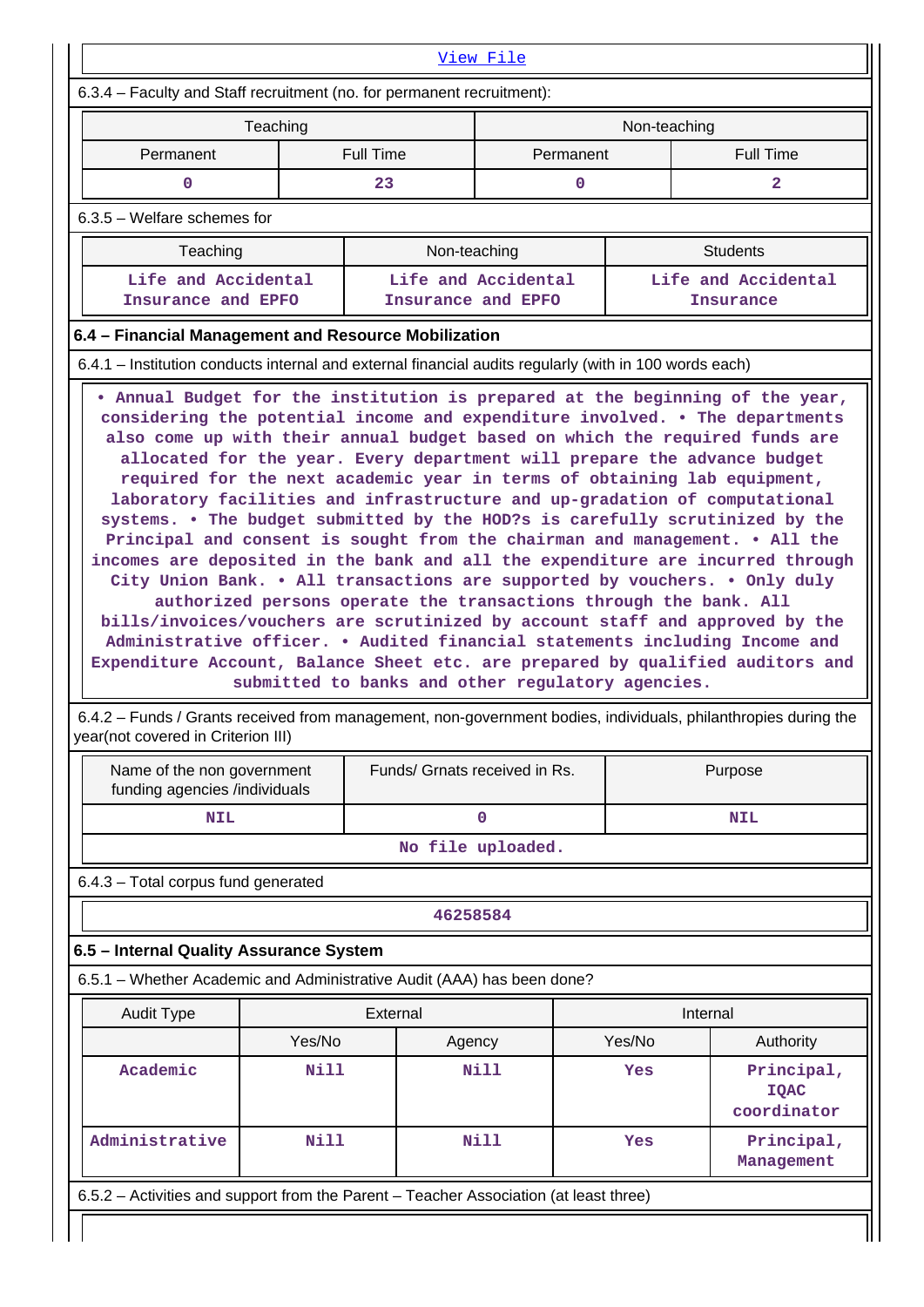**The institution arranges Parent-Teacher Meeting once in a Semester. Need based interactions will be made by the departments in addition. CCET messages(SMS) informs about student attendance performance and regularity details to parents mobile number. All necessary information about the Institution and student progress is periodically informed to Parents through letters. The following supports are discussed • Improved Value Added Courses depends on employability. • Effective implementation of Internship and In-plant training. • Regular arrangement of Industrial Visit to leading companies. • Details of the last year student placed companies and upcoming campus interview options.**

6.5.3 – Development programmes for support staff (at least three)

 **The college supports for any effort that allow teachers in empowering them. All the staff members are permitted to attend • International/National conferences • International/National Workshops • International/National Seminars • Workshops Seminars • Faculty development programmes • Faculty members are encouraged to register for their higher studies. • All the staff members are encouraged to apply for Research Projects • Training on Ms-office Applications • Training on Access in Internet Resource • Training on Tally for the**

**maintenance of Accounts**

6.5.4 – Post Accreditation initiative(s) (mention at least three)

 **• NBA Accreditation for UG and PG Programs. • Motivate to increase Research scholar's strength. • To tie-up with concern Industries and Universities in India Abroad (MOUs).**

6.5.5 – Internal Quality Assurance System Details

| a) Submission of Data for AISHE portal | Yes |
|----------------------------------------|-----|
| b) Participation in NIRF               | Yes |
| c)ISO certification                    | No  |
| d)NBA or any other quality audit       | No  |

6.5.6 – Number of Quality Initiatives undertaken during the year

| Year | Name of quality<br>initiative by IQAC   conducting IQAC | Date of    | <b>Duration From</b> | Duration To | Number of<br>participants |
|------|---------------------------------------------------------|------------|----------------------|-------------|---------------------------|
| 2016 | Training<br>and<br>Placement                            | 01/08/2016 | 05/08/2016           | Nill        | 210                       |

[View File](https://assessmentonline.naac.gov.in/public/Postacc/Quality_Initiatives_B/17402_Quality_Initiatives_B_1640963788.xlsx)

# **CRITERION VII – INSTITUTIONAL VALUES AND BEST PRACTICES**

### **7.1 – Institutional Values and Social Responsibilities**

 7.1.1 – Gender Equity (Number of gender equity promotion programmes organized by the institution during the year)

| Title of the<br>programme                              | Period from | Period To  | Number of Participants |      |
|--------------------------------------------------------|-------------|------------|------------------------|------|
|                                                        |             |            | Female                 | Male |
| Guest lecture<br>on Gender<br>equality in<br>education | 08/02/2017  | 08/02/2017 | 265                    | 193  |
| Seminar on<br>Challenges of                            | 24/03/2017  | 24/03/2017 | 0                      | 210  |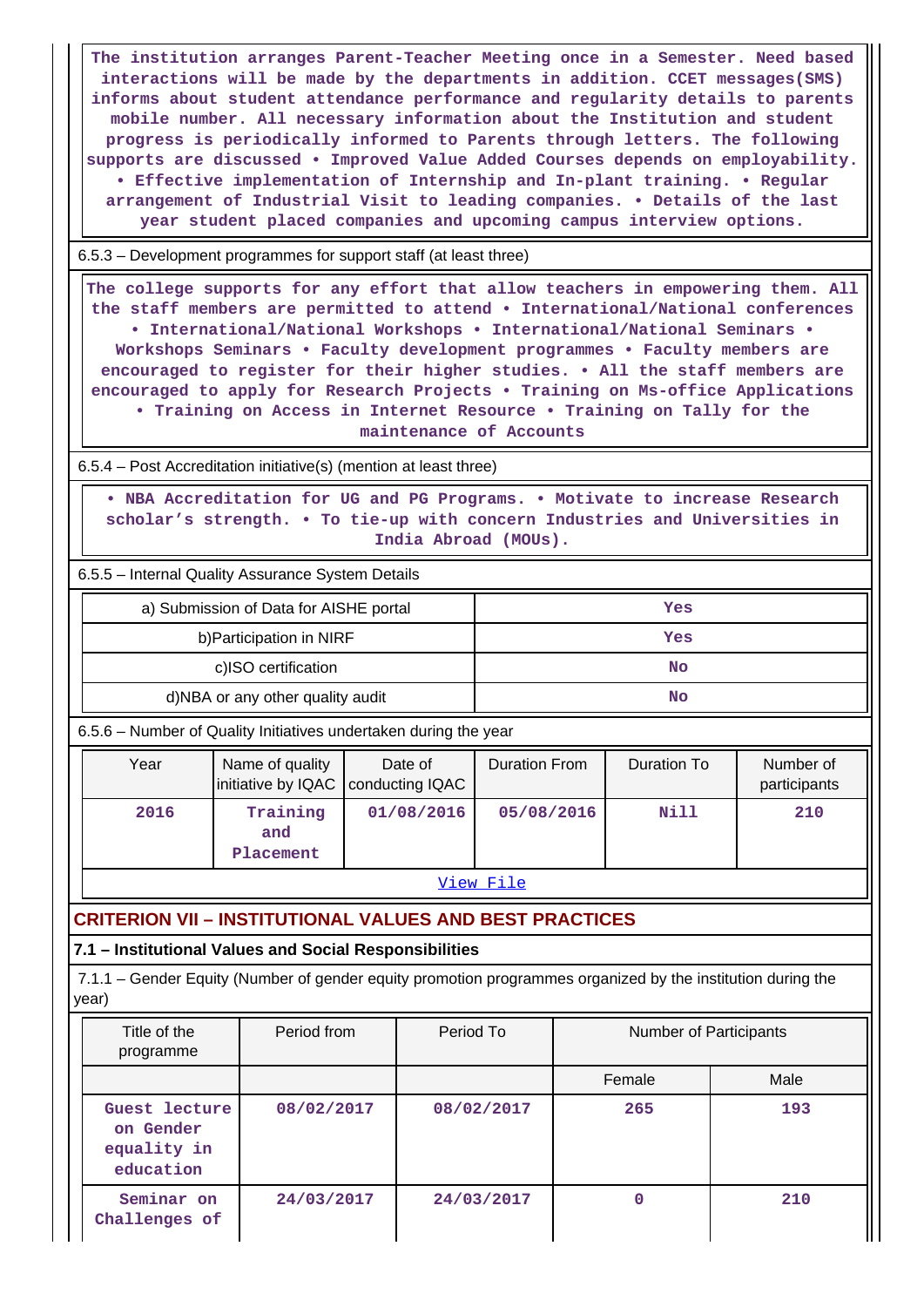#### 7.1.2 – Environmental Consciousness and Sustainability/Alternate Energy initiatives such as:

Percentage of power requirement of the University met by the renewable energy sources

**The institution is located in a pollution free and eco friendly environment with a land coverage of 23 acres. The institution is committed to its responsibilities to the environment and consciously monitors the up keep and maintenance of the campus. Larger number of trees are planted in and around the campus to make it a smoke free and clean. The college has spent a lot of money, energy and time for gardening to provide a congenial environment in the college and hostels. The institution regularly plants tree saplings and hence around 30 of the campus area is covered with trees Separate team of workers are appointed to maintain trees and flowering plants. The institution regularly monitors and maintains the sanitary process, which keep the environment clean and healthy. Alternate Energy initiatives • To conserve the electric power in the campus, the institute has commissioned two solar plants are installed in the roof top of main building and another one in the ladies hostel. • Two electric power generators are installed in our campus as alternate energy initiative. • Solar lighting system is also installed in our campus to conserve the electric power in the campus.**

### 7.1.3 – Differently abled (Divyangjan) friendliness

| Item facilities         | Yes/No | Number of beneficiaries |
|-------------------------|--------|-------------------------|
| Ramp/Rails              | Yes    |                         |
| Rest Rooms              | Yes    |                         |
| Scribes for examination | Yes    |                         |

#### 7.1.4 – Inclusion and Situatedness

|                  | Year                                                                                              | Number of<br>initiatives to<br>address<br>locational<br>advantages<br>and disadva<br>ntages | Number of<br>initiatives<br>taken to<br>engage with<br>and<br>contribute to<br>local<br>community |  | Date                | Duration     |  | Name of<br>initiative                  | <b>Issues</b><br>addressed                                            | Number of<br>participating<br>students<br>and staff |
|------------------|---------------------------------------------------------------------------------------------------|---------------------------------------------------------------------------------------------|---------------------------------------------------------------------------------------------------|--|---------------------|--------------|--|----------------------------------------|-----------------------------------------------------------------------|-----------------------------------------------------|
|                  | 2017                                                                                              | 1                                                                                           | $\mathbf{1}$                                                                                      |  | 07/03/2<br>017      | $\mathbf{1}$ |  | <b>Natures</b><br>Pond Care<br>Program | Chendhu<br>ran<br>College<br>of Engine<br>ering and<br>Technolog<br>У | 115                                                 |
| <u>View File</u> |                                                                                                   |                                                                                             |                                                                                                   |  |                     |              |  |                                        |                                                                       |                                                     |
|                  | 7.1.5 - Human Values and Professional Ethics Code of conduct (handbooks) for various stakeholders |                                                                                             |                                                                                                   |  |                     |              |  |                                        |                                                                       |                                                     |
|                  |                                                                                                   | Title                                                                                       |                                                                                                   |  | Date of publication |              |  |                                        | Follow up(max 100 words)                                              |                                                     |
|                  |                                                                                                   | NIL                                                                                         |                                                                                                   |  |                     | Nill         |  |                                        | <b>NIL</b>                                                            |                                                     |

### 7.1.6 – Activities conducted for promotion of universal Values and Ethics

| Activity   | Duration From | Duration To | Number of participants |
|------------|---------------|-------------|------------------------|
| <b>NIL</b> | Nil           | Nil         | Nil                    |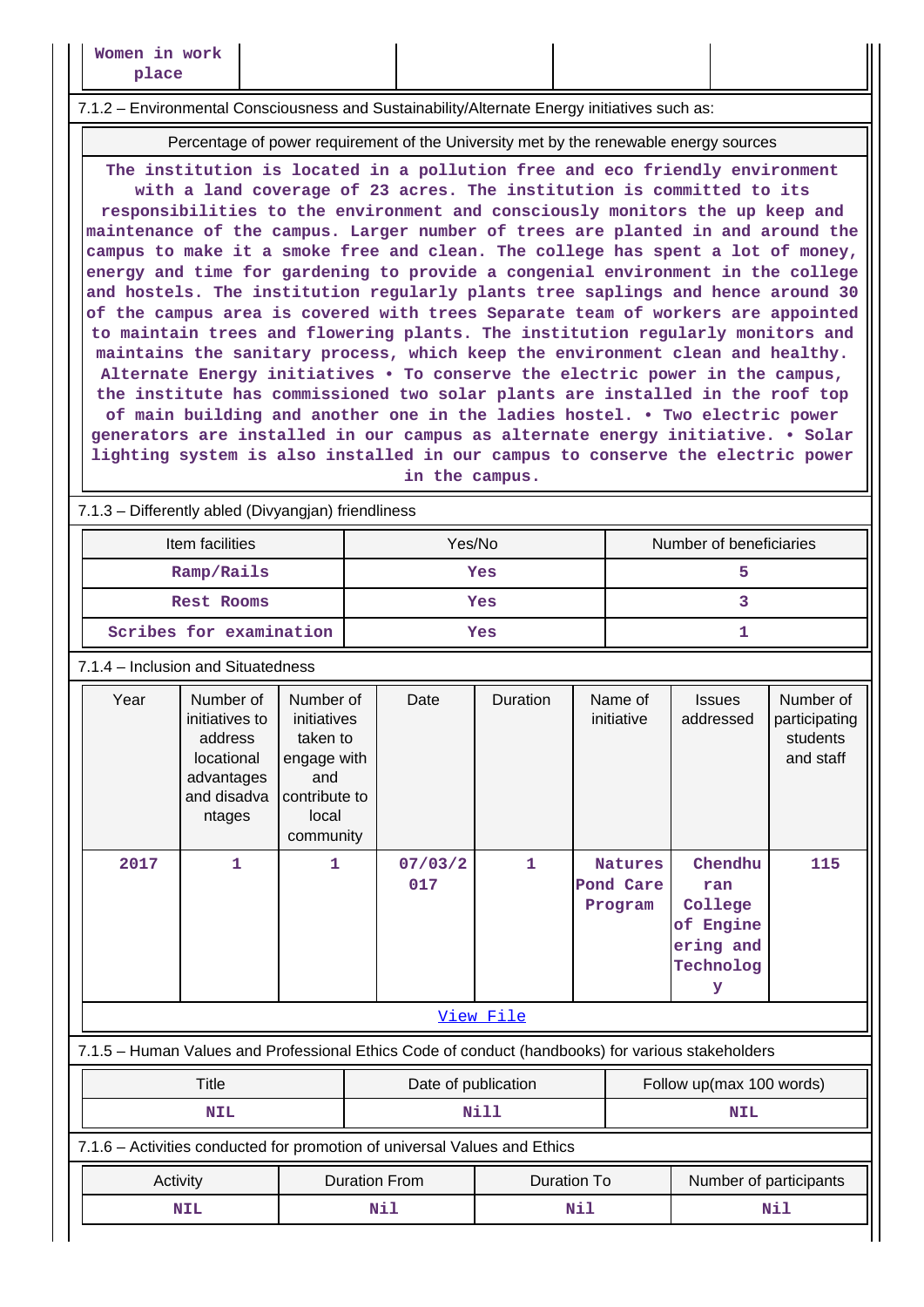7.1.7 – Initiatives taken by the institution to make the campus eco-friendly (at least five)

 **Energy conservation ? Students and Faculty members are being informed through circulars, notifications and conducting awareness Programme about the importance of energy conservation.The stickers reading "Switch off Fans Lights when not required" are pasted in the staff rooms, class rooms and all the laboratories. Utilization of renewable energy • Solar panels have been installed on roof-top of the academic and administrative block which is used for the purpose of water pumping and we also created awareness among the students and faculty members. Water Management • Rain water harvesting structure has been constructed at necessary places inside the campus . Carbon free environment • Ours is a zero carbon emission campus as we do not use refrigerators, air conditioners and other carbon emitting equipments beyond the permitted scale and point. Green Campus • Tree Plantation activities are carried out on a regular basis through NSS and Rotaract club activities.**

[View File](https://assessmentonline.naac.gov.in/public/Postacc/promotion_activities/17402_promotion_activities_1640948680.xlsx)

## **7.2 – Best Practices**

7.2.1 – Describe at least two institutional best practices

 **Best Practice I Mentoring System • As part of the Student Mentoring System, about 5 students are assigned to a faculty as their mentor. • The Parents/Guardians of poor attendee/performance students are called to meet the Coordinator and corrective and preventive measures are implemented for further improvement. • The mentors take initiative to arrange coaching classes. • Each mentor maintains the entire student Information, which is examined by the HOD and the class coordinator Best Practice II Development Activities on Skills and Personality of Students • Basic training on soft skills, quantitative aptitude, logical reasoning and verbal reasoning are conducted along with regular classes throughout the semester by in house experts. • Advanced training on soft skills, quantitative aptitude, logical reasoning and Verbal reasoning are arranged during the semester holidays through expert drawn from leading training houses. • Mock interviews and group discussion are conducted through in-house experts and corporate human resource managers. • In addition, technical skill development activities are periodically conducted.**

 Upload details of two best practices successfully implemented by the institution as per NAAC format in your institution website, provide the link

<http://chendhuran.ac.in/AQ16/AQ165.pdf>

### **7.3 – Institutional Distinctiveness**

 7.3.1 – Provide the details of the performance of the institution in one area distinctive to its vision, priority and thrust in not more than 500 words

 **Orientation Program for First Year students Chendhuran College of Engineering has successfully conducted an orientation program for the UG students entering the institution right at the start to make the students feel comfortable in their new environment, open them up, set a healthy daily routine, create bonding in the batch as well as between faculty and students, develop awareness, sensitivity and understanding of the self people around them, society at large and the nature. 2. The College has good Institute – Industry Linkage with Alumni. 3. Guidance are given to students to participate in competitive exams. 4. Lectures by Eminent Personalities**

Provide the weblink of the institution

<http://chendhuran.ac.in/AQ16/AQ166.pdf>

**8.Future Plans of Actions for Next Academic Year**